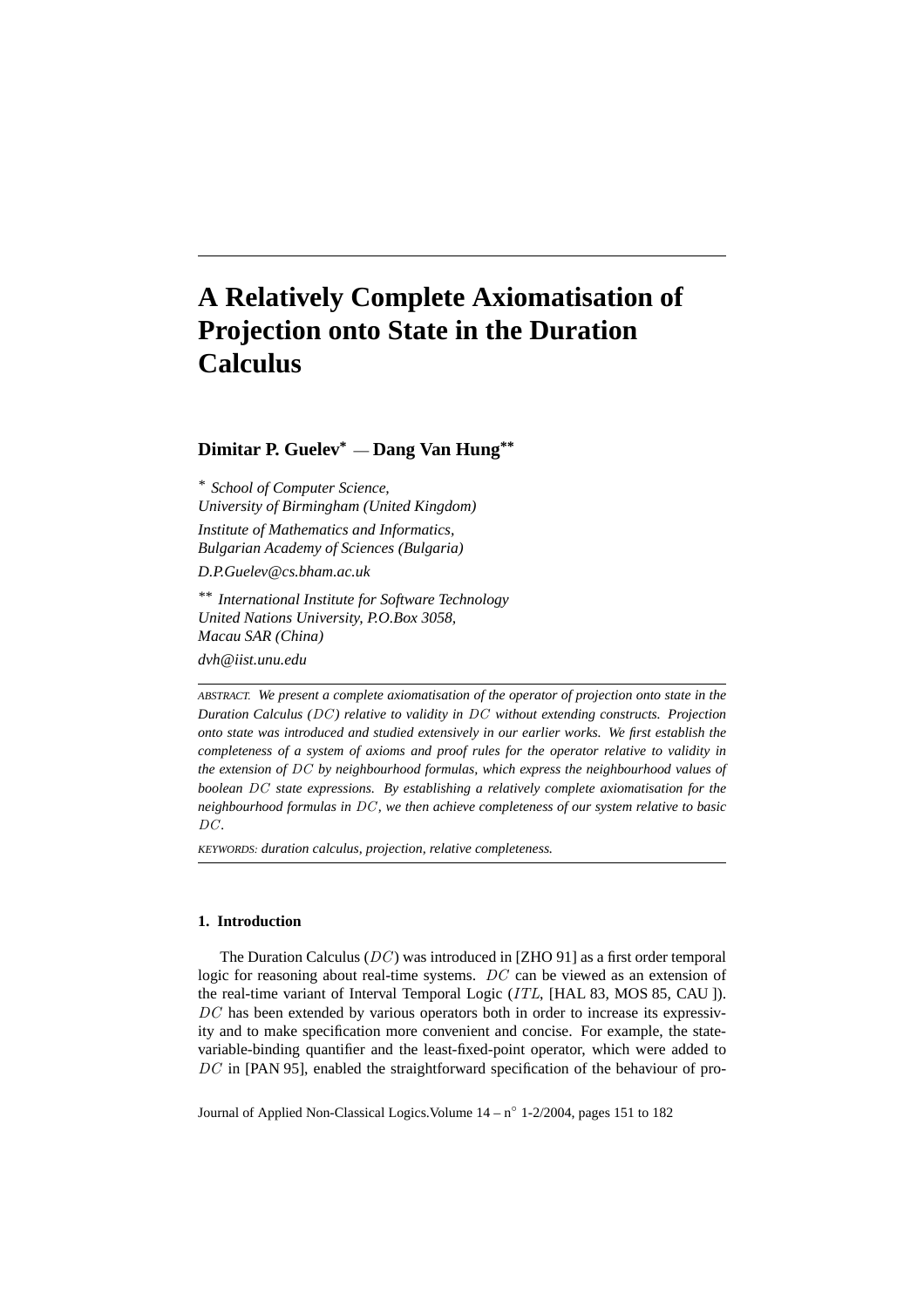grams with local variables and recursive calls. Validity in  $DC$  is undecidable. Decision procedures are known only for subsets of DC . Validity in DC is not even recursively enumerable, and therefore no finitary complete proof system for DC exists. A finitary proof system for DC which is complete with respect to real time relative to the ITL theory of real time was first presented in [HAN 92]. An  $\omega$ -complete proof system for DC with respect to abstract time was first presented in [GUE 98]. However, that system contains and infinitary rule.

*Projection onto state* is regarded as an additional operator in DC , relative to the basic system of  $DC$  as known from [ZHO 91]. It can be viewed as a real-time counterpart of the discrete-time ITL operator Π, which was introduced in [HAL 83]. A family of different operators in ITL and DC are known as projection operators too. They have been studied in [MOS 86, MOS 95, HE 99a, BOW 03, GUE 04a]. In order to distinguish the operator studied in this paper from those other ones, we call it projection *onto state*.

One application of projection onto state in  $DC$  is to facilitate the specification of requirements on collections of interleaving real-time processes. Another one is to formalise the abstraction known as the *true synchrony hypothesis* about real-time systems with digital control. The true synchrony hypothesis is the assumption that digital computation does not take time in this kind of real-time systems. In reality computation does take time. Yet it is difficult to calculate accurately and of negligible size. Taking this time in account is still reasonable in order to keep the causal ordering of computation steps clear. By means of projection onto state requirements on concurrent real-time programs' behaviour which have been formulated without taking computation time into account, and specifications of this behaviour where computation time is explicitly accounted of can be put together in  $DC$  formulas [DAN 99a, GUE 02]. Projection onto state has also been used to formulate a special form of logical interpolation which describes the possibility of obtaining explicit descriptions of the interaction between the components of a real-time system in [GUE 03a]. The possibility to write a requirement on a component of a system in a form which accounts of the behaviour of the system only at the times when the component is active facilitates compositionality in specification of systems with *features* by DC [GUE 03c]. Projection can be used to write requirements in such form, and this way to avoid apparent interactions between features which do not account of really incorrect behaviour, but are detected just because of inflexibly formulated requirements. Details on some uses of projection can be found in our work [GUE 02]. In this paper we focus on the axiomatisation of this modality.

In this paper we propose a finitary proof system for the extension of  $DC$  by the operator of projection onto state and *neighbourhood formulas*, which is complete relative to validity in DC without extending operators. Neighbourhood formulas have interesting uses in  $DC$  of their own (cf. e.g. [ZHO 94, HAN 96, ZHO 98]). They appear in this paper just because they seem to facilitate our axiomatisation of projection. Projection onto state was introduced to  $DC$  in [DAN 99a] and later studied extensively in [GUE 02]. Yet none of those previous works dealt with the issue of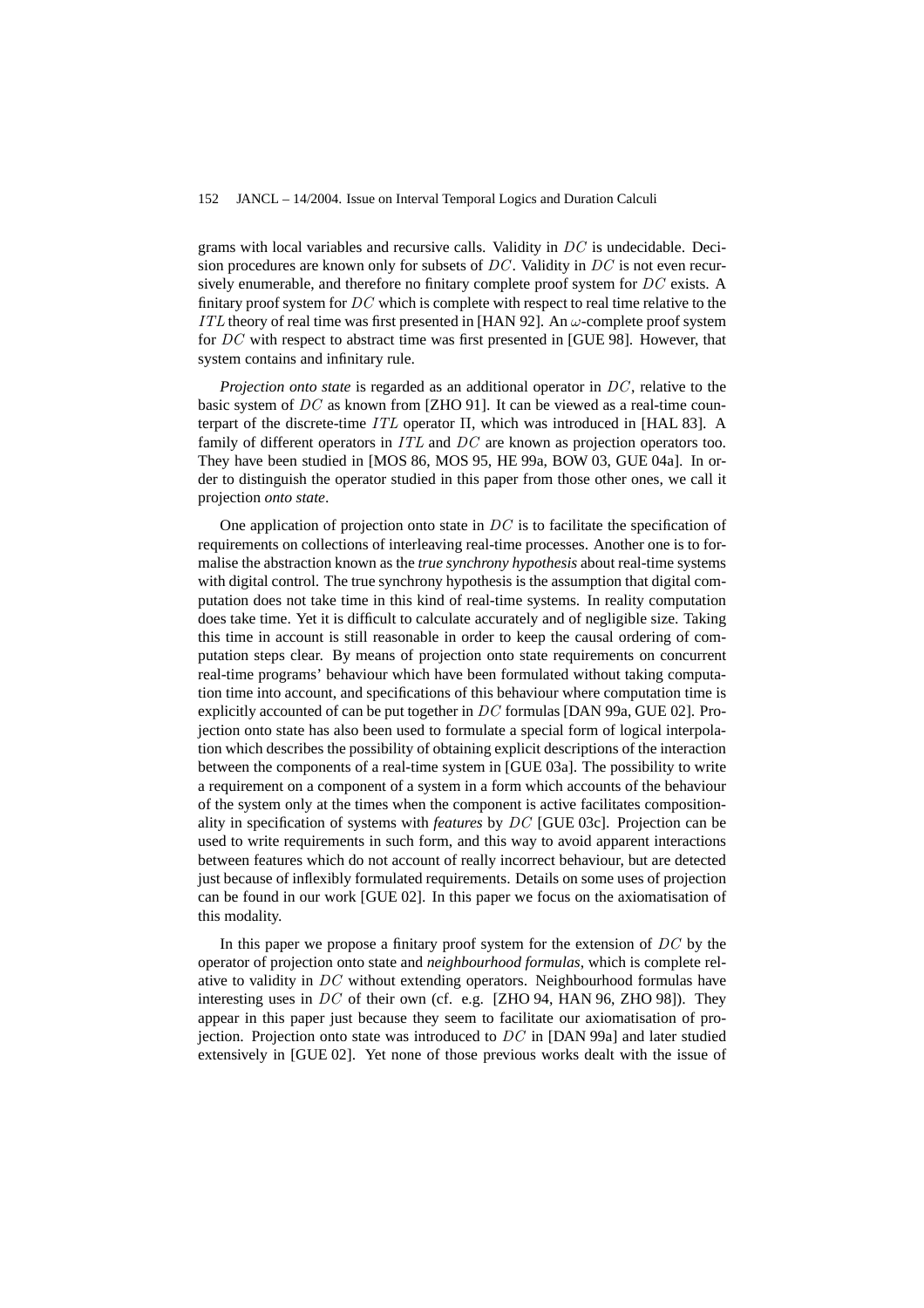completeness that we address here. The result presented in this paper subsumes the relative completeness result for a subset of DC with projection onto state from our earlier work [GUE 03b]. Furthermore, the system in this paper is much simpler and more streamlined than that in [GUE 03b].

Structure of the paper.

We first give brief preliminaries on  $DC$ , neighbourhood formulas and projection onto state. Then we present our proof system and demonstrate its relative completeness. To do this, we first discuss the definition of projection, and present and motivate the axioms about projections of atomic formulas. Then we introduce a special form for formulas in DC with neighbourhood formulas and projection where only atomic formulas in a certain form can occur in the scope of projection, and present axioms which allow to demonstrate the equivalence of every formula to one in the special form. Next we show that our axiomatic system is sufficient to derive every valid formula in the special form using premises which are valid in DC with neighbourhood formulas only. Since neighbourhood formulas have an axiomatisation which is complete relative to validity in  $DC$  without extending constructs, this entails the completeness of our system relative to basic DC too. Finally we show that our completeness result holds for projection in DC with iteration and the general least-fixed-point operator relative to validity in these extensions of DC without projection.

## **2. Preliminaries on** DC **with projection and neighbourhood formulas**

## **2.1.** *The definition of* DC

 $DC$  is a classical first order modal logic with one normal binary modality called *chop.* We denote the chop modality by  $(.; .)$ . The possible worlds in the standard semantics of DC are closed and bounded intervals of real numbers. For this reason DC is also an *interval-based real-time* temporal logic. A comprehensive introduction to DC can be found in recent monograph [ZHO 04]. Here we only give a brief formal introduction for the sake of self-containedness.

## 2.1.1. *Languages*

Along with the customary first order logic symbols, DC vocabularies include *state variables* P, Q, ..., State variables are used to build *state expressions* S, which have the syntax:

 $S ::= \mathbf{0} | P | S \Rightarrow S$ 

State expressions  $S$  occur in formulas as part of *duration terms*  $\int S$ . The syntax of DC terms t and *formulas*  $\varphi$  extends that of first order logic by duration terms and formulas built using the modality  $(.; .)$ , respectively:

$$
t ::= c \mid x \mid \int S \mid f(t, \ldots, t)
$$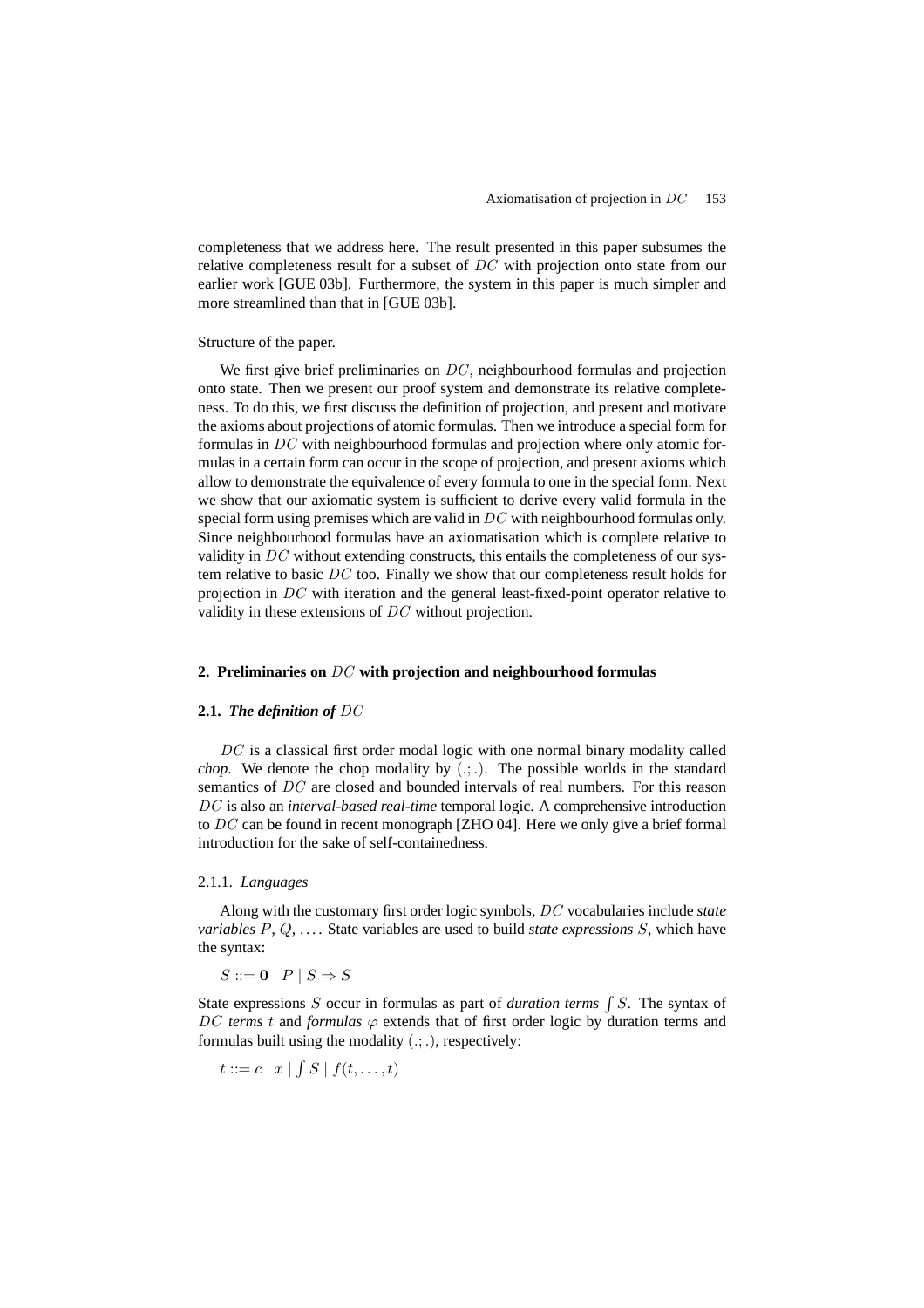$\varphi ::= \bot \mid R(t, \ldots, t) \mid \varphi \Rightarrow \varphi \mid (\varphi; \varphi) \mid \exists x \varphi$ 

Here and below  $x, y, \ldots$  denote individual variables,  $c, d, \ldots$  denote constants,  $f, g$ , ... denote function symbols, and  $R$ , ... denote relation symbols. Constant, function and relation symbols can be either *rigid* or *flexible* in DC . The interpretations of rigid symbols are required not to depend on the reference interval. Individual variables are rigid. State variables are flexible. We denote the *arity* of non-logical symbol s by  $\#s$ . Flexible relation symbols of arity 0 and flexible constant symbols are also called *temporal propositional letters* and *temporal variables*, respectively. The rigid constant 0, the temporal variable  $\ell$ , the rigid binary function symbol  $+$ , the rigid binary relation symbols  $=$  and  $\leq$ , and an infinite set of individual variables are mandatory in DC vocabularies.

We denote the set of state variables occurring in a  $DC$  state expression, term or formula E by  $SV(E)$ .

# 2.1.2. *Semantics*

The model of time in  $DC$  is the linearly ordered group of the reals. We denote the set  $\{[\tau_1, \tau_2] : \tau_1, \tau_2 \in \mathbf{R}, \tau_1 \leq \tau_2\}$  by I.

DEFINITION 1. — *A function*  $f : \mathbf{R} \to \{0, 1\}$  *has the finite variability property if, given*  $\tau_1, \tau_2 \in \mathbf{R}, \{\tau : f(\tau) = 0 \text{ and } \tau_1 \leq \tau < \tau_2\}$  *is either empty, or a finite union of intervals of the kind*  $[\tau', \tau'']$ *.* 

The finite variability property reflects the natural assumption that  $\{0, 1\}$ -valued signals, which appear in systems modelled by  $DC$ , change their values only finitely many times in any given bounded interval of time.

DEFINITION 2. — *An* interpretation I of a DC language L *is a function on the vocabulary of* L*. The types of the values of* I *for symbols of the various kinds are as follows:*

| $I(x), I(c) \in \mathbf{R}$                                                                                     | for individual variables $x$ |
|-----------------------------------------------------------------------------------------------------------------|------------------------------|
|                                                                                                                 | and rigid constants $c$      |
| $I(c):{\bf I}\to{\bf R}$                                                                                        | for flexible constants c     |
| $I(f): \mathbf{R}^{\#f} \to \mathbf{R}, I(R): \mathbf{R}^{\#R} \to \{0,1\}$                                     | for rigid function symbols f |
|                                                                                                                 | and relation symbols $R$     |
| $I(f): \mathbf{I} \times \mathbf{R}^{\#f} \to \mathbf{R}, I(R): \mathbf{I} \times \mathbf{R}^{\#R} \to \{0,1\}$ | for flexible $f, R$          |
| $I(P):{\bf R}\to\{0,1\}$                                                                                        | for state variables $P$      |

 $I(0), I(+), I(\leq), I(\equiv)$  and  $I(\ell)$  should be the corresponding components of the lin*early ordered group*  $\langle \mathbf{R}, 0, +, \leq \rangle$ *, equality on*  $\mathbf{R}$  *and*  $\lambda \sigma$ *.* max  $\sigma$  − min  $\sigma$ *, respectively. Interpretations of state variables are required to have the finite variability property.*

The impossibility to axiomatise  $DC$  completely by finitary means can be ascribed to the requirement on the interpretations of state variables to have the finite variability property. This can be seen by comparing the *abstract time* variant of ITL [DUT 95], where finite variability is not present, and the abstract time variant of DC [GUE 98],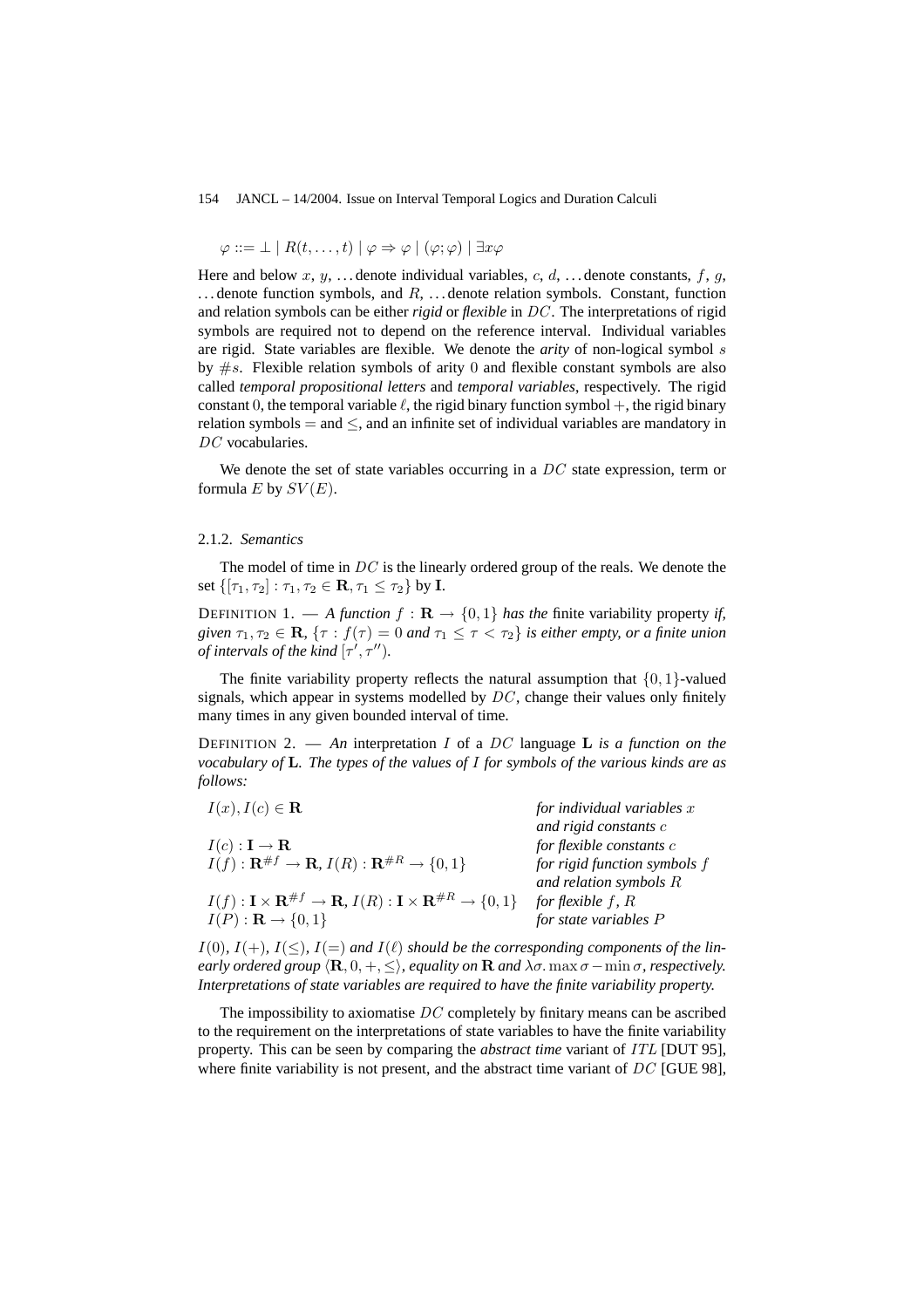where it is. The former system admits complete finitary axiomatisation while the latter does not.

**DEFINITION 3.** — *Given an interpretation I, the value*  $I_\tau(S)$  *of state expression* S *at time*  $\tau \in \mathbf{R}$  *is defined by the clauses:* 

$$
I_{\tau}(\mathbf{0}) = 0\nI_{\tau}(P) = I(P)(\tau)\nI_{\tau}(S_1 \Rightarrow S_2) = \max\{1 - I_{\tau}(S_1), I_{\tau}(S_2)\}\
$$

*The value*  $I_{\sigma}(t)$  *of a term t at interval*  $\sigma \in I$  *is defined by the clauses:* 

$$
I_{\sigma}(x) = I(x)
$$
  
\n
$$
I_{\sigma}(c) = I(c) \text{ for rigid } c
$$
  
\n
$$
I_{\sigma}(c) = I(c)(\sigma) \text{ for flexible } c
$$
  
\n
$$
I_{\sigma}(f(S)) = \int_{\min \sigma} I_{\tau}(S) d\tau
$$
  
\n
$$
I_{\sigma}(f(t_1,...,t_{\# f})) = I(f)(I_{\sigma}(t_1),...,I_{\sigma}(t_{\# f})) \text{ for rigid } f
$$
  
\n
$$
I_{\sigma}(f(t_1,...,t_{\# f})) = I(f)(\sigma, I_{\sigma}(t_1),...,I_{\sigma}(t_{\# f})) \text{ for flexible } f
$$

*The modelling relation*  $\models$  *is defined on interpretations I of* **L**, *intervals*  $\sigma \in$  **I** *and formulas*  $\varphi$  *from* **L** *by the clauses:* 

$$
I, \sigma \not\models \bot
$$
  
\n
$$
I, \sigma \models R(t_1, \ldots, t_{\#R})
$$
 iff  $I(R)(I_{\sigma}(t_1), \ldots, I_{\sigma}(t_{\#R})) = 1$  for rigid R  
\n
$$
I, \sigma \models R(t_1, \ldots, t_{\#R})
$$
 iff  $I(R)(\sigma, I_{\sigma}(t_1), \ldots, I_{\sigma}(t_{\#R})) = 1$  for flexible R  
\n
$$
I, \sigma \models \varphi \Rightarrow \psi
$$
 iff either  $I, \sigma \models \psi$  or  $I, \sigma \not\models \varphi$   
\n
$$
I, \sigma \models (\varphi; \psi)
$$
 iff  $I, \sigma_1 \models \varphi$  and  $I, \sigma_2 \models \psi$  for some  $\sigma_1, \sigma_2 \in \mathbf{I}$   
\nsuch that  $\sigma = \sigma_1 \cup \sigma_2$  and  $\min \sigma_2 = \max \sigma_1$ .  
\n
$$
I, \sigma \models \exists x \varphi
$$
 iff  $J, \sigma \models \varphi$  for some J which is a x-variant of I

## 2.1.3. *Abbreviations and precedence of the operators*

The symbols  $\top$ ,  $\neg$ ,  $\lor$ ,  $\land$ ,  $\Leftrightarrow$ ,  $\forall$ ,  $\neq$ ,  $\geq$ ,  $\lt$  and  $\gt$  are used as abbreviations in the usual way in formulas. Infix notation is used wherever  $+$ , = and  $\leq$  occur.  $\forall \varphi$ denotes the *universal closure* of a formula  $\varphi$ , that is  $\forall x_1 \dots \forall x_n \varphi$ , where  $x_1, \dots, x_n$ are all the free individual variables of  $\varphi$ . The connectives  $\neg$ ,  $\vee$ ,  $\wedge$  and  $\Leftrightarrow$  are used as abbreviations in state expressions too. The following abbreviations are specific to  $DC$ :

$$
\diamond \varphi = ((\top; \varphi); \top), \qquad \Box \varphi \rightleftharpoons \neg \diamond \neg \varphi ,(\varphi_1; \varphi_2; \dots; \varphi_n) \rightleftharpoons (\varphi_1; \dots; (\varphi_{n-1}; \varphi_n) \dots),1 \rightleftharpoons 0 \Rightarrow 0 , \qquad [S] \rightleftharpoons \int S = \ell \wedge \ell \neq 0 .
$$

We assume the usual precedence conventions about the propositional connectives, ∃ and  $\forall$ . We always write parentheses when using the chop modality  $(.; .)$ . We assign (.; .) the lowest precedence. For example,  $(A \land B; C \Leftrightarrow D)$  is the same as  $((A \land B; C \Leftrightarrow D))$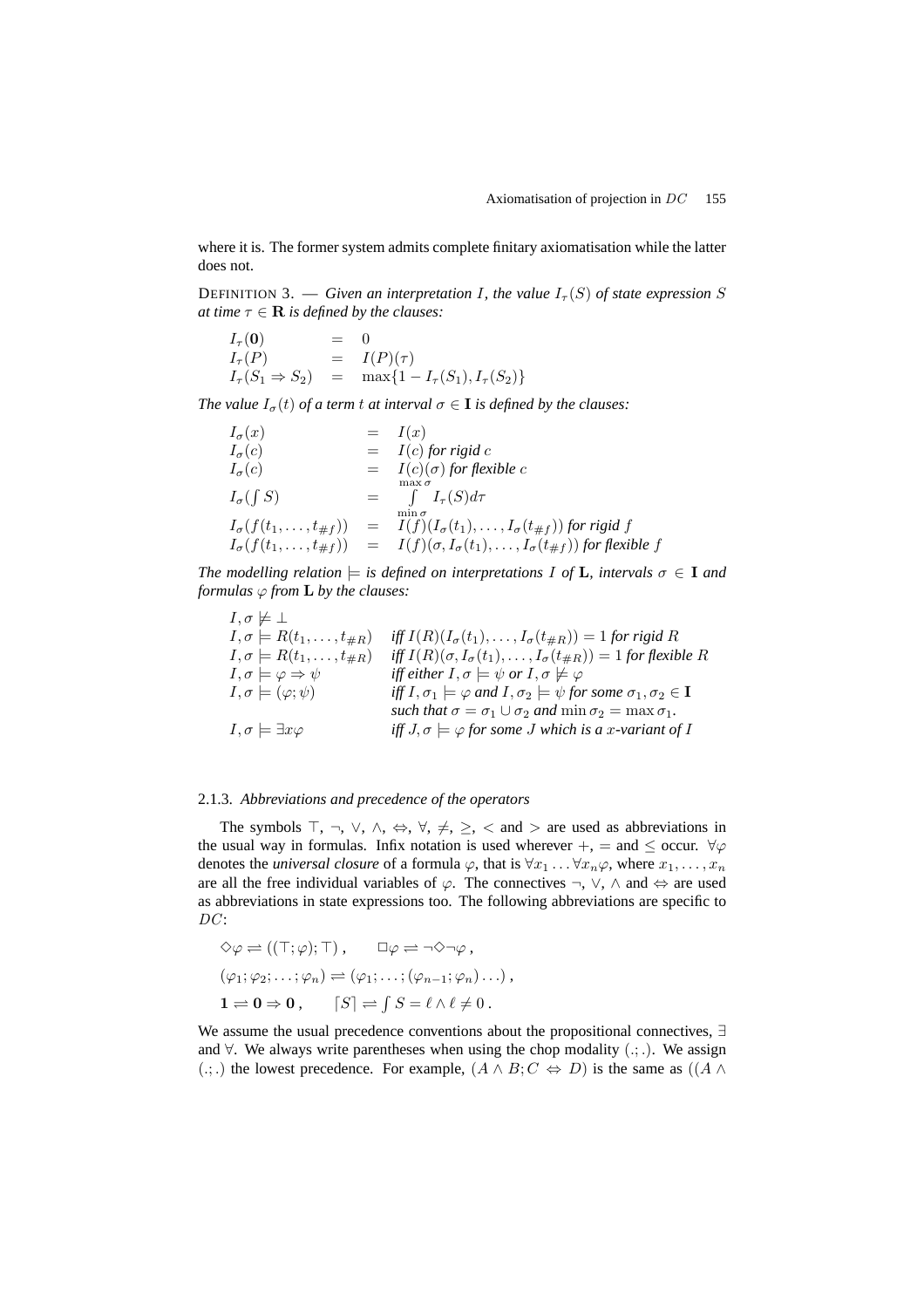B);  $(C \Leftrightarrow D)$ , and  $A \wedge B$ ;  $C \Leftrightarrow D$  is not well-formed in our setting, because the parentheses for ; are missing.

## 2.1.4. *Completeness of finitary proof systems for* DC *can only be relative*

A finitary proof system for DC and, consequently, for its extensions, can be no more than relatively complete. The impossibility to have a complete finitary axiomatisation for DC follows from the assumption that a finitary proof system is supposed to define a decidable notion of proof - whether a sequence of formulas is a valid proof can be checked mechanically. This entails that the corresponding notion of provability, that is, the existence of a valid proof for a given formula, can be no worse than semi-decidable. On the other hand, validity in  $DC$  is not semi-decidable. This is already so in the rather restricted subset of DC whose syntax is

$$
\varphi ::= \bot | [S] | R | \varphi \Rightarrow \varphi | (\varphi; \varphi)
$$

where  $R$  stands for a temporal propositional letter [GUE 04b]. That is why relative completeness results like the one in this work are the best that can be obtained with respect to the scope of completeness in this setting.

## **2.2.** *Projection onto state*

Given a state expression H and a formula  $\varphi$ , the *projection of*  $\varphi$  *onto* H is a new formula denoted by  $(\varphi/H)$ . Roughly speaking,  $(\varphi/H)$  holds at interval  $\sigma$  under interpretation I, if  $\varphi$  holds at the interval obtained from  $\sigma$  by cutting off its subintervals where  $H$  evaluates to 0 under an interpretation which preserves the (truth) values of non-logical symbols in this remaining (shortened) interval as best as possible. The auxiliary notation below is to make this precise.

Let 
$$
h : \mathbf{R} \to \{0, 1\}
$$
 have the finite variability property. Let  $\delta_h(\tau) = \int_0^{\tau} h(\tau') d\tau'$ .

Let  $\Sigma_h = \{\delta_h(\tau) : \tau \in \mathbf{R}\}\$ . Clearly  $\Sigma_h$  is either a closed interval, or a semiclosed unbounded interval, or the entire R, and  $0 \in \Sigma_h$ . The function  $\delta_h$  "glues" the collection of intervals  $\{\tau \in \mathbf{R} : h(\tau) = 1\}$  into the single interval  $\Sigma_h$ . To transfer arbitrary interpretations from R to  $\Sigma_h$  as embedded in R, we need to invert  $\delta_h$ . The *multiple-valued* inverse of  $\delta_h$  is defined by the equality

$$
\delta_h^{-1}(\tau') = \{\tau \in \mathbf{R} : \delta_h(\tau) = \tau'\}.
$$

We need a monotonic extension to **R** of a single-valued branch of  $\delta_h^{-1}$ , that is, a monotonic function  $\gamma_h$  of type  $\mathbf{R} \to \mathbf{R}$  such that if  $\delta_h^{-1}(\tau') \neq \emptyset$ , then  $\gamma_h(\tau') \in$  $\delta_h^{-1}(\tau')$ . The extension with this property that we choose to employ can be defined as follows:

$$
\gamma_h(\tau') = \begin{cases}\n\tau' - \inf \Sigma_h + \max \delta_h^{-1}(\inf \Sigma_h) & \text{if } \tau' < \inf \Sigma_h \le \sup \Sigma_h; \\
\max \delta_h^{-1}(\tau') & \text{if } \inf \Sigma \le \tau' < \sup \Sigma_h; \\
\tau' - \sup \Sigma_h + \min \delta_h^{-1}(\sup \Sigma_h) & \text{if } \inf \Sigma_h \le \sup \Sigma_h \le \tau'.\n\end{cases}
$$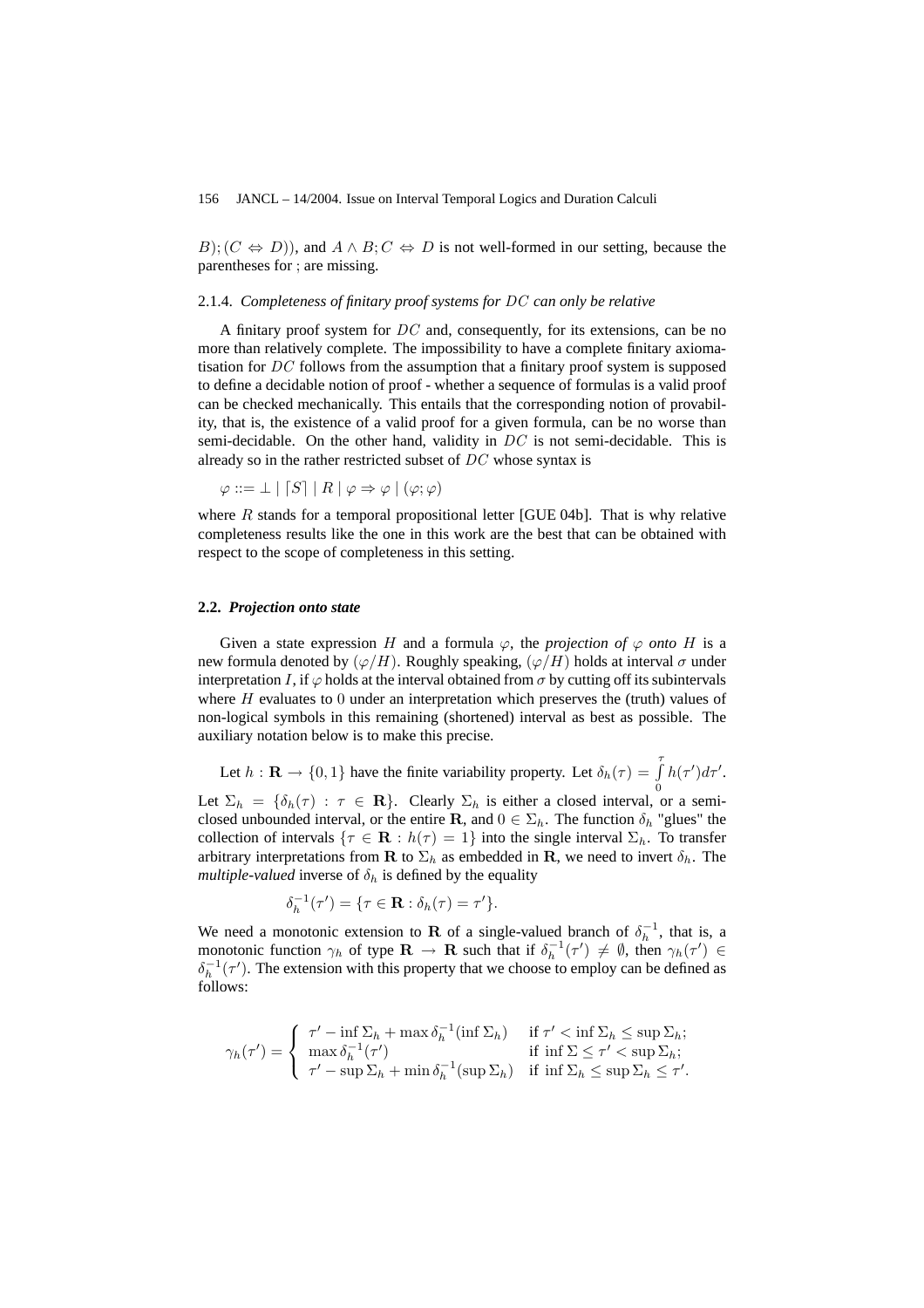Note that the cases in the definition of  $\gamma_h$  depend on the kind of interval  $\Sigma_h$  is and not just on  $\tau'$ . The idea is that  $\gamma_h(\tau')$  is the maximal value of  $\delta_h^{-1}(\tau')$  when  $\delta_h^{-1}(\tau')$  is not empty, except for the case  $\tau' = \sup \Sigma_h$ . Otherwise,  $\gamma_h(\tau')$  is defined to preserve the distance from  $\tau'$  to  $\Sigma_h$ , i.e inf  $\Sigma_h - \tau' = \gamma_h(\inf \Sigma_h) - \gamma_h(\tau')$  in case  $\tau' < \inf \Sigma_h$ , and  $\tau' - \sup \Sigma_h = \gamma_h(\tau') - \gamma_h(\sup \Sigma_h)$  in case  $\tau' \ge \sup \Sigma_h$ .

DEFINITION 4. — *Given an interpretation* I *of some* DC *language* L*, the* projection of I onto (the support of) h is the DC interpretation  $I^h$  of  $L$  which is defined by the *equalities:*

| $I^h(s)$         | $=$ $I(s)$ for rigid s, including individual variables;                                                             |
|------------------|---------------------------------------------------------------------------------------------------------------------|
| $I^h(c)(\sigma)$ | $= I(c)(\left[\gamma_h(\min \sigma), \gamma_h(\max \sigma)\right])$                                                 |
|                  | for flexible constants $c \neq \ell$ ;                                                                              |
|                  | $I^h(s)(\sigma, d_1, \ldots, d_{\#s}) = I(s)([\gamma_h(\min \sigma), \gamma_h(\max \sigma)], d_1, \ldots, d_{\#s})$ |
|                  | for flexible function and relation symbols $s$ ;                                                                    |
| $I^h(P)(\tau)$   | $= I(P)(\gamma_h(\tau))$<br>for state variables P.                                                                  |

*Given*  $\sigma \in \mathbf{I}$ , the projection  $\sigma^h$  of  $\sigma$  onto (the support of) h is  $[\delta_h(\min \sigma), \delta_h(\max \sigma)]$ .

With  $\gamma_h$  defined and used as above,  $I^h$  is obtained from I by clipping off parts of **R** which are surrounded by parts where h evaluates to 1 only. In words,  $I^{\overline{h}}$  interprets a symbol s at interval  $\sigma'$  in the way in which I interprets s at the corresponding interval  $[\gamma_h(\min \sigma'), \gamma_h(\max \sigma')]$ . In case  $\Sigma_h$  is (semi)bounded, that is, if  $\inf \Sigma_h > -\infty$ , or  $\sup \Sigma_h < \infty$ , or both, the values of I on  $(-\infty, \gamma_h(\inf \Sigma_h))$  and  $[\gamma_h(\sup \Sigma_h), \infty)$  are transferred to  $I^h$  with no loss.

DEFINITION 5. — Let  $\varphi$  *be a formula and H be a state expression in* **L**, *respectively. Let*  $h = \lambda \tau.I_{\tau}(H)$ *. Then* 

$$
I, \sigma \models (\varphi/H) \text{ iff } I^h, \sigma^h \models \varphi
$$

Just like  $(.; .)$ , we always write projection with parentheses.

## **2.3.** *Neighbourhood formulas*

Given a state expression S, the formulas  $\overleftrightarrow{S}$  and  $\overrightarrow{S}$  are called *left neighbourhood* and *right neighbourhood* of S, respectively. Neighbourhood formulas and neighbourhood terms have been studied in numerous works on DC [ZHO 94, HAN 96, ZHO 98, HE 99b, ZHO 00, ZHA 00]. The relation  $\models$  is defined on neighbourhood formulas by the clauses:

$$
I, \sigma \models \overleftarrow{S} \text{ iff } I, [\tau, \min \sigma] \models [S] \text{ for some } \tau < \min \sigma
$$
  

$$
I, \sigma \models \overrightarrow{S} \text{ iff } I, [\max \sigma, \tau] \models [S] \text{ for some } \tau > \max \sigma
$$

Consider the axioms

$$
\overrightarrow{0} \Leftrightarrow \bot \tag{1}
$$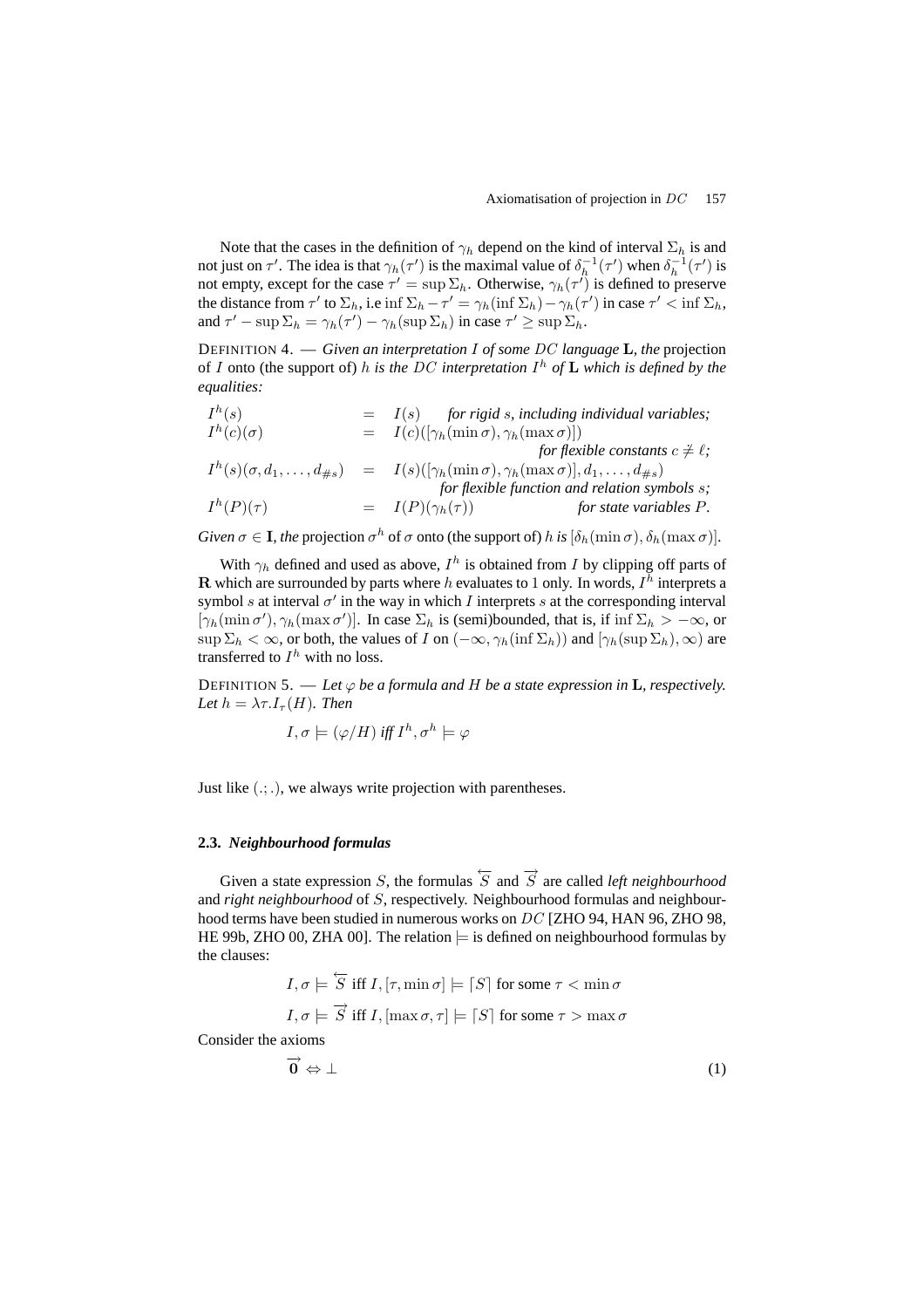$$
\overrightarrow{S_1 \Rightarrow S_2} \Leftrightarrow (\overrightarrow{S_1} \Rightarrow \overrightarrow{S_2})
$$
\n(2)

$$
\overrightarrow{S} \Leftrightarrow (\top; \overrightarrow{S}) \tag{3}
$$

$$
\neg(\overrightarrow{S}; \lceil \neg S \rceil) \tag{4}
$$

THEOREM 6. — *The axioms (1)-(4) are complete for right-neighbourhood formulas in* DC *.*

We formulate this result here and prove it in Appendix A for the sake of selfcontainedness. The axiomatisations of neighbourhood formulas and terms which are available from the literature apply to slightly different settings. Together with their left-neighbourhood mirror images, the axioms (1)-(4) are relatively complete for both left- and right-neighbourhood formulas in DC .

#### **3. Relative completeness of** DC **with projection and neighbourhood formulas**

In this section we obtain the relative completeness of a proof system for  $DC$  with projection onto state with respect to real time, which is the main result of this paper. The proof system we present is complete relative to validity in basic  $DC$ . We obtain completeness relative to DC with neighbourhood formulas first. We explain how the dependency on neighbourhood formulas can be eliminated in Section 4.

Originally,  $(./.)$  was defined on the subset of  $DC$  where the only flexible symbols are state variables and  $\ell$ , which can be regarded as an abbreviation for  $\int \mathbf{1}$ . Projection was extended to the entire  $DC$ , because of the convenience of using other flexible symbols to write abstract specifications. For instance, propositional temporal letters appear in the extension of  $DC$  by a least-fixed-point operator [PAN 95]. As we mention in the introduction, a subset of  $DC$  with both  $(./.)$  and least fixed points was studied in [GUE 02], but no completeness result was given there. The relative completeness result from [GUE 03b] applies only to a subset of the language, and the system involved is much more complex than the one in this paper.

We first discuss the definition of projection for  $DC$  with arbitrary non-logical symbols and motivate some of the new axioms which are needed in order to cope with it for the case of projections of atomic formulas. Then we present the rest of the proof system and prove its relative completeness.

The relative completeness proof goes through establishing that the axioms allow to derive the equivalence between an arbitrary DC formula and a corresponding formula in an appropriate special form. Valid formulas in this special form contain only certain atomic formulas in the scope of  $(./)$ . Using the new axioms, all valid formulas of the special form can be derived in  $DC$  without  $(./.)$ .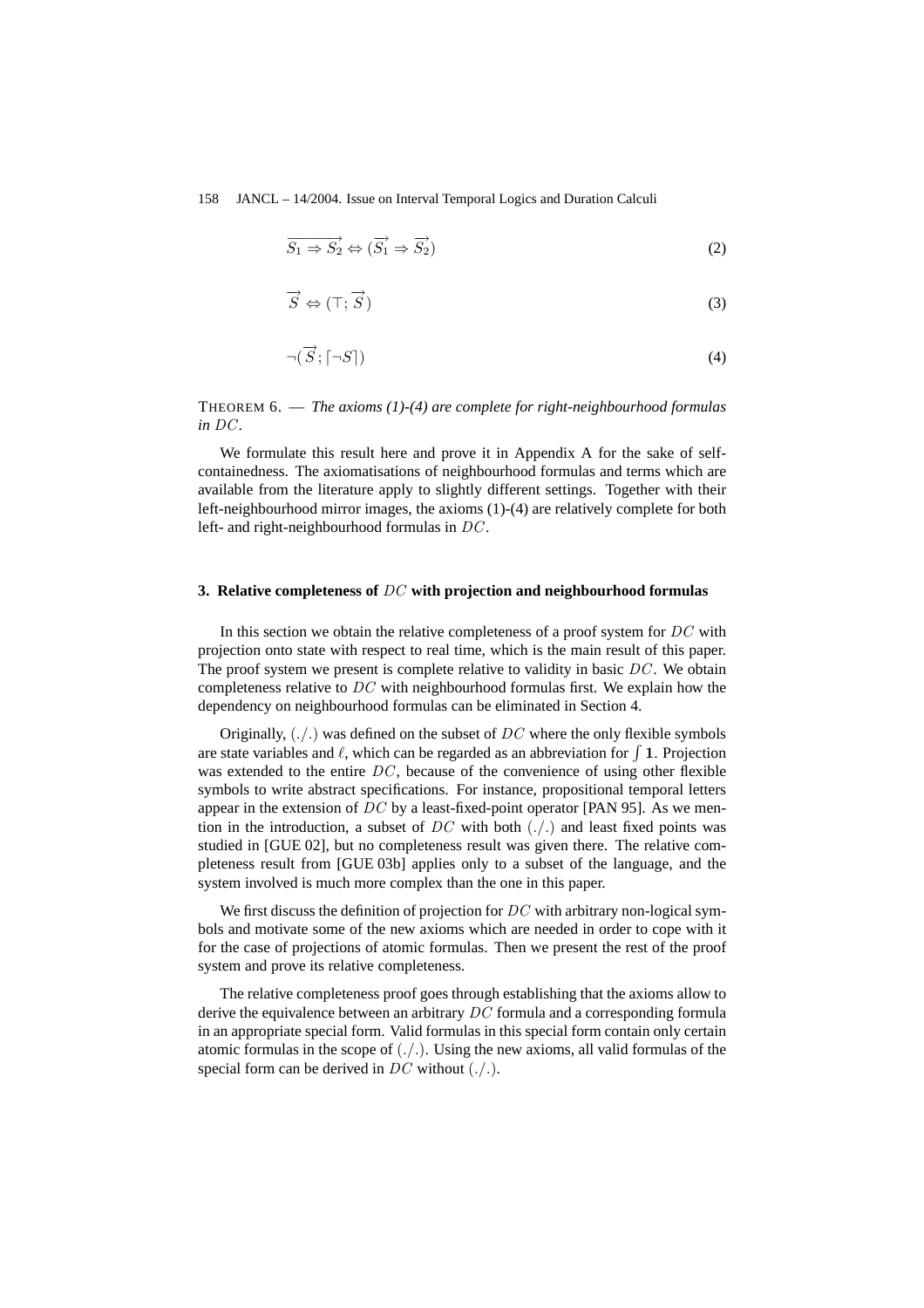#### **3.1.** *On the definition of projection onto state*

The role of the function  $\gamma_h$  in the definition of (./.) for DC interpretations of languages with arbitrary flexible constant, function and relation symbols is particularly important. The main property of  $\gamma_h$  is that it is an inverse to the function  $\delta_h$ , which maps R onto the time domain where the projected interpretation is defined. Intervals in **R** where the value of h is 0 are mapped by  $\delta_h$  to single time points. There is a variety of possibilities for inverting  $\delta_h$  at such time points. The exact choice is irrelevant in the case of state variables, because the finite variability of h implies that a projected interval  $\sigma^h$  can contain at most finitely many such time points, and therefore the values of state expressions at these points do not affect the values of duration terms under projected interpretations. Yet this is no longer so as soon as other types of flexible non-logical symbols get involved. One inevitable



**Figure 1.** *Projection onto* H *at* σ *depends on the interpretation of symbols outside* σ*.*

consequence of any possible choice of an inverse to  $\delta_h$  is that the evaluation of projection at some intervals  $\sigma$  can depend on the interpretations of symbols outside  $\sigma$ . Let I be a  $DC$  interpretation, R be a propositional temporal letter, H be a state expression and  $h = \lambda \tau I_{\tau}(H)$ . Let  $\sigma \in I$ ,  $\tau_1, \tau_2 \in \mathbb{R}$ ,  $\min \sigma < \tau_1 < \max \sigma < \tau_2$ and  $h(\tau) = 1$  iff  $\tau \in [\min \sigma, \tau_1) \cup [\tau_2, \infty)$ . Then  $\gamma_h(\delta_h(\min \sigma)) = \min \sigma$  and  $\gamma_h(\delta_h(\max \sigma)) = \sup \delta_h^{-1}(\delta_h(\max \sigma)) = \sup [\tau_1, \tau_2] = \tau_2$  (see Figure 1). Hence  $I^h, \sigma^h \models (R/H)$  if and only if  $I, [\min \sigma, \tau_2] \models R$ . In this case the restriction of  $I(R)$ to the subintervals of  $\sigma$  is not sufficient to determine whether  $I, \sigma \models (R/H)$  holds, because  $\gamma_h(\delta_h(\max \sigma)) > \max \sigma$ . Changing the definition of  $\gamma_h$  to map  $\delta_h(\max \sigma)$ to min  $\delta_h^{-1}(\delta_h(\max \sigma)) = \tau_1$  would bring a similar inadequacy for intervals *starting* at points  $\tau \in (\tau_1, \tau_2)$ .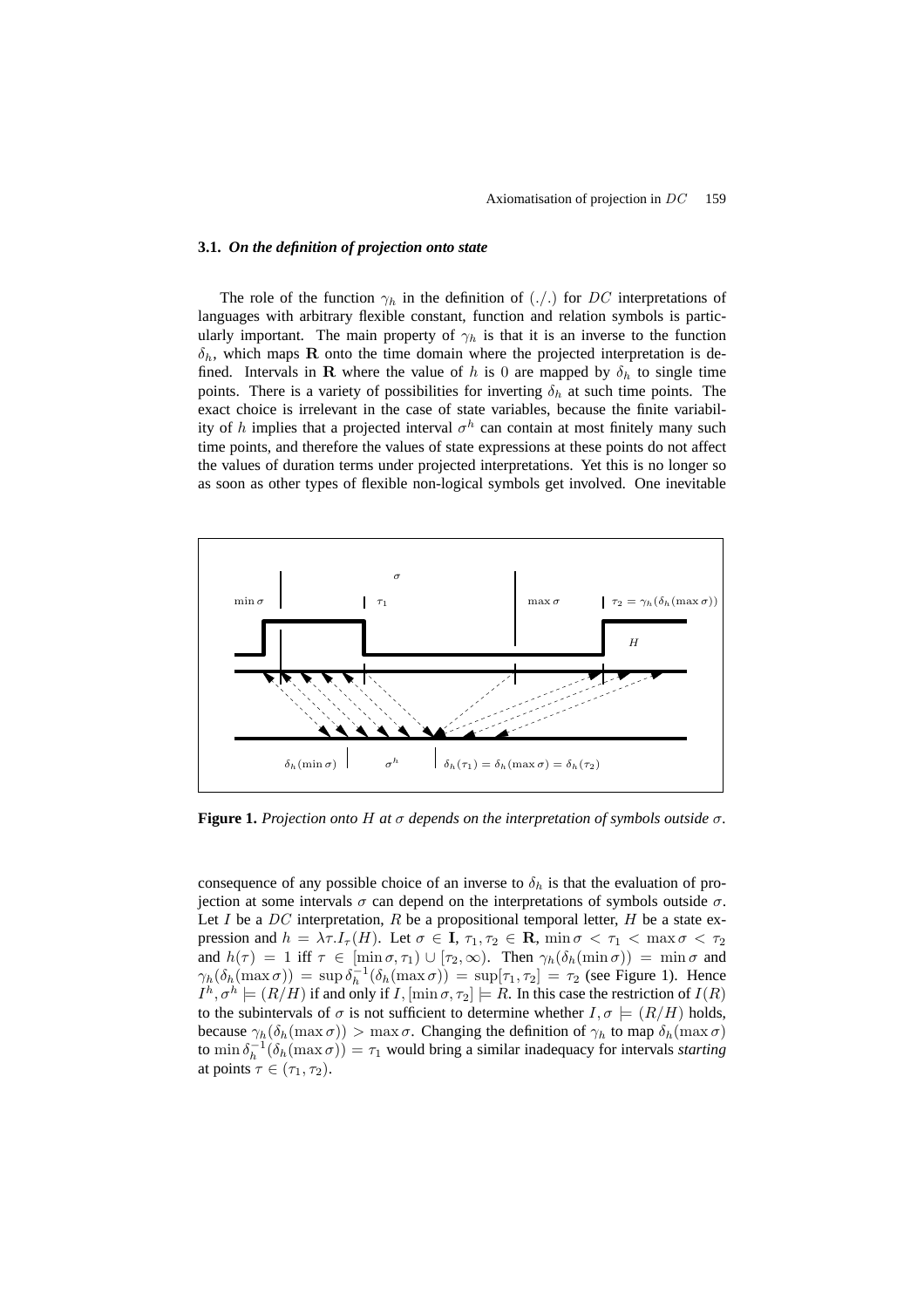#### **3.2.** *Bringing arbitrary formulas to special forms in* DC *with projection onto state*

The axioms involving  $(./.)$  that we present next make it possible to derive the equivalence between an arbitrary formula in the extension of  $DC$  by (./.) and neighbourhood formulas and a corresponding formula in which only atomic formulas appear in the scope of  $(./.)$ :

$$
\varphi \Leftrightarrow (\varphi/H) \text{ for rigid } \varphi \tag{5}
$$

$$
(\varphi \Rightarrow \psi/H) \Leftrightarrow (\varphi/H) \Rightarrow (\psi/H) \tag{6}
$$

$$
((\varphi; \psi)/H) \Leftrightarrow ((\varphi/H); (\psi/H)) \tag{7}
$$

$$
(\exists x \varphi/H) \Leftrightarrow \exists x (\varphi/H) \tag{8}
$$

$$
((\varphi/S)/H) \Leftrightarrow (\varphi/S \wedge H) \tag{9}
$$

The correctness of the axioms (5)-(9) can be established by a direct check.

PROPOSITION 7. — Let  $\varphi$  be a formula in some language for DC with  $(./.)$  and *neighbourhood formulas. Then there exists a formula* ψ *in the same language which contains only atomic formulas in the scope of* (./.) *and is such that the equivalence* ϕ ⇔ ψ *can be derived in* DC *using the axioms (5)-(9). Furthermore, using the axioms (1)-(3), (5) and (6), it can be achieved that only state variables occur as the state expressions in the neighbourhood subformulas of* ψ*.*

PROOF. — Induction on the construction of  $\varphi$ .

The axioms (5)-(9) were first introduced in [DAN 99a]. Proposition 7 entails the expressibility of  $(./.)$  in DC languages where state variables are the only flexible non-logical symbols:

COROLLARY 8 ([DAN 99A]).  $-$  *Let*  $\varphi$  *be a formula in some language for DC with*  $(./.)$ *. Then there exists a projection-free formula*  $\psi$  *in the same language such that the equivalence*  $\varphi \Leftrightarrow \psi$  *can be derived in DC using the axioms (5)-(9) and (13).* 

PROOF. — Induction on the construction of  $\varphi$ , using the equivalences (14) and (15). ■

The special form established in Proposition 7 is basically sufficient for us to carry out our relative completeness argument. However some further specialisations are possible with respect to the occurrences of neighbourhood formulas and their projections:

PROPOSITION 9 ([GUE 03b]). — Let  $\varphi$  be a formula in some language for DC *with* (./.) *and neighbourhood formulas. Let only atomic subformulas occur in the scope of* (./.) *in*  $\varphi$ *. Then there exists a boolean combination*  $\psi$  *of neighbourhood*  $f_{\text{correl}}(s) = \frac{f_{\text{correl}}(s)}{f_{\text{correl}}}$  *(S | H)* and  $(\overrightarrow{S}/H)$ , and formulas which contain noormulas, formulas of the forms  $(\overrightarrow{S}/H)$  and  $(\overrightarrow{S}/H)$ , and formulas which contain no *neighbourhood subformulas in the same language, such that*  $\models \varphi \Leftrightarrow \psi$ .

The proof of this proposition can be found in [GUE 03b], where there are also axioms which make the considered equivalence derivable.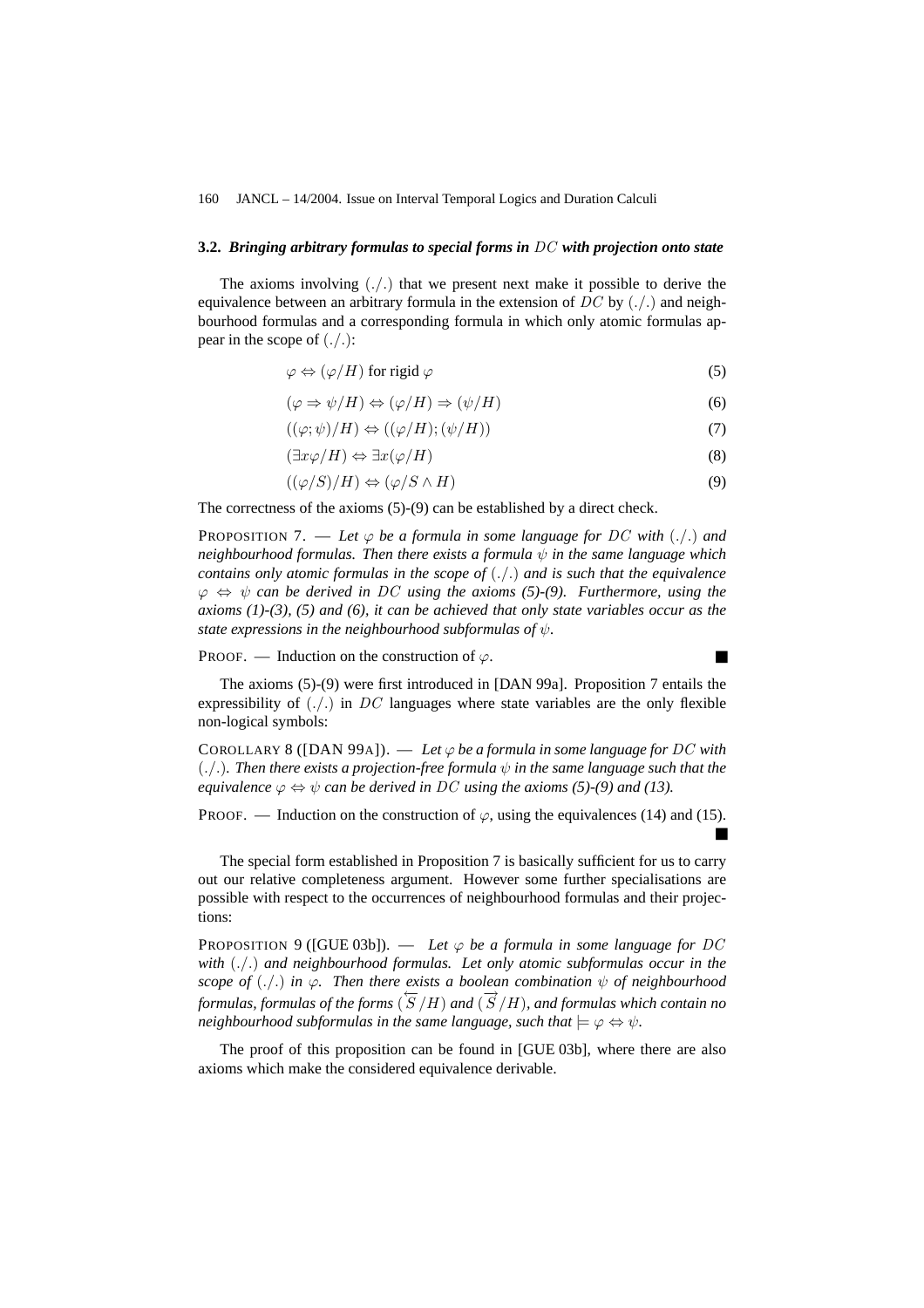#### **3.3.** *Axioms about projection onto state of atomic formulas*

Let I, H and h be like above. Let there exist at least one  $\tau \in \mathbb{R}$  such that  $h(\tau) = 1$ . Then the time points which participate in the definition of projected interpretations  $I^h$ at projected intervals  $\sigma^h$  are the ones at which h evaluates to 1, and the time point  $\sup\{\tau \in \mathbf{R} : h(\tau) = 1\}$ , in case  $\sup \Sigma_h$  is finite. In the sequel, we call these time points *definitive*. Other time points are involved in the definition of  $I<sup>h</sup>$  too, but never affect the values of  $I^h$  *within projections*  $\sigma^h$  of intervals  $\sigma \in I$ . We call  $\sigma \in I$ definitive, if both min  $\sigma$  and max  $\sigma$  are definitive.

 $I_{\max \sigma}(H) = 1$  if and only if  $I, \sigma \models \overrightarrow{H}$ , because of the form of the finite variability property we have adopted (see Definition 1). A direct check shows that  $\max \sigma =$  $\sup{\tau \in \mathbf{R} : h(\tau) = 1\}$  is equivalent to  $I, \sigma \models (\neg H/H) \land (\top; \ell = 0 \land H)$ . Let

$$
H! \rightleftharpoons \overrightarrow{H} \vee ((\overrightarrow{\neg H}/H) \wedge (\top; \ell = 0 \wedge \overleftarrow{H}))
$$

Then max  $\sigma$  is definitive for projection onto H if and only if  $I, \sigma \models H!$ . To determine whether the beginning point of an interval is definitive for projection onto  $H$ , we can use formulas like  $(\ell = 0 \land H!$ ;  $\top$ ). A direct check shows that  $h(\tau) = 0$  for all  $\tau \in \mathbb{R}$ if and only if

$$
I, \sigma \models \int H = 0 \wedge (\overleftarrow{\neg H}/H) \wedge (\overrightarrow{\neg H}/H)
$$

at some, and, consequently, at all  $\sigma \in I$ . In this case  $\sigma^h$  is the interval  $[0,0]$  for all  $\sigma \in \mathbf{I}$  and  $I^h$  is defined on  $\sigma^h$  using only the restriction of I to [0, 0].

Here follow some axioms which, according to the above observations, can be used to determine the truth values of projection formulas:

$$
(\varphi/H) \Leftrightarrow (\int H = 0; (\varphi/H); \int H = 0)
$$
\n(10)

Axiom (10) states that changing the end points of a reference interval does not affect the truth value of projection formulas as long as there are no definitive points between the pairs of corresponding end points. Let  $\varepsilon$  denote either  $\neg$  or nothing. Then the axioms

$$
(\ell = 0 \land H!; (\varepsilon R(x_1, \ldots, x_n) / H) \land H!) \Rightarrow \varepsilon R(x_1, \ldots, x_n) \tag{11}
$$

and

$$
(\ell = 0 \land H!; (y = f(x_1, \dots, x_n) / H) \land H!) \Rightarrow y = f(x_1, \dots, x_n)
$$
 (12)

state that if both the beginning point and the end point of an interval are definitive, then the projection of a flexible atomic formula at this interval is equivalent to that atomic formula itself. The corresponding axiom about atomic formulas with duration terms, on the other hand, does not involve definitiveness of endpoints:

$$
(y = \int S/H) \Leftrightarrow y = \int (S \wedge H) \tag{13}
$$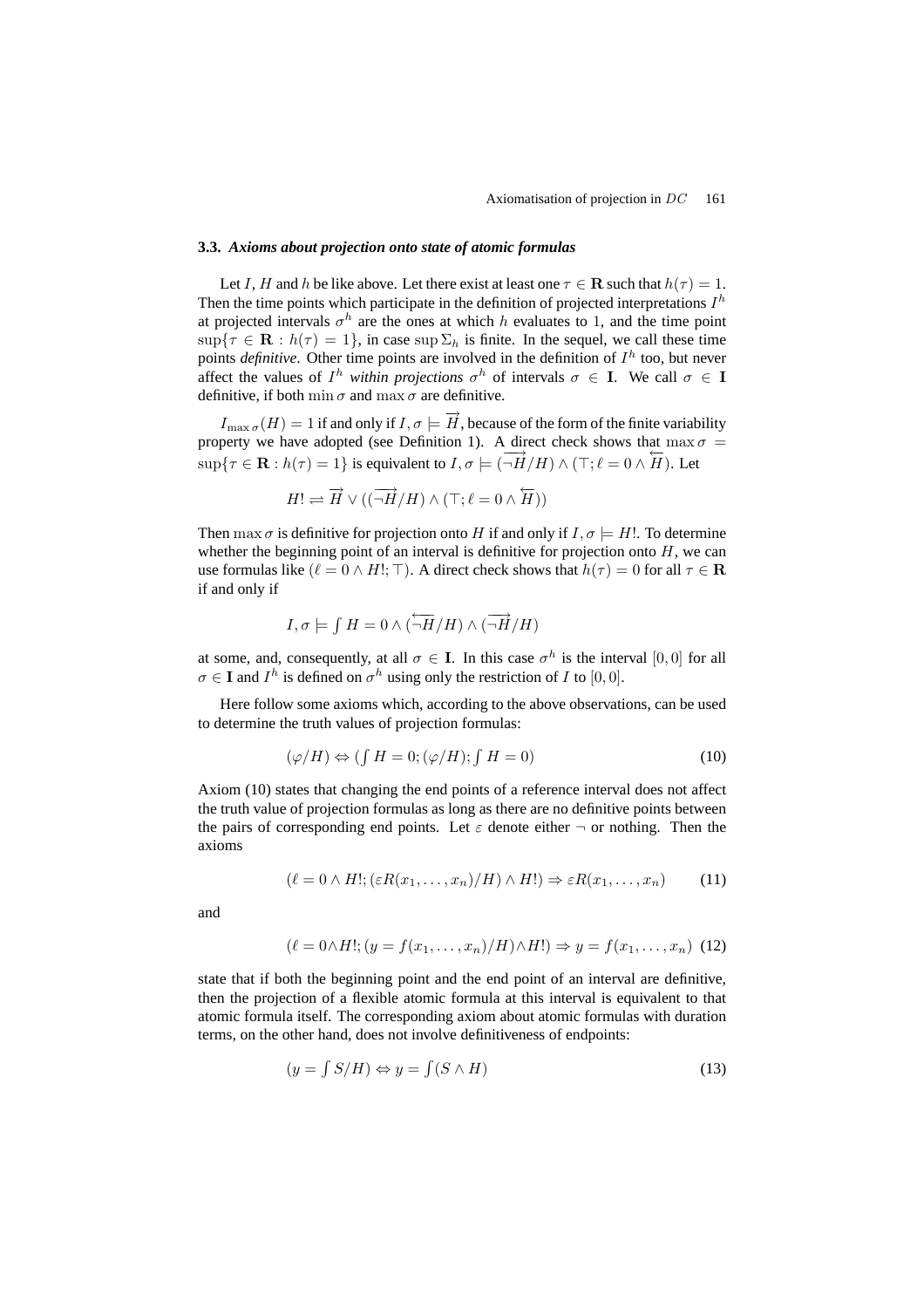Note the special form of the atomic formulas which appear in (11) and (12). Every formula has an equivalent one where all the atomic formulas built using relation symbols have this form, because of the predicate logic equivalences

$$
R(t_1,\ldots,t_n) \Leftrightarrow \exists x_1\ldots\exists x_n \left(R(x_1,\ldots,x_n)\wedge \bigwedge_{i=1}^n x_i = t_i\right) \qquad (14)
$$

and

$$
y = f(t_1, \ldots, t_n) \Leftrightarrow \exists x_1 \ldots \exists x_n \left( y = f(x_1, \ldots, x_n) \land \bigwedge_{i=1}^n x_i = t_i \right), \quad (15)
$$

where  $x_1, \ldots, x_n \notin FV(t_1), \ldots, FV(t_n)$ . The corresponding axioms about projections of neighbourhood formulas are as follows:

$$
\overleftarrow{S \wedge H} \Rightarrow (\overleftarrow{S}/H) \tag{16}
$$

$$
H! \Rightarrow (\overrightarrow{S} \Leftrightarrow (\overrightarrow{S}/H)) \tag{17}
$$

Note that the axiom (16) about projections of left neighbourhood formulas does not explicitly refer to the definitiveness of the beginning point of the reference interval. Projections of neighbourhood formulas satisfy the following axioms and their mirror images too:

$$
\vdash H_1 \Rightarrow H_2 \text{ implies } (\overrightarrow{H_1}/H_2) \Rightarrow (\overrightarrow{H_1}/H_1) \tag{18}
$$

$$
\vdash H_1 \Rightarrow H_2 \text{ implies } (\overrightarrow{H_1}/H_1) \Rightarrow (\overrightarrow{H_2}/H_2) \tag{19}
$$

$$
(\overrightarrow{S}/H_1 \vee H_2) \Rightarrow (\overrightarrow{S}/H_1) \vee (\overrightarrow{S}/H_2)
$$
\n(20)

$$
(\overrightarrow{H_1}/H_1 \vee H_2) \wedge (\overrightarrow{H_2}/H_2 \vee H_3) \Rightarrow (\overrightarrow{H_1}/H_1 \vee H_3)
$$
\n(21)

$$
\ell = 0 \wedge (\overleftrightarrow{H_1 \wedge \neg H_2} \wedge \overrightarrow{H_2}/H_2) \Rightarrow (\overrightarrow{H_1 \wedge \neg H_2}/H_1 \vee H_2) \vee \overrightarrow{H_2}
$$
 (22)

Now let us return to the case in which the beginning and the end points of a reference interval  $\sigma$  are not known to be definitive. If min  $\sigma$  is not definitive, but max  $\sigma$  is, then there exists a subinterval  $\sigma'$  of  $\sigma$  such that  $\max \sigma' = \max \sigma$  and  $\min \sigma'$  is the closest definitive time point on the right of min  $\sigma$ . In this case the truth value of a projection formula can be determined using  $\sigma'$  and axiom (10). The case when max  $\sigma$ is not definitive is more subtle. Then the truth value of projection formulas  $(\alpha/H)$  at σ depends on the truth value of  $\alpha$  at some interval σ' whose endpoint is on the right of max  $\sigma$ . All that can be said here is that the endpoint max  $\sigma'$  of this interval  $\sigma'$  is *the same* for all projection formulas  $(\alpha/H')$  onto states  $H'$  which are related to  $H$  in a certain way. Here follows a detailed explanation.

Let the state variables occurring in all the considered formulas be  $P_1, \ldots, P_n$ . Then, given the interpretation I and the reference interval  $\sigma$ , because of the finite variability, we can define a (possibly infinite) ascending sequence of time points  $\tau_0$  = max  $\sigma$ ,  $\tau_1$ ,  $\tau_2$ , ... such that the interpretations of all the state variables  $P_1$ , ...,  $P_n$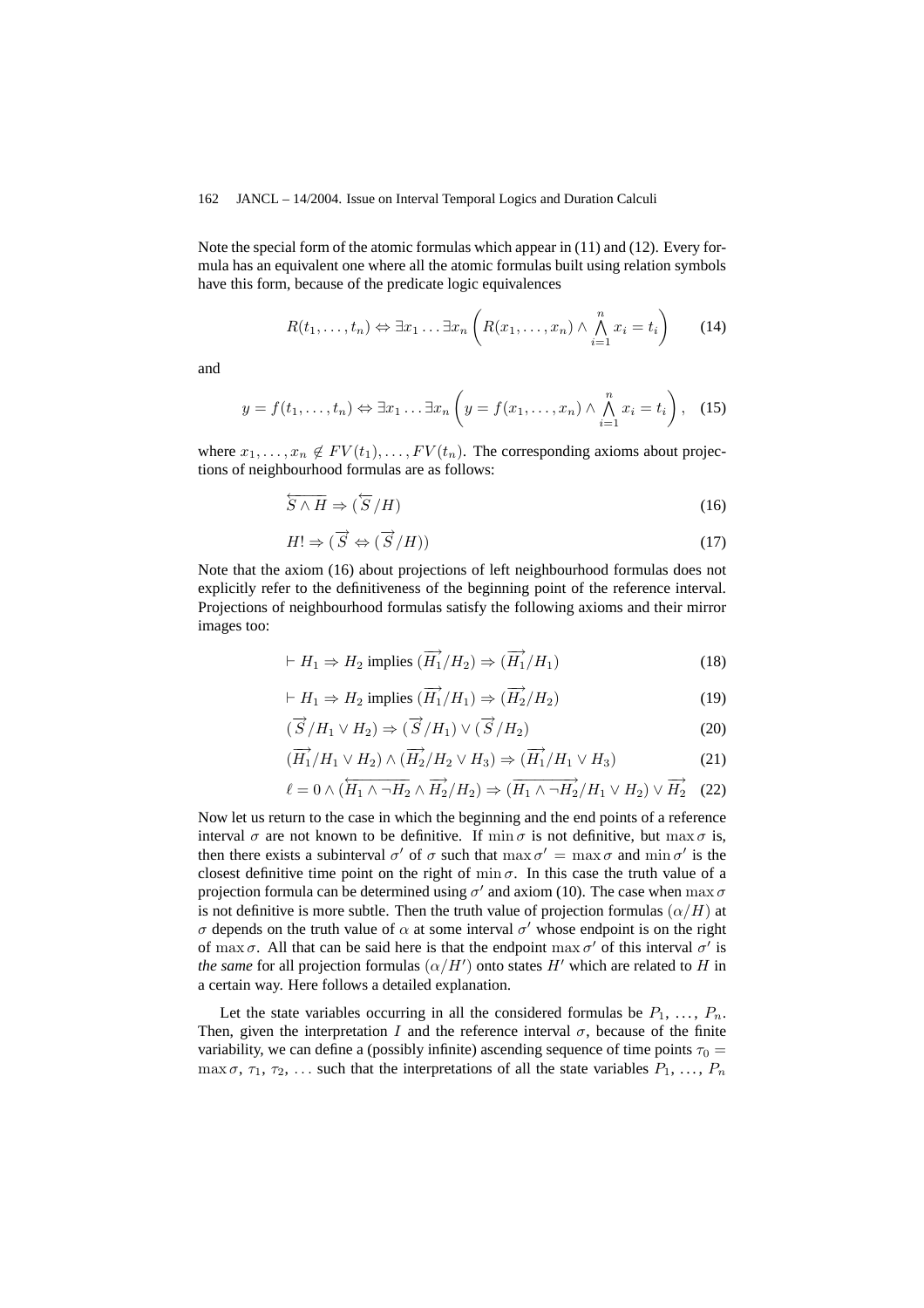are constant in the intervals of the form  $[\tau_i, \tau_{i+1})$  and at least one of these variables changes its value at  $\tau_i$  for every  $i = 1, 2, \ldots$ . Let  $\tau'_0 < \min \sigma, \tau'_1, \tau'_2, \ldots$ , be a descending sequence of time points on the left of  $\sigma$  with the same property. Note that H is an expression built from  $P_1, \ldots, P_n$ . Let there exist an i such that  $I_{\tau_i}(H) = 1$ . A direct check shows that this is equivalent to  $I, \sigma \models (\overrightarrow{H}/H)$ . In this case the truth value of the projection  $(\alpha/H)$  of an atomic formula  $\alpha$  onto state expression H at  $\sigma$ depends on the truth value of  $\alpha$  at an interval which ends at some of the time points  $\tau_i$ ,  $i = 0, 1, \ldots$ . In case max  $\sigma$  is definitive for projections onto H, this interval ends at  $\tau_0$ , which is max  $\sigma$  itself. In general, the interval in question ends at  $\tau_i$  where i is the smallest number such that  $I, [\tau_i, \tau_{i+1}] \models [H]$ . In case  $I_{\tau}(H) = 0$  for all  $\tau \ge \max \sigma$ , we have  $I, \sigma \models \neg(\overrightarrow{H}/H)$  and either  $I_{\tau}(H) = 0$  for all  $\tau \in \mathbf{R}$ , or the truth value of  $(\alpha/H)$  at  $\sigma$  is equal to the truth value of  $\alpha$  at an interval which ends (and possibly also begins) at  $\tau' = \gamma_h(\sup \Sigma_h)$ . Furthermore, in this case either  $\tau' \in [\min \sigma, \max \sigma)$  or  $\sigma = \tau_i'$  for some *i*.

Now consider the projections  $(\alpha/H_1)$  and  $(\alpha/H_2)$  of the same atomic formula  $\alpha$ onto two state expressions  $H_1$  and  $H_2$ . Let  $h_j = \lambda \tau I_{\tau}(H_j)$ ,  $j = 1, 2$ . In case the definitive intervals

$$
\gamma_{h_1}(\delta_{h_1}(\min \sigma)), \gamma_{h_1}(\delta_{h_1}(\max \sigma))]
$$

and

 $\lceil$ 

$$
[\gamma_{h_2}(\delta_{h_2}(\min \sigma)), \gamma_{h_2}(\delta_{h_2}(\max \sigma))]
$$
\n(23)

for these projections are the same, we need to be able to establish that

$$
I, \sigma \models (\alpha/H_1) \Leftrightarrow (\alpha/H_2). \tag{24}
$$

.

For this purpose we introduce a formula which holds at  $\sigma$  if and only if either  $h_1,h_2\neq$  $\lambda \tau.0$  and  $\gamma_{h_1}(\delta_{h_1}(\max \sigma)) = \gamma_{h_2}(\delta_{h_2}(\max \sigma))$ , or  $h_1 = h_2 = \lambda \tau.0$ . We denote this formula by  $H_1 \equiv H_2$ . To define  $\equiv$ , we first introduce one more auxiliary binary connective, which we denote by  $\leq$ .  $H_1 \leq H_2$  holds at  $\sigma$  if and only if either  $h_1 = h_2 = \lambda \tau. 0$ , or  $\gamma_{h_1}(\delta_{h_1}(\max \sigma)) = \gamma_{\max(h_1, h_2)}(\delta_{\max(h_1, h_2)}(\max \sigma))$  (where  $\max(h_1,h_2)(t) = \max(h_1(t),h_2(t))$ ).  $H_1 \leq H_2$  is defined as the formula

$$
\left(\begin{array}{c} (\overrightarrow{H_1}/H_1\vee H_2)\vee (\neg(\overrightarrow{H_1\vee H_2}/H_1\vee H_2)\wedge (\top;\ell=0\wedge (\overleftarrow{H_1}/H_1\vee H_2)))\vee\\ (\neg(\overrightarrow{H_1\vee H_2}/H_1\vee H_2)\wedge \neg(\overleftarrow{H_1\vee H_2}/H_1\vee H_2)\wedge \int(H_1\vee H_2)=0))\end{array}\right)
$$

The definition of  $\equiv$  is

$$
H_1 \equiv H_2 \rightleftharpoons H_1 \le H_2 \wedge H_2 \le H_1.
$$

A direct check shows that  $H_1 \equiv H_2$  and  $H_1 \leq H_2$  really express the conditions on h<sub>1</sub> and h<sub>2</sub> formulated above. Defining  $\equiv$  in terms of  $\leq$  is technically convenient for the proof of Lemma 14. Two more derived operators are involved in the proof of that lemma. They are defined by the clauses

$$
H_1 \preceq_l H_2 \rightleftharpoons (\overleftarrow{H}_1/H_1 \vee H_2) \text{ and } H_1 \preceq_r H_2 \rightleftharpoons (\overrightarrow{H}_1/H_1 \vee H_2).
$$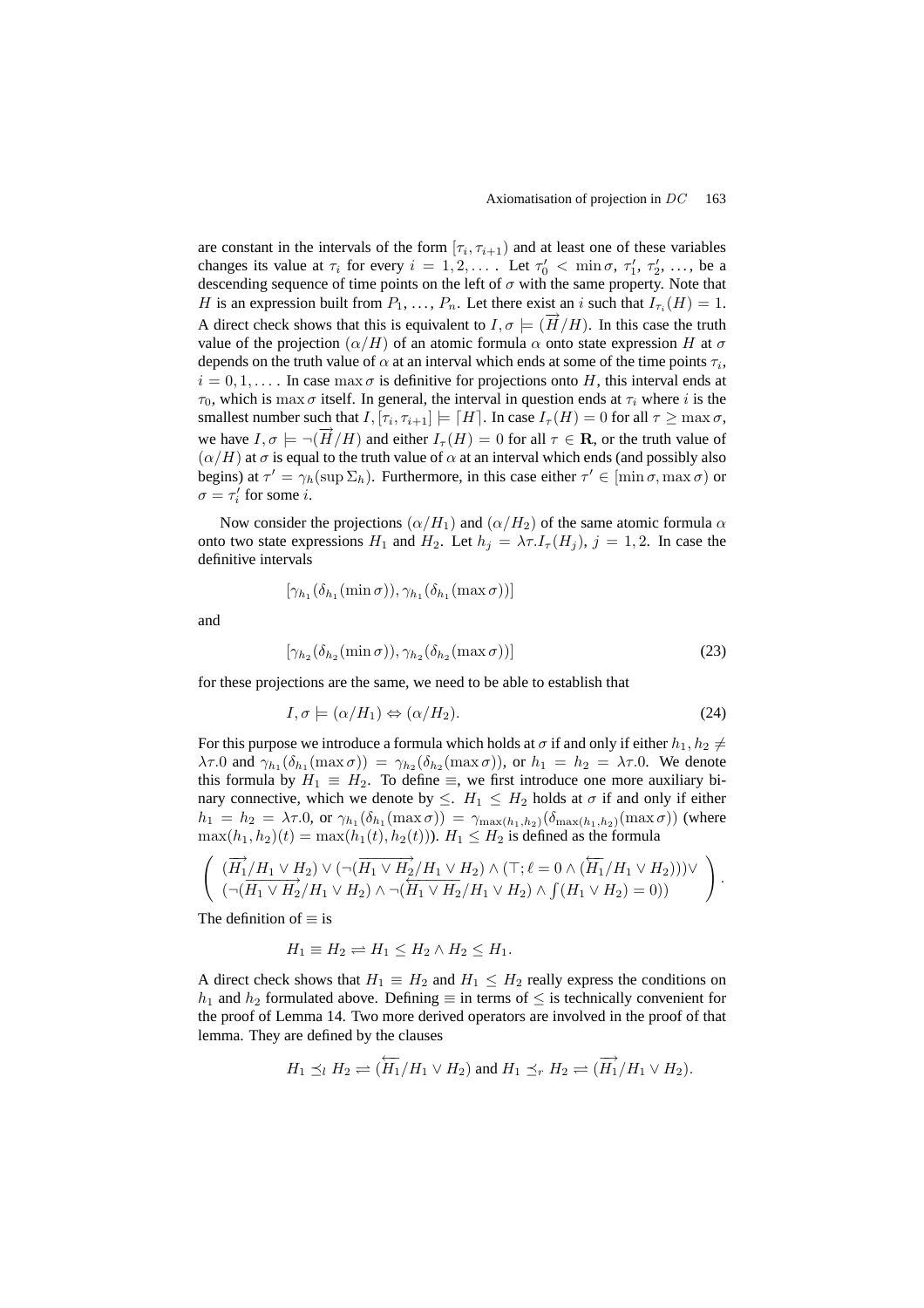These operators can be defined semantically too:

$$
I, \sigma \models H_1 \preceq_l H_2 \text{ iff } I, [\tau', \tau''] \models [H_1] \text{ and } I, [\tau'', \min \sigma] \models \int (H_1 \vee H_2) = 0
$$

for some  $\tau', \tau''$  such that  $\tau' < \tau'' \le \min \sigma$ , and

$$
I, \sigma \models H_1 \preceq_r H_2 \text{ iff } I, [\tau', \tau''] \models \lceil H_1 \rceil \text{ and } I, [\max \sigma, \tau'] \models \int (H_1 \vee H_2) = 0
$$

for some  $\tau', \tau''$  such that  $\max \sigma \leq \tau' < \tau'' \leq \min \sigma$ .

Using  $\preceq_l$  and  $\preceq_r$ ,  $H_1 \leq H_2$  can be written as

$$
H_1 \preceq_r H_2 \vee (\neg(\overrightarrow{H_1 \vee H_2}/H_1 \vee H_2) \wedge (\top; \ell = 0 \wedge H_1 \preceq_l H_2)) \vee
$$
  

$$
(\neg(\overrightarrow{H_1 \vee H_2}/H_1 \vee H_2) \wedge \neg(\overleftarrow{H_1 \vee H_2}/H_1 \vee H_2) \wedge \int (H_1 \vee H_2) = 0))
$$

The properties of  $\preceq_l$ ,  $\preceq_r$  and  $\leq$  to be used in the proof of Lemma 14 are listed in the two lemmata below. Their proofs are given in Appendix B.

LEMMA 10. — *The following formulas are provable using our axioms and rules about* (./.)*:*

$$
(\overleftarrow{H}/H) \Rightarrow H \preceq_l H, \qquad (\overrightarrow{H}/H) \Rightarrow H \preceq_r H \tag{25}
$$

$$
H_1 \preceq_l H_2 \wedge H_2 \preceq_l H_3 \Rightarrow H_1 \preceq_l H_3 \text{ for } \preceq \in \{\preceq_l, \preceq_r\} \tag{26}
$$

$$
\vdash \neg (H_1 \land H_2) \text{ implies } \neg (H_1 \preceq H_2 \land H_2 \preceq H_1) \text{ for } \preceq \in \{\preceq_l, \preceq_r\} \tag{27}
$$

$$
(\overleftarrow{H_1}/H_1) \Rightarrow H_1 \leq_l H_2 \vee H_2 \leq_l H_1,
$$
  
\n
$$
(\overrightarrow{H_1}/H_1) \Rightarrow H_1 \leq_r H_2 \vee H_2 \leq_r H_1
$$
\n(28)

$$
H_1 \preceq_r H_2 \Rightarrow H_1 \le H_2 \tag{29}
$$

$$
\int (H_1 \vee H_2) = 0 \wedge \neg(\overrightarrow{H_1 \vee H_2}/H_1 \vee H_2) \Rightarrow (H_1 \preceq_l H_2 \Rightarrow H_1 \leq H_2)
$$
 (30)

LEMMA 11. — *The following formulas are provable using our axioms and rules about* (./.)*:*

$$
\vdash H_2 \Rightarrow H_1 \text{ implies } H_1 \le H_2 \tag{31}
$$

$$
H \equiv H \tag{32}
$$

$$
H_1 \le H_2 \wedge H_2 \le H_3 \Rightarrow H_1 \le H_3 \tag{33}
$$

$$
S \equiv (H_1 \lor H_2) \Rightarrow S \equiv H_1 \lor S \equiv H_2 \tag{34}
$$

$$
H_1 \le H_2 \Rightarrow (H_1 \vee H_2) \equiv H_1 \tag{35}
$$

$$
H_1 \le H_2 \vee H_2 \le H_1 \tag{36}
$$

$$
H_1 \le H_2 \wedge \neg(\overrightarrow{H_1}/H_1) \Rightarrow \neg(\overrightarrow{H_2}/H_2)
$$
\n(37)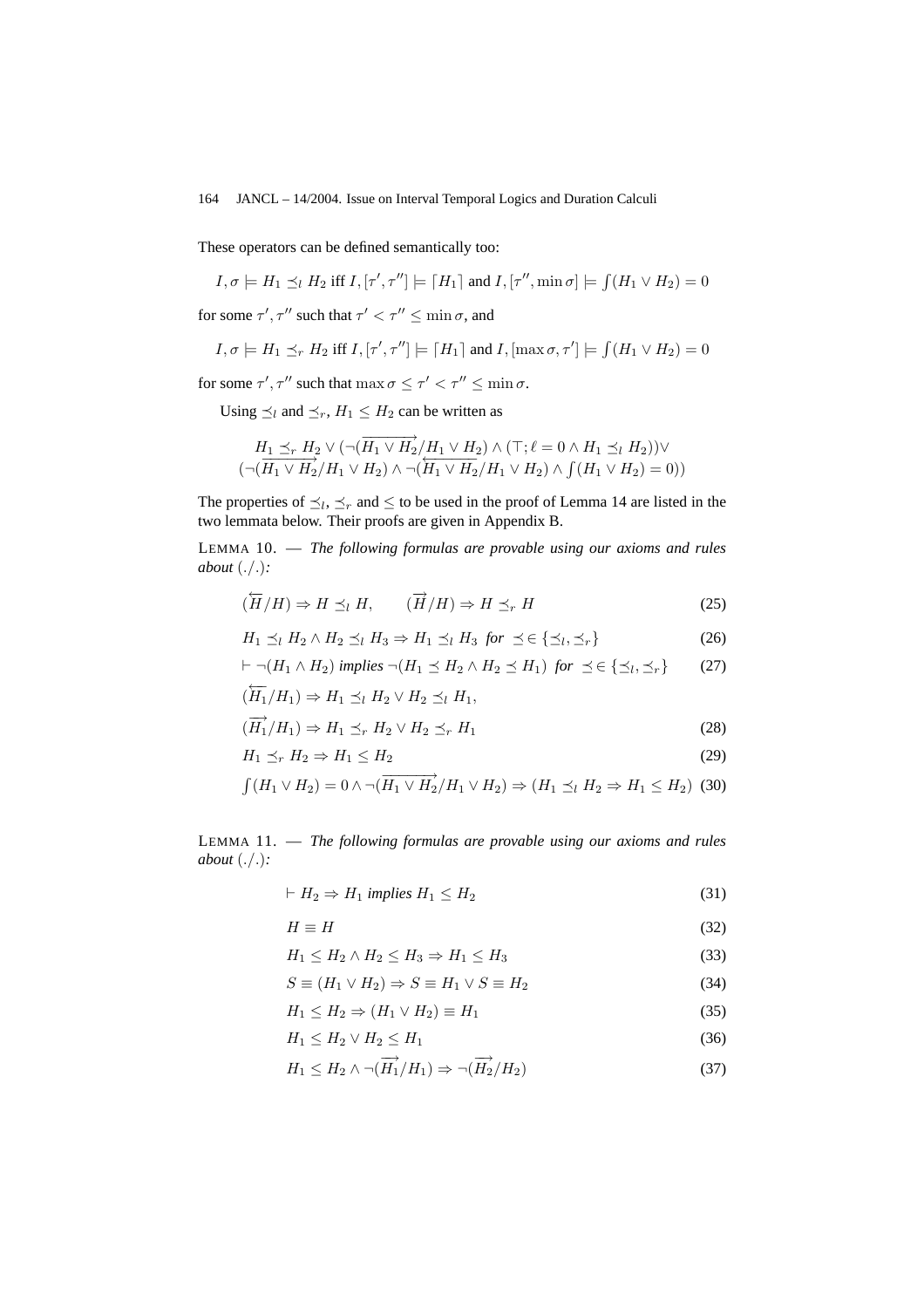Axiomatisation of projection in DC 165

$$
H_1 \le H_2 \wedge \neg(\overrightarrow{H_1}/H_1) \Rightarrow \neg(\top; [H_2 \wedge \neg H_1]; [H_1 \vee H_2) = 0)
$$
 (38)

$$
H_1 \le H_2 \wedge \neg(\overrightarrow{H_1}/H_1) \Rightarrow (\int H_1 = 0 \Rightarrow \int H_2 = 0)
$$
 (39)

$$
H_1 \le H_2 \wedge \neg(\overrightarrow{H_1}/H_1) \wedge \int H_1 = 0 \Rightarrow ((\overleftarrow{H_2}/H_2) \Rightarrow (\overleftarrow{H_1}/H_1)) \tag{40}
$$

 $H_1 \equiv H_2$  holds at  $\sigma$  iff the *end* points of the intervals in (23) are the same. The equality of the *beginning* points of these intervals is equivalent to the satisfaction of  $H_1 \equiv H_2$  at  $[\min \sigma, \min \sigma]$ . This means that we can formulate the following axiom about equivalences between projections of formulas  $\alpha$  of the forms  $R(x_1, \ldots, x_{\#R})$ ,  $y = f(x_1, \ldots, x_{\# f})$  and  $y = c$ , where c is not  $\ell$ :

$$
(H_1 \equiv H_2 \land \ell = 0; H_1 \equiv H_2) \Rightarrow ((\alpha/H_1) \Leftrightarrow (\alpha/H_2))
$$
 (41)

The axioms below and their mirror images apply to projections of neighbourhood formulas:

$$
(\overrightarrow{S}/H) \Leftrightarrow (\top; (\overrightarrow{S}/H)) \tag{42}
$$

$$
H_1 \equiv H_2 \Rightarrow ((\overrightarrow{S}/H_1) \Leftrightarrow (\overrightarrow{S}/H_2)) \tag{43}
$$

To enable the replacement of equivalents in the scope of  $(./.)$ , we introduce the rule

$$
\vdash \varphi \Rightarrow \psi \text{ and } \vdash H_1 \Leftrightarrow H_2 \text{ imply } \vdash (\varphi/H_1) \Rightarrow (\psi/H_2) \tag{44}
$$

Using (41)-(43) and (44), one can easily derive

$$
\int H = 0 \wedge (\overrightarrow{\neg H}/H) \wedge (\overrightarrow{\neg H}/H) \Rightarrow ((\alpha/H) \Leftrightarrow (\alpha/O))
$$
 (45)

for all atomic  $\alpha$ .

 $\Sigma_{\lambda \tau, I_{\tau}(\mathbf{0})}$  is the singleton interval  $[0, 0]$  and  $\gamma_{\lambda \tau, I_{\tau}(\mathbf{0})}$  maps it onto  $[0, 0]$ .  $I^{\lambda \tau, I_{\tau}(\mathbf{0})}$ is equal to I, the only difference is that only a restriction of  $I^{\lambda \tau I_{\tau}(0)}$  to a neighbourhood of  $[0, 0]$  is ever referred to in determining the semantics of a formula, and it is involved only in determining the truth values of projections onto 0. Hence  $I, \sigma \models (\varphi / 0)$ iff  $I$ ,  $[0,0] \models \varphi$  for *all*  $\sigma$ . This makes formulas of the form  $(\varphi/\mathbf{0})$  behave like rigid formulas. The following axioms reflect this:

$$
((\varphi/\mathbf{0}); \psi) \Rightarrow (\varphi/\mathbf{0}), (\psi; (\varphi/\mathbf{0})) \Rightarrow (\varphi/\mathbf{0})
$$
\n(46)

The axiom below describes the effects of  $[0, 0]$  being located either on the left, or on the right, or inside the reference interval:

$$
(\overleftrightarrow{S}_l \wedge \overrightarrow{S}_r / \mathbf{0}) \Rightarrow \left( \begin{array}{c} ((\overleftarrow{S}_l / S_l) \wedge (\overleftarrow{S}_r / S_r)) \vee ((\overrightarrow{S}_l / S_l) \wedge (\overrightarrow{S}_r / S_r)) \vee \\ \diamond \left( \ell = 0 \wedge \bigwedge_{\varphi \in \Phi} \forall (\varphi \Leftrightarrow (\varphi / \mathbf{0})) \right) \end{array} \right) \tag{47}
$$

where  $\Phi$  stands for a finite set of arbitrary formulas. Note that axioms (10), (44) and (46) apply to arbitrary formulas  $\varphi$  and  $\psi$ , and not only to atomic ones too.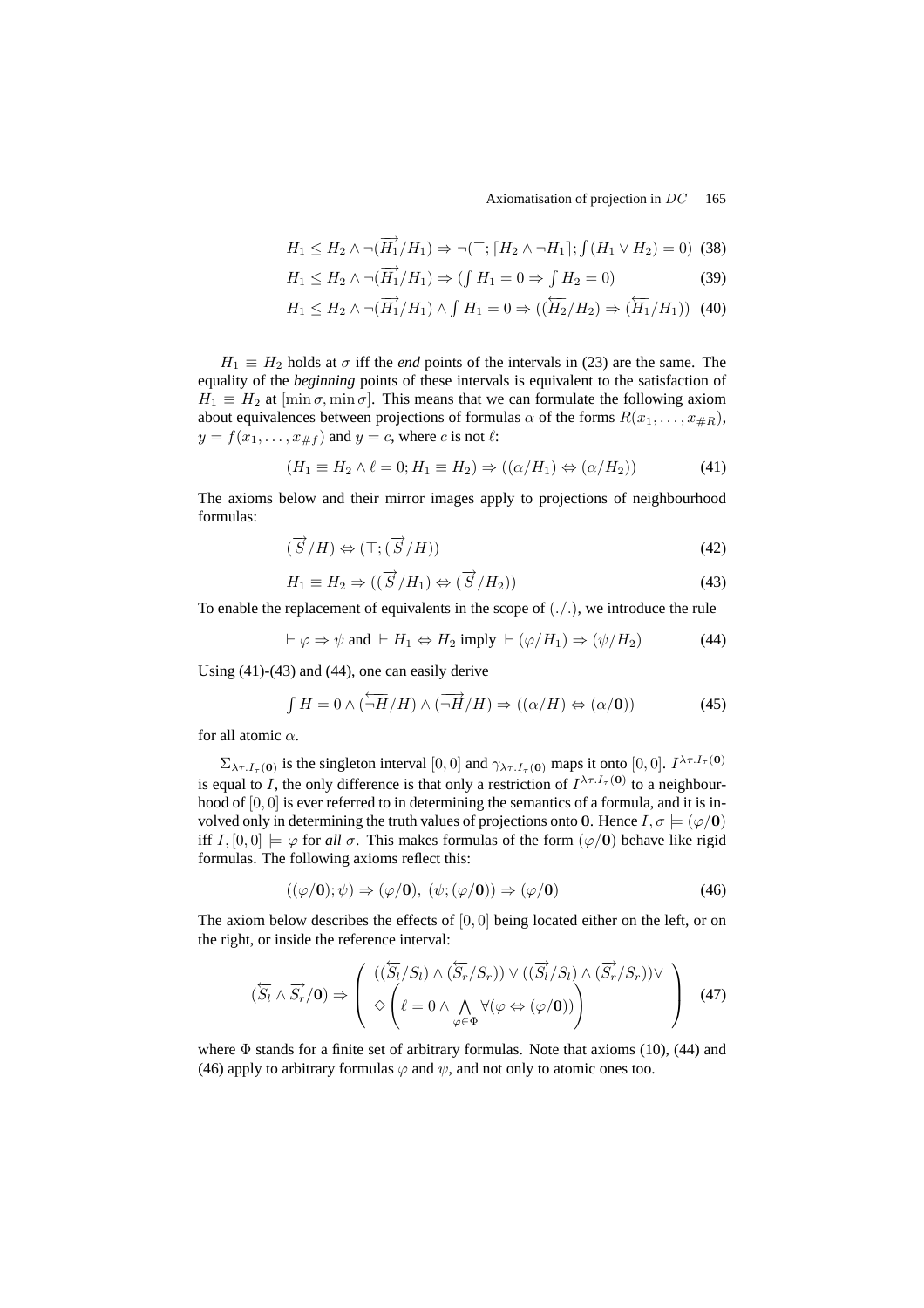#### **3.4.** *The proof of relative completeness*

Now we are ready to prove that the axioms  $(10)-(13)$ ,  $(16)-(22)$ ,  $(41)-(43)$ ,  $(46)$ -(9), their mirror images and the rule (44) are complete for the extension of  $DC$  by projection onto state and neighbourhood formulas relative to validity in the extension of DC by neighbourhood formulas only.

In order to use validity in  $DC$  with neighbourhood formulas, relative to which the completeness of our set of axioms is being established, we extend the considered DC vocabularies by flexible constant, function and relation symbols to denote the flexible constants, functions and relations which are defined by the projections of atomic formulas. Then we translate the axiomatic system for DC with projection into a theory in the language for DC with neighbourhood formulas only based on the extended vocabulary. We demonstrate that the consistency of a formula with this theory is equivalent to the satisfiability of the result of substituting the extending non-logical symbols in the formula by their corresponding projection formulas. We do this by showing that the appropriate instances of our axioms imply that the interpretations of the extending non-logical symbols are the same as the interpretations of the corresponding projection formulas themselves. Hence, the validity of a formula in this theory is equivalent to the derivability of its counterpart formula using our axiomatic system and formulas which are valid in DC with neighbourhood formulas only.

For the rest of the section **L** is some language for  $DC$  with  $(./.)$  and neighbourhood formulas.

DEFINITION 12. — Let H be a state expression in L. Let  $c_H$ ,  $f_H$ ,  $R_H$ ,  $P_H^{\rightarrow}$ ,  $P_H^{\leftarrow}$  be *fresh flexible relation symbols for every flexible constant* c *other than* ℓ*, every flexible function symbol* f*, flexible relation symbol* R *and state variable* P *in* L*, respectively.*  $Let #P_H^{\rightarrow} = #P_H^{\leftarrow} = 0, #c_H = 1, #f_H = #f + 1$  and  $#R_H = #R$ . Let  $\mathbf{L}'$  be the *language for* DC *with neighbourhood formulas (without the operator* (./.)*) based on the extension of the vocabulary of* L *by these fresh symbols for all* H*.*

DEFINITION 13. — *We define the translation* t *of the formulas from* L ′ *into formulas from* **L** as follows. If the terms  $t_0, t_1, \ldots$ , are rigid, then

$$
\begin{aligned} \mathsf{t}(P_H^{\leftarrow}) &\rightleftharpoons (\overline{P}/H) \\ \mathsf{t}(P_H^{\rightarrow}) &\rightleftharpoons (\overrightarrow{P}/H) \\ \mathsf{t}(c_H(t_0)) &\rightleftharpoons (c = t_0/H) \\ \mathsf{t}(f_H(t_0, t_1, \dots, t_{\#f})) &\rightleftharpoons (t_0 = f(t_1, \dots, t_{\#f})/H) \\ \mathsf{t}(R_H(t_1, \dots, t_{\#R})) &\rightleftharpoons (R(t_1, \dots, t_{\#R})/H) \end{aligned}
$$

*If*  $\alpha$  *is an atomic formula built using a relation symbol from the vocabulary of* **L**, *then* 

 $t(\alpha) \rightleftharpoons \alpha$ 

*The clauses for compound formulas are*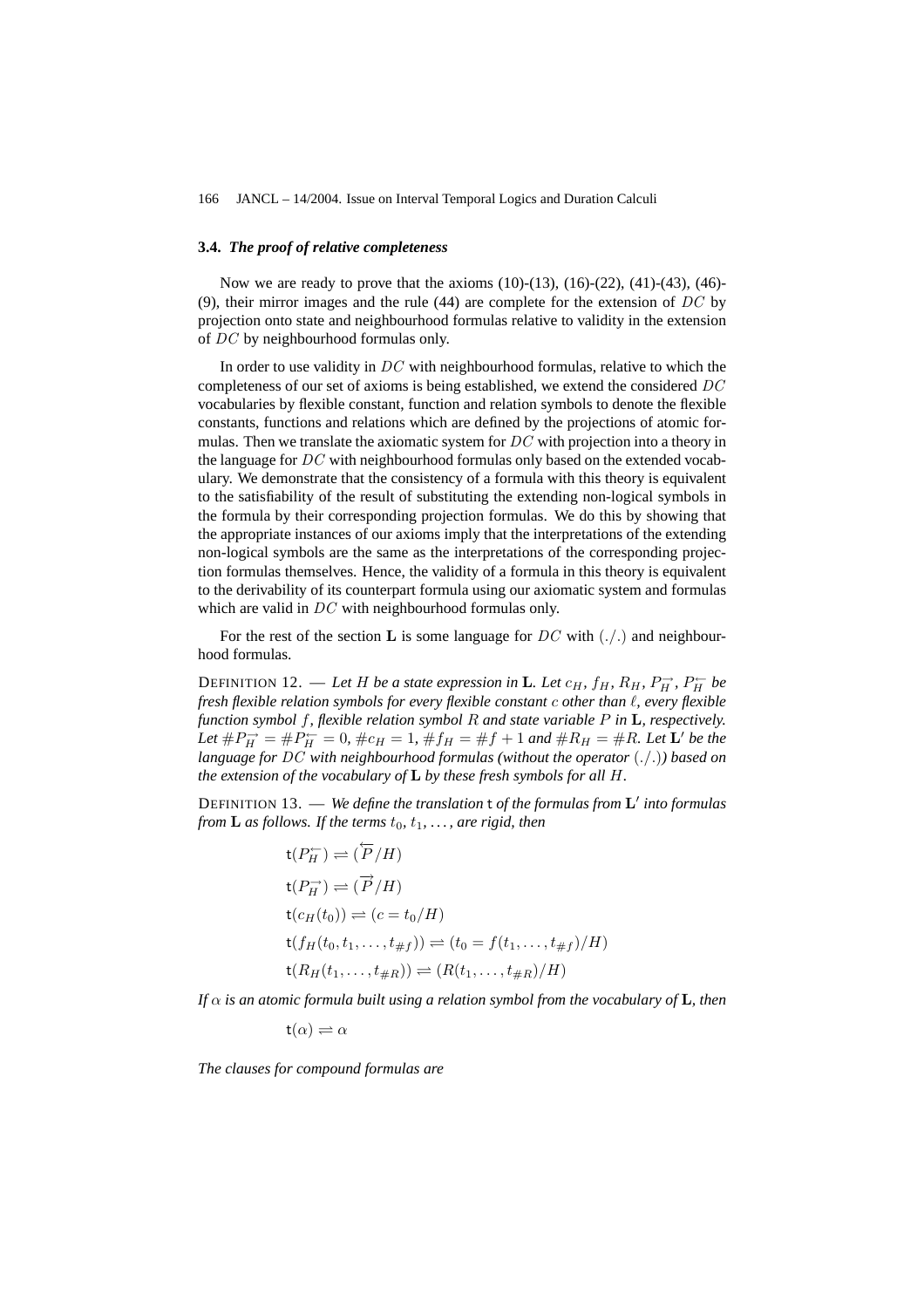$$
t(\varphi \Rightarrow \psi) \Rightarrow t(\varphi) \Rightarrow t(\psi)
$$
  

$$
t((\varphi; \psi)) \Rightarrow (t(\varphi); t(\psi))
$$
  

$$
t(\exists x \varphi) \Rightarrow \exists x(t(\varphi))
$$

*The translation* t *is defined on atomic formulas built using the relation symbols introduced in Definition 12 and flexible terms as the translation of their flexible-termfree equivalents which can be obtained using (14) and (15).*

Proposition 7 implies that every formula in  $\bf{L}$  is equivalent to the t-translation of some formula in L ′ . The translation t is invertible for formulas of the form mentioned in Proposition 7. We extend the subset of  $L$  in which  $t$  is invertible as follows:

If S is a state expression, then  $t^{-1}(\overrightarrow{S}/H)$  denotes the boolean combination built of propositional temporal letters of the form  $P_H^{\rightarrow}$  in the way the corresponding state variables P are used to build S. We extend  $t^{-1}$  in the same way to projections of left neighbourhood formulas. Similarly, if  $\varphi$  is a formula built using atomic formulas and their projections, then  $t^{-1}(\varphi)$  stands for the result of eliminating the occurrence of compound terms in  $\varphi$  by means of (14) and (15), distributing the projections over the newly introduced connectives and quantifier prefixes and then replacing the projections of atomic formulas in the obtained formula by atomic formulas built using the corresponding symbols from the vocabulary of L ′ . For example, our convention about extended  $t^{-1}$  means that

$$
t^{-1}((\overrightarrow{P \wedge \neg Q}/H) \vee (R(x) \Rightarrow (R(f(x)) / \neg H)))
$$

is

t

$$
(P_H^{\rightarrow} \wedge \neg Q_H^{\rightarrow}) \vee (R(x) \Rightarrow \exists y (f_{\neg H}(y, x) \wedge R_{\neg H}(y))).
$$

Note that parts of the formula which are not in the scope of  $(./.)$  are not affected by  $t^{-1}$ .

Let  $DC_{\mathbf{L}}^{(\cdot)}$  be the set of the formulas of L which can be derived using valid DC formulas and the (./.)-specific axioms enumerated in the beginning of this section. Let  $DC_{\mathbf{L}}^{\mathsf{t}}$  be the set of those formulas from L' whose t-translations are in  $DC_{\mathbf{L}}^{(\cdot)}$ .

The key step in our proof is Lemma 14 which provides the possibility of using the extending non-logical symbols and the translation t from Definitions 12 and 13 in the intended way by showing that these symbols have the same meaning as the corresponding projections of atomic formulas under interpretations which satisfy the formulas from  $DC_{L}^{\dagger}$ . To prove Lemma 14, we use some properties of the derived operators  $\leq$ ,  $\preceq_l$  and  $\preceq_r$  defined in Subsection 3.3 These properties are listed in Lemmata 10 and 11 from Subsection 3.3.

LEMMA 14 (TRUTH LEMMA). — *Let the vocabulary of* L *contain finitely many flexible symbols. Let*  $I_0$  *be an interpretation of*  $\mathbf{L}'$  *and*  $\sigma_0 \in \mathbf{I}$ *. Let*  $I_0, \sigma_0 \models \varphi$  *for all*  $\varphi \in DC_{\mathbf{L}}^{\mathbf{t}}$ . Then there exist two interpretations I and I' of  $\mathbf{L}'$  and an interval  $\sigma \in \mathbf{L}'$  $s$ uch that  $I,\sigma \models \varphi$  iff  $I_0,\sigma_0 \models \varphi$  for all  $\varphi$  from  $\mathbf L'$  , and  $I'$  has the same restriction to *subintervals of* σ *as* I *and satisfies*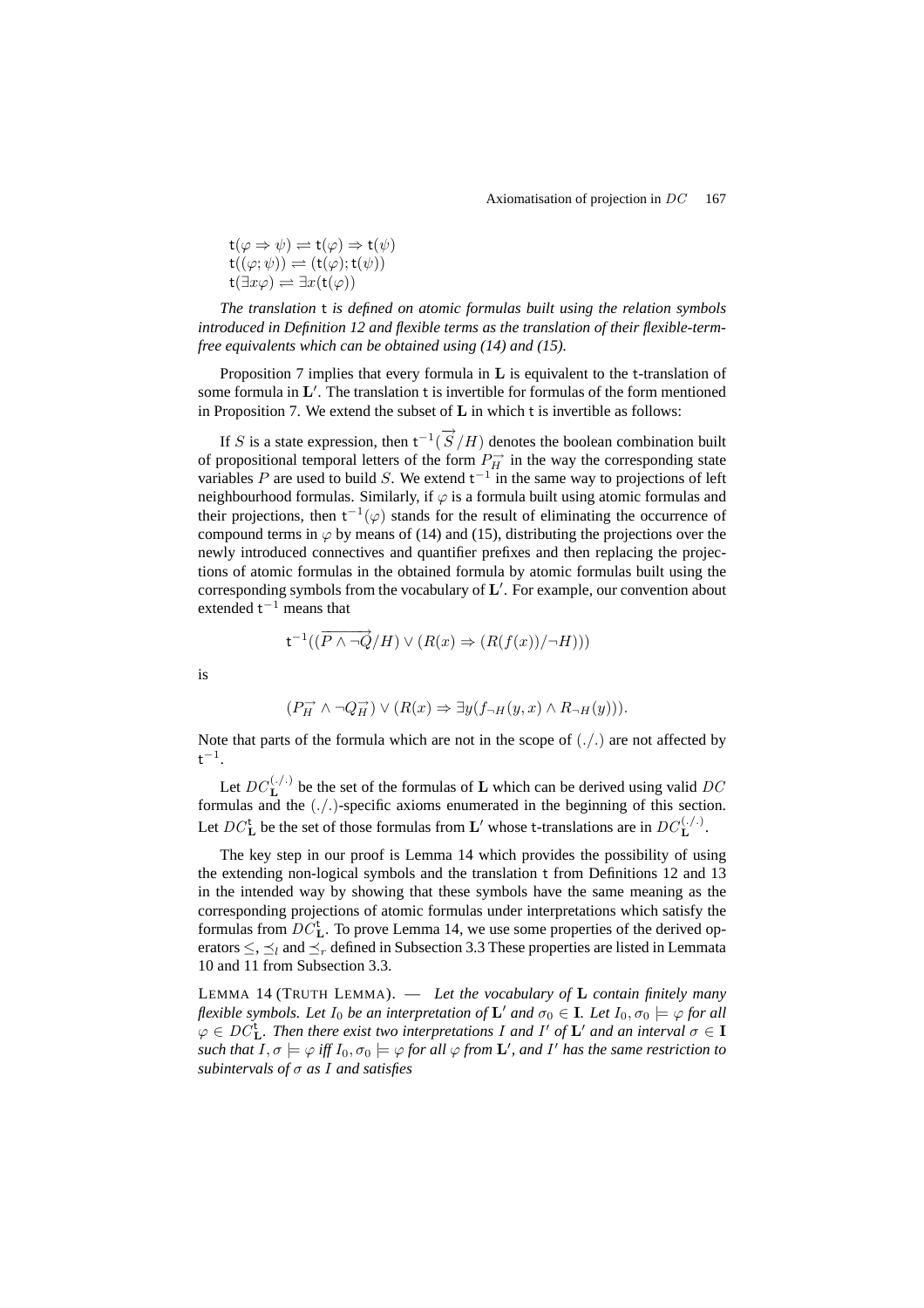$$
I', \sigma' \models P_H^{\leftarrow} \Leftrightarrow (\overline{P}/H)
$$
  
\n
$$
I', \sigma' \models P_H^{\rightarrow} \Leftrightarrow (\overline{P}/H)
$$
  
\n
$$
I', \sigma' \models \forall x (c_H(x) \Leftrightarrow (c = x/H))
$$
  
\n
$$
I', \sigma' \models \forall y \forall x_1 \dots \forall x_{\#f} (f_H(y, x_1, \dots, x_{\#f}) \Leftrightarrow (y = f(x_1, \dots, x_{\#f})/H))
$$
  
\n
$$
I', \sigma' \models \forall x_1 \dots \forall x_{\#R} (R_H(x_1, \dots, x_{\#R}) \Leftrightarrow (R(x_1, \dots, x_{\#R})/H))
$$

*for all subintervals* σ ′ *of* σ *and all the non-logical symbols* P*,* c*,* f *and* R *of their respective types from* L*.*

We need to use  $\sigma$  and I in the lemma instead of  $\sigma_0$  and I<sub>0</sub> themselves, because projection onto 0 makes the location of reference intervals relative to 0 relevant, and the location of  $\sigma_0$  may happen to be different from the one described by the t-translations of the  $\mathbf{L}'$  formulas which it satisfies under  $I_0$ .

PROOF. — Throughout this proof we refer to our axioms directly, despite the fact that they are written using  $( . / . )$  and we are actually working with formulas from  $L'$ . When referring to an axiom, we mean a formula which t maps to an instance of this axiom, or to some formula which is straightforwardly derivable from such an instance, in order to achieve brevity.

Let  $P_1, \ldots, P_n$  be all the state variables from **L**. Let E be the set of the conjunctions  $\bigwedge^n$  $\bigwedge_{i=1} \varepsilon_i P_i$  where  $\varepsilon_i$  is either  $\neg$  or nothing,  $i = 1, \dots, n$ . There are  $2^n$  such conjunctions. Every state expression from L has a propositionally equivalent one of the form  $\bigvee E'$  where  $E' \subseteq E$ . Rule (44) implies that we can assume that all the involved state expressions  $H$  are of this form.

We first define  $\sigma$  and I. Let  $S_l, S_r \in E$  satisfy  $I_0, \sigma_0 \models t^{-1}((\overleftarrow{S_l} \wedge \overrightarrow{S_r}/0)).$  The existence of a unique pair of such state expressions follows from the facts  $\vdash \bigvee E$ and  $\vdash \neg (S \land S')$  for different  $S, S' \in E$ , and axioms (1)-(3), (5) and (6). Let  $\Phi$ consist of the formulas  $\overleftrightarrow{S}_l$ ,  $\overrightarrow{S}_r$  and all the formulas of the forms  $R(x_1,...,x_{\#R})$ ,  $y = f(x_1, \ldots, x_{\# f})$  and  $y = c$ , where R, f and c are some of the finitely many flexible symbols in L and  $y, x_1, x_2, \ldots$  is some fixed sequence of distinct individual variables. Then axiom (47) implies that at least one of the three formulas

$$
\mathsf{t}^{-1}((\overleftarrow{S_l}/S_l)\wedge(\overleftarrow{S_r}/S_r)),\ \mathsf{t}^{-1}((\overrightarrow{S_l}/S_l)\wedge(\overrightarrow{S_r}/S_r))
$$

and

$$
\mathsf{t}^{-1}\left(\Diamond\left(\ell=0 \land \bigwedge_{\varphi \in \Phi} \forall(\varphi \Leftrightarrow (\varphi/\mathbf{0}))\right)\right)
$$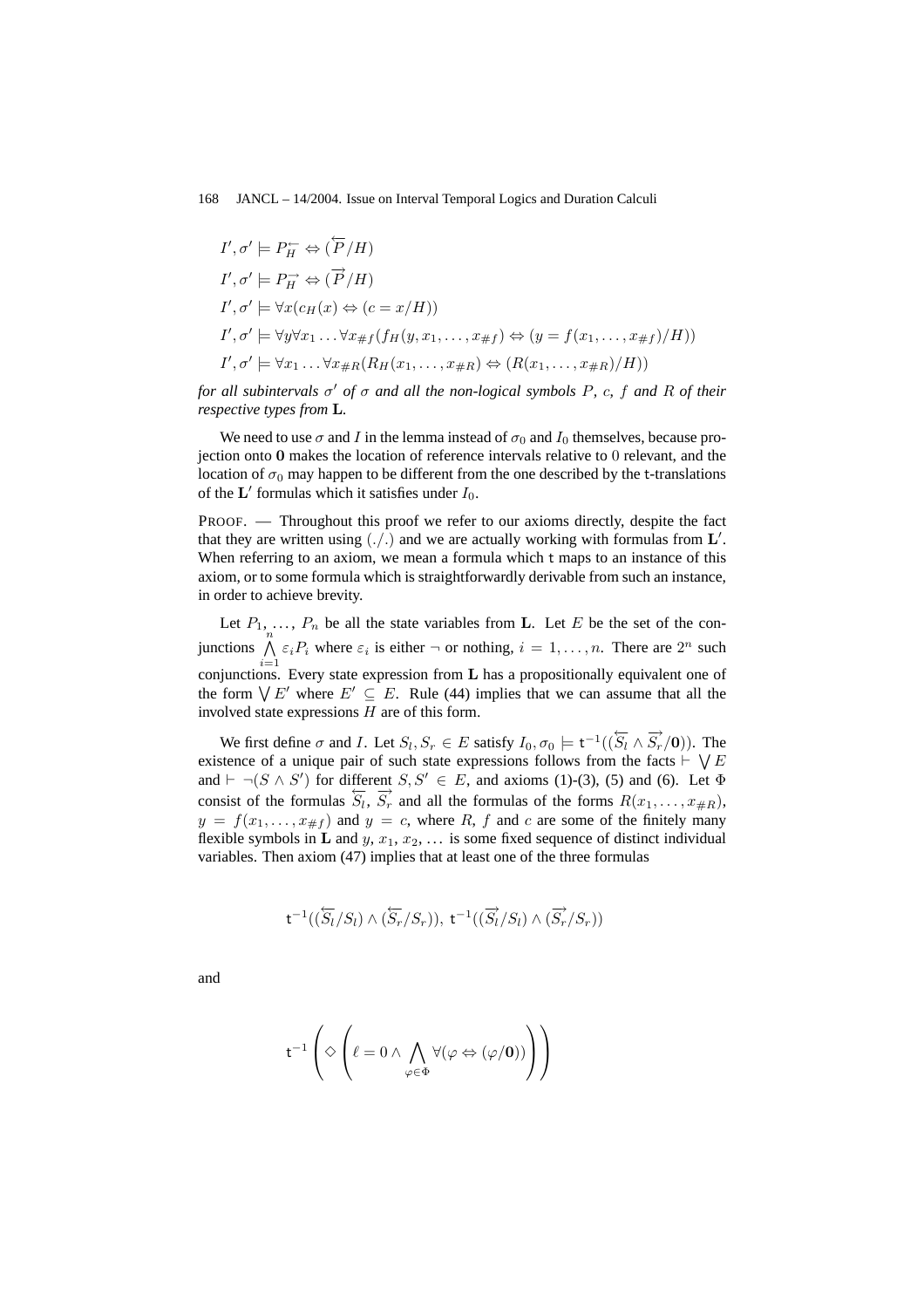holds at  $\sigma_0$  under  $I_0$ . Let  $\delta = \min \sigma_0 - 1$  or  $\delta = \max \sigma_0 + 1$  in case it is the first one or the second one, respectively. In case it is the third formula, let  $\delta \in \sigma_0$  be such that

$$
I_0, [\delta, \delta] \models \mathsf{t}^{-1} \left( \bigwedge_{\varphi \in \Phi} \forall (\varphi \Leftrightarrow (\varphi/\mathbf{0})) \right). \tag{48}
$$

We choose  $\sigma$  to be  $[\min \sigma_0 - \delta, \max \sigma_0 - \delta]$ . We define I by the equalities

$$
I(s) = I_0(s) \qquad \text{for all rigid } s;
$$
  
\n
$$
I(P)(\tau) = I_0(P)(\tau + \delta) \qquad \text{for state variables } P;
$$
  
\n
$$
I(c)(\sigma') = I_0(c)(\min \sigma' + \delta, \max \sigma' + \delta]) \text{ for flexible } c \neq \ell;
$$
  
\n
$$
I(s)(\sigma', d_1, \dots, d_{\#s}) = I_0(s)(\min \sigma' + \delta, \max \sigma' + \delta], d_1, \dots, d_{\#s}) \qquad \text{for all other flexible } s, \text{ except } \ell.
$$

The correspondence between I,  $\sigma$ ,  $I_0$  and  $\sigma_0$  described in the lemma can be established by a direct check. Furthermore, in case  $\delta \in \sigma_0$ , we have  $0 \in \sigma$  and (48) implies

$$
I, [0,0] \models \overleftarrow{P} \Leftrightarrow P_0^-, \overrightarrow{P} \Leftrightarrow P_0^-, c_0(c),
$$
  
\n
$$
\forall x_1 \dots \forall x_{\#f} f_0(f(x_1, \dots, x_{\#f}), x_1, \dots, x_{\#f}),
$$
  
\n
$$
\forall x_1 \dots \forall x_{\#R} R(x_1, \dots, x_{\#R}) \Leftrightarrow R_0(x_1, \dots, x_{\#R})
$$
  
\n(49)

for all the flexible symbols  $P$ ,  $c$ ,  $f$  and  $R$  of their respective types from  $L$ .

We define  $I'$  only as much as necessary to prove the lemma. The values of  $I'$  on symbols and at intervals not mentioned here are irrelevant to the required properties of  $I'$  and can be arbitrary. As required by the lemma,  $I'$  is the same as  $I$  at subintervals of σ.

Let  $\zeta_1, \zeta_2 \in \mathbf{R}$  be such that  $0 \in (\zeta_1, \zeta_2)$  and  $[\zeta_1, \zeta_2] \cap \sigma = \emptyset$ , in case  $0 \notin \sigma$ .

Let  $k = 2^n$  and the sequence  $S_1, \ldots, S_k$  contain all the conjunctions from E and satisfy  $I, \sigma \models t^{-1}(S_i \leq S_{i+1}), i = 1, \ldots, k-1$ . The existence of such a sequence follows from (33) and (36) of Lemma 11. Let  $k_0$  be the smallest number such that  $I, \sigma \models t^{-1}(\neg(\overline{S_{k_0}}/S_{k_0}))$ . Let  $k_0 = k + 1$ , in case  $I, \sigma \models t^{-1}((\overline{S_i}/S_i))$  for all  $i = 1, \ldots, k$ . Then

$$
I, \sigma \models t^{-1}(S_i \preceq_r S_{i+1}), i = 1, ..., k_0 - 1
$$
, and  $I, \sigma \models t^{-1}(\neg(\overrightarrow{S}_i/S_i))$ 

for  $i = k_0, \ldots, k$ , because of (25)-(29) from Lemma 10 and (37) from Lemma 11, respectively. Obviously  $I, \sigma \models S_{i_0}$  for some  $i_0 \in \{1, ..., k\}$ . Then  $I, \sigma \models (S_{i_0} \vee S_j)!$ for all  $j = 1, ..., k$ , whence axiom (17) implies that  $I, \sigma \models t^{-1}((\overrightarrow{S_{i_0}}/S_{i_0} \vee S_j)).$ Hence  $I, \sigma \models t^{-1}(S_{i_0} \leq S_j), j = 1, \ldots, k$  by the definition of  $\leq$ , which means that  $i_0 = 1$ . Furthermore, axiom (18) implies that  $I, \sigma \models t^{-1}((\overrightarrow{S_1}/S_1))$ , which means that  $k_0 > 1$ . Let  $\tau_1 = \max \sigma$  and  $\tau_2, \ldots, \tau_{k_0-1}, \xi_1, \ldots, \xi_{k_0-2} \in \mathbf{R}$  be such that  $\tau_1 < \xi_1 < \tau_2 < \ldots < \xi_{k_0-2} < \tau_{k_0-1}$  (see Figure 2). Let there be no such  $\xi$ s, in case  $k_0 = 2$ . Let  $\tau_{k_0-1} < \zeta_1$ , in case max  $\sigma < 0$ . We put  $I'(P)(\tau) = 1$  if and only if P occurs positively in  $S_i$  for  $\tau \in [\tau_i, \xi_i)$ ,  $i = 1, \dots, k_0 - 2$ , or P occurs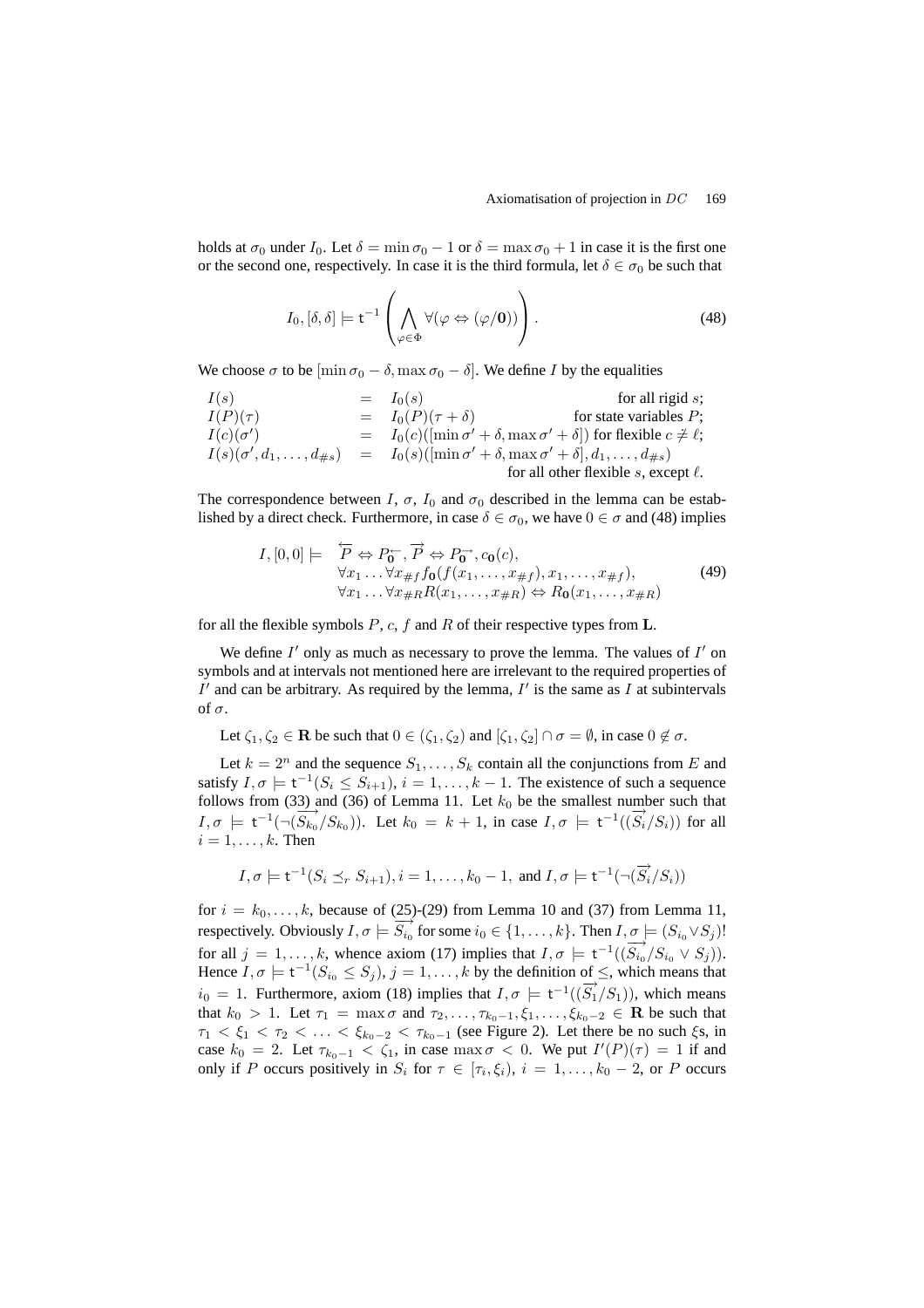

**Figure 2.** Definitive time points for projections under  $I'$ , assuming that  $\max \sigma < 0$ .

positively in  $S_{k_0-1}$  for  $\tau \geq \tau_{k_0-1}$ , in case  $0 \leq \max \sigma$ , and for  $\tau \in [\tau_{k_0-1}, \zeta_1)$ , in case max  $\sigma$  < 0. If I,  $[\max \sigma, \max \sigma]$   $\models$   $t^{-1}((\neg S_i/S_i))$ , then we put  $I'(P)(\tau) = 1$  if and only if  $I$ ,  $[\max \sigma, \max \sigma] \models P_{S_i}^{\leftarrow}$  for  $\tau \in [\xi_{i-1}, \tau_i)$ ; otherwise we put  $I'(P)(\tau) =$  $I'(P)(\tau_{i-1})$  for  $\tau \in [\xi_{i-1}, \tau_i)$ ,  $i = 2, \ldots, k_0 - 1$ . According to this definition,  $I'(P)$ agrees with  $I(P)$  at max  $\sigma$ , and indeed at  $[\max \sigma, \tau]$  for some  $\tau > \max \sigma$ .

Let  $k_1$  be the smallest number such that  $k_0 \leq k_1$  and  $I, \sigma \models \int S_{k_1} = 0$ . Let  $k_1 = k + 1$ , if  $I, \sigma \models \int S_i > 0$  for all  $i = k_0, \ldots, k$ . Then

$$
I, \sigma \models \int S_i = 0, \ i = k_1, \ldots, k,
$$

because of (39) from Lemma 11. Let  $k_2$  be the smallest number such that  $k_1 \leq k_2$ and  $I, \sigma \models t^{-1}(\neg(\overline{S_{k_2}}/S_{k_2}))$ . Let  $k_2 = k + 1$ , in case  $I, \sigma \models t^{-1}((\overline{S_i}/S_i))$  for all  $i = k_1, \ldots, k$ . Then

$$
I, \sigma \models \mathsf{t}^{-1}(\neg(\overleftarrow{S}_i/S_i)), \ i = k_2, \dots, k,\tag{50}
$$

because of (40) from Lemma 11.

Let  $E^{\leftarrow} = \{ S \in E : I, \sigma \models \mathsf{t}^{-1}((\overleftarrow{S}_i/S_i)) \}.$  (50) implies  $E^{\leftarrow} \subseteq$  ${S_1, \ldots, S_{k_2-1}}$ . There exists a unique  $S \in E$  such that  $I, \sigma \models S$ . Then axiom (16) implies that  $I, \sigma \models t^{-1}((S/S))$  and  $I, \sigma \models t^{-1}(S \preceq_t S')$  for all other  $S' \in E$ . Hence  $E^{\leftarrow} \neq \emptyset$ . Let  $E^{\leftarrow}$  contain m conjunctions and the sequence  $S'_1, \ldots, S'_m$  contain all the conjunctions from  $E^{\leftarrow}$  and satisfy  $I, \sigma \models S'_i \preceq_l S'_{i+1}, i = 1, \ldots, m-1$ . Lemma 10 implies that there is a unique such sequence and we have just shown that  $I, \sigma \models S'_1$ . Furthermore, together with axiom (10), (30) from Lemma 10 implies that  $S_{k_1}, \ldots, S_{k_2-1}$  is a subsequence of  $S'_1, \ldots, S'_m$ .

Let  $\tau'_1$  = min  $\sigma$  and  $\tau'_2, \ldots, \tau'_m, \xi'_2, \ldots, \xi'_m$   $\in$  R be such that  $\tau'_m < \xi'_m$  $\tau'_{m-1}$ ... <  $\tau'_2$  <  $\xi'_2$  <  $\tau'_1$ . Let  $\tau'_m > \zeta_2$ , in case  $0 < \min \sigma$ . We put  $I'(P)(\tau) = 1$ if and only if P occurs positively in  $S'_i$  for  $\tau \in [\xi'_{i+1}, \tau'_i), i = 1, \ldots, m-1$ , or P occurs positively in  $S'_m$  for  $\tau \in [\zeta_2, \tau'_m)$ , in case  $0 < \min \sigma$ , and for all  $\tau < \tau'_m$ , in case min  $\sigma \leq 0$ . If  $I$ ,  $[\min \sigma, \min \sigma] \models t^{-1}((\neg S'_i/S'_i))$ , then we put  $I'(P)(\tau) = 1$  if and only if  $I$ ,  $[\min \sigma, \min \sigma] \models P_{S'_i}$  for  $\tau \in [\tau_i, \xi_i)$ ; otherwise we put  $I'(P)(\tau) = I'(P)(\xi_i)$  for  $\tau \in [\tau_i, \xi_i)$ ,  $i = 2, \ldots, m$ . Axiom (16) implies that  $I', \sigma \models S'_1$ . This implies that I and I' agree at  $[\tau, \min \sigma)$  for some  $\tau < \min \sigma$ .

In case  $0 \notin \sigma$ , we put  $I'(P)(\tau) = 1$  if and only if P occurs positively in  $S_l$  for  $\tau \in [\zeta_1, 0)$ , and we put  $I'(P)(\tau) = 1$  if and only if P occurs positively in  $S_r$  for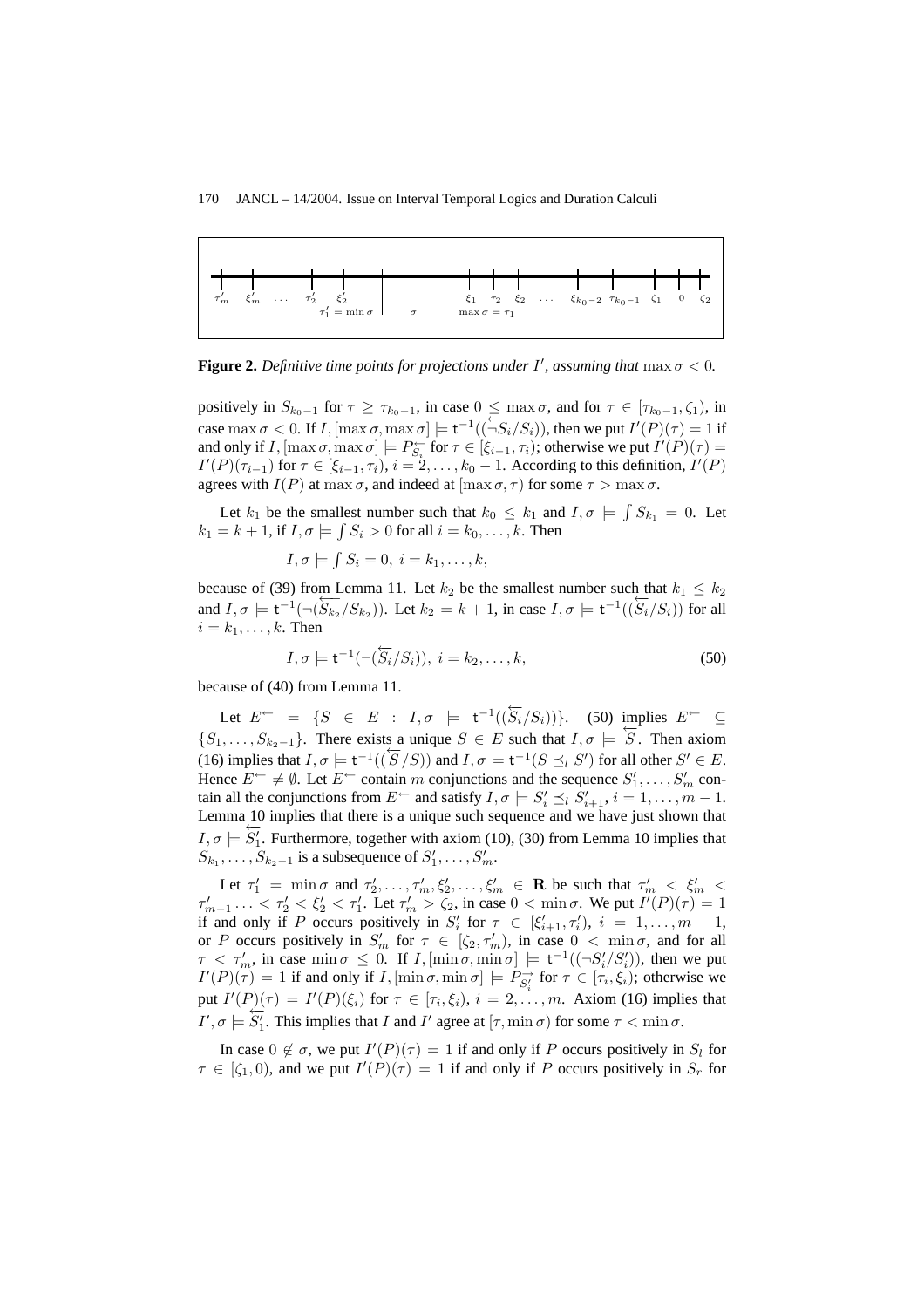$\tau \in [0, \zeta_2)$ . If  $0 < \min \sigma$ , we put  $I'(P)(\tau) = I'(P)(\zeta_1)$  for all  $\tau < \zeta_1$ . If  $\max \sigma < 0$ , we put  $I'(P)(\tau) = I'(P)(0)$  for all  $\tau \ge \zeta_2$ .

Axioms (5), (6) and the choice of  $k_2$  guarantee that  $I'(P)(\tau) = 0$  for all  $\tau$  and all P which occur positively in some of the conjunctions  $S_{k_2}, \ldots, S_k$ .

Now let us prove that  $I'$  satisfies the equivalence about  $P_H^{\rightarrow}$  from the lemma. Let  $\sigma' \in \mathbf{I}$  and  $\sigma' \subseteq \sigma$ .

Let  $I$ ,  $[\max \sigma', \max \sigma] \models \int H > 0$ . Let  $\tau$  be the least time point in  $[\max \sigma', \max \sigma)$  such that  $I_{\tau}(H) = 1$ . Then  $I, \sigma' \models P_H^{\rightarrow}$  iff  $I, [\min \sigma', \tau] \models P_H^{\rightarrow}$  by axiom (10) and I,  $[\min \sigma', \tau] \models P_H^-$  iff I,  $[\min \sigma', \tau] \models \vec{P}$  by axiom (17). Hence in this case  $I', \sigma' \models P_H^{\rightarrow} \Leftrightarrow (\overrightarrow{P}/H)$ .

If I,  $[\max \sigma', \max \sigma] \models \int H = 0$ , then  $I, \sigma' \models P_H^-$  iff  $I, \sigma \models P_H^-$  and  $I', \sigma' \models$  $(\vec{P}/H)$  iff  $I', \sigma \models (\vec{P}/H)$  by axioms (10) and (42). Let H be  $\bigvee E'$  where  $E' \subseteq E$ .

Let  $E' \neq \emptyset$  and i be the least number such that  $S_i \in E'$ . Then we have  $I, \sigma \models$  $t^{-1}(H \equiv S_i)$  by (31), (34) and (35) from Lemma 11. A lengthy but simple check shows that  $I', \sigma \models H \equiv S_i$ . Now axiom (43) implies that  $I', \sigma \models P_H \Leftrightarrow P_{S_i}$ and  $I, \sigma \models (\overrightarrow{P}/H) \Leftrightarrow (\overrightarrow{P}/S_i)$ . Hence it is sufficient to prove that  $I', \sigma \models P_{S_i} \Leftrightarrow$  $(\overrightarrow{P}/S_i)$ . We have the following four cases:

Case 1.  $1 \leq i < k_0$ . Then  $I, \sigma \models t^{-1}((\overrightarrow{S_i}/S_i))$ , which means that  $I, \sigma \models P_{S_i}^{\rightarrow}$ <br>iff P occurs in  $S_i$  positively. By the definition of I', this is equivalent to  $I', [\tau_i, \xi_i) \models$  $[S_i \wedge P]$ , in case  $i < k_0 - 1$ , and  $I', [\tau_i, \tau) \models [S_i \wedge P]$  for some  $\tau > \tau_i$ , in case  $i = k_0 - 1$ . Axiom (22) and the position of  $S_i$  in the sequence  $S_1, \ldots, S_k$  imply that  $I'$ ,  $[\max \sigma, \tau_i] \models \int S_i = 0$ . Hence  $I', \sigma \models (\overrightarrow{P}/S_i)$  iff P occurs in  $S_i$  positively too.

Case 2.  $k_0 \leq i < k_1$ . Then  $I, \sigma \models t^{-1}(\neg(\overrightarrow{S}_i/S_i)) \wedge \int S_i > 0$ . Let  $\tau$  be the least time point such that  $I, [\tau, \max \sigma] \models \int S_i = 0$ . Then axiom (10) implies that  $I',\sigma \models (\overrightarrow{P}/S_i)$  iff  $I',\text{[min }\sigma,\tau] \models (\overrightarrow{P}/S_i)$ , and  $I',\sigma \models P_{S_i}^{\rightarrow}$  iff  $I',\text{[min }\sigma,\tau] \models$  $P_{S_i}^{\rightarrow}$ . It can be shown that  $I'_{\tau}(S_i) = 0$  for all  $\tau' \ge \max \sigma$ , and, consequently, for all  $\tau' \geq \tau$ . This implies  $I, [\min \sigma, \tau] \models \neg (\overrightarrow{S_i}/S_i)$ .  $I', \sigma \models \int S_i > 0$  and the choice of  $\tau$  imply  $I'$ ,  $[\min \sigma, \tau] \models (\top; \ell = 0 \land \overline{S_i})$ . Hence  $I'$ ,  $[\min \sigma, \tau] \models S_i!$ . Furthermore,  $I, [\min \sigma, \tau] \models t^{-1}(\neg(\overrightarrow{S_i}/S_i))$  by axiom (10), because  $I', [\tau, \max \sigma] \models$  $\int S_i = 0$ . This implies  $I', [\min \sigma, \tau] \models t^{-1}(S_i!)$ . Hence both  $I', [\min \sigma, \tau] \models P_{S_i}$ and I',  $[\min \sigma, \tau] \models (\vec{P}/S_i)$  are equivalent to I',  $[\min \sigma, \tau] \models \vec{P}$  by axiom (17).

Case 3.  $k_1 \leq i < k_2$ . Then  $I, \sigma \models \mathsf{t}^{-1}(\neg(\overrightarrow{S_i}/S_i) \land \int S_i = 0 \land (\overleftarrow{S_i}/S_i))$ . In this case  $I', \sigma \models (\overrightarrow{P}/S_i)$  and  $I', \sigma \models P_{S_i}^{\rightarrow}$  are equivalent to  $I',$  [min  $\sigma$ , min  $\sigma$ ]  $\models (\overrightarrow{P}/S_i)$ and I',  $[\min \sigma, \min \sigma] \models P_{S_i}^{\rightarrow}$  by axiom (10), respectively. Another lengthy simple check shows that  $I'_{\tau}(S_i) = 0$  for all  $\tau \ge \min \sigma$ .  $I, \sigma \models t^{-1}((\overleftarrow{S_i}/S_i))$  implies that  $S_i \in E^{\leftarrow}$ . Now recall the sequence  $S'_1, \ldots, S'_m$  of the conjunctions from  $E^{\leftarrow}$ . Let  $S_i$  be  $S'_1$  from this sequence. Then  $I'$ ,  $[\min \sigma, \min \sigma] \models \overline{S_i}$ . Since  $I'_T(S_i) = 0$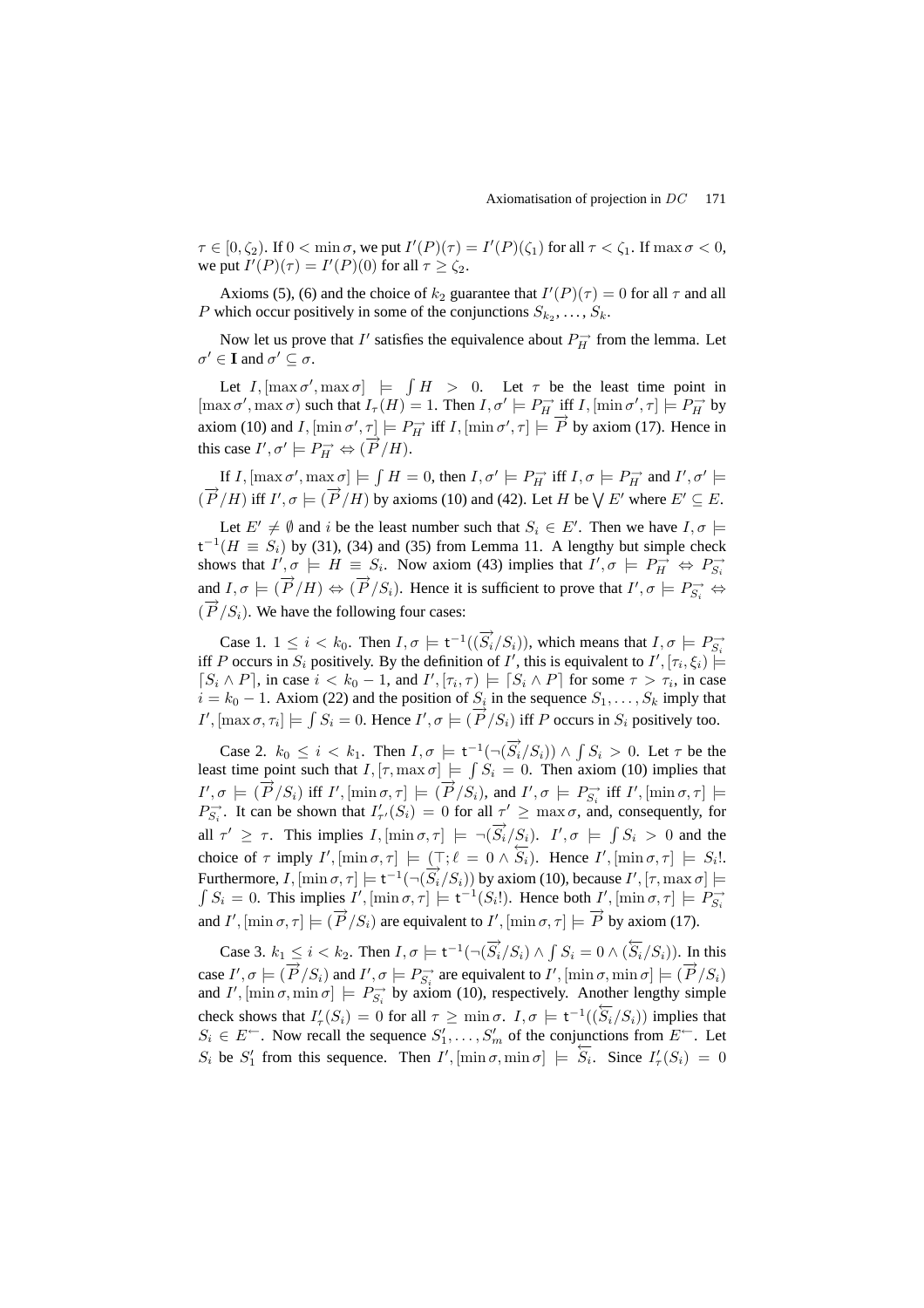for all  $\tau \ge \min \sigma$ ,  $I'$ ,  $[\min \sigma, \min \sigma] \models \neg (\overrightarrow{S}_i/S_i)$ .  $I, \sigma \models \int S_i = 0$  and  $I, \sigma \models$  $t^{-1}(\neg(\overrightarrow{S_i/S_i}))$  imply I,  $[\min \sigma, \min \sigma]$   $\models t^{-1}(\neg(\overrightarrow{S_i/S_i}))$  by axiom (10). Hence  $I', [\min \sigma, \min \sigma] \models S_i!$  and  $I', [\min \sigma, \min \sigma] \models t^{-1}(S_i!).$  Then axiom (17) implies that both I',  $[\min \sigma, \min \sigma] \models (\overrightarrow{P}/S_i)$  and I',  $[\min \sigma, \min \sigma] \models P_{S_i}$  are equivalent to  $I'$ ,  $[\min \sigma, \min \sigma] \models \vec{P}$ . If  $S_i$  is  $S'_j$  for some  $j > 1$ , then the definition of  $I'$  and axiom (22) imply that  $I'_{\tau}(S_i) = 0$  for all  $\tau \geq \tau'_j$ , there exists a  $\tau' < \tau'_j$  such that  $I'_{\tau}(S_i) = 0$ for all  $\tau \in [\tau', \tau'_j)$  and  $I'_\tau(P) = 1$  for  $\tau \in [\tau'_j, \xi'_j)$  iff  $I', [\min \sigma, \min \sigma] \models P_{S'_j}^{\rightarrow}$ . Furthermore, then  $I'$ ,  $[\min \sigma, \min \sigma] \models (\overrightarrow{P}/S_i)$  is equivalent to the existence of  $\tau' > \tau'_j$ <br>such that  $I'_{\tau}(P) = 1$  for  $\tau \in [\tau'_j, \tau')$  too. Hence  $I'$ ,  $[\min \sigma, \min \sigma] \models P_{S'_j}$  and *I'*,  $[\min \sigma, \min \sigma] \models (\overrightarrow{P}/S_j)$  are equivalent again.

Case 4.  $k_2 \le i \le k$ . Then  $I, \sigma \models t^{-1}(\neg(\overrightarrow{S}_i/S_i) \wedge \int S_i = 0 \wedge \neg(\overleftarrow{S}_i/S_i))$  and  $I'_{\tau}(S_i) = 0$  for all  $\tau \in \mathbf{R}$ . Axiom (45) implies that  $I', \sigma \models P_{S_i} \Leftrightarrow P_{\mathbf{0}} \text{ and } I', \sigma \models$  $(\overrightarrow{P}/S_i) \Leftrightarrow (\overrightarrow{P}/0)$ . If  $0 \notin \sigma$ , then the definition of  $I'(P)(\tau)$  for  $\tau \in [0, \zeta_2)$  implies  $I', \sigma \models P_0^{\rightarrow} \Leftrightarrow (\overrightarrow{P}/0)$ . Otherwise we have  $I', \sigma \models P_0^{\rightarrow}$  iff  $I', [0,0] \models P_0^{\rightarrow}$  and  $I', \sigma \models (\overrightarrow{P}/0)$  iff  $I', [0, 0] \models (\overrightarrow{P}/0)$  by axiom (10). Then  $I', \sigma \models P_0 \Leftrightarrow (\overrightarrow{P}/0)$ follows from (49), because  $I'$  and  $I$  agree on state variables at a proper neighbourhood of σ.

If  $E' = \emptyset$ , which is equivalent to  $\vdash H \Leftrightarrow$  0, then the rule (44) implies that  $I', \sigma' \models P_H \Leftrightarrow P_0^-$ , and  $I', \sigma \models P_0^- \Leftrightarrow (\overrightarrow{P}/0)$  is established as in Case 4 above.

The equivalence about  $P_H^{\leftarrow}$  is established similarly. To establish the equivalences about formulas built using relation symbols, we use the now established equivalences about the projections of neighbourhood formulas involved in the definition of the formulas abbreviated using  $(.)!$ , which appear in the axioms  $(11)$ ,  $(12)$  and  $(41)$ . The truth values of projections of atomic formulas built using relation symbols at subintervals  $\sigma'$  of  $\sigma$  can be defined using the interpretations of the involved flexible constant, function and relation symbols at intervals whose end points are in the set  $\{\tau'_m,\ldots,\tau'_1\} \cup \sigma \cup \{\tau_1,\ldots,\tau_{k_0-1}\} \cup \{0\}$ . We only need to define I' on such intervals.

It can be easily shown that  $DC_{L}^{t}$  contains the formulas

$$
\exists y f_H(y, x_1, \dots, x_{\# f}),
$$
  

$$
f_H(y_1, x_1, \dots, x_{\# f}) \wedge f_H(y_2, x_1, \dots, x_{\# f}) \Rightarrow y_1 = y_2
$$

and

$$
\exists y c_H(y), \ c_H(y_1) \land c_H(y_2) \Rightarrow y_1 = y_2
$$

for all flexible function symbols  $f$  and constants  $c$  from  $L$ . This means that for every interval  $\sigma' \subseteq \sigma$  and all  $d_1, \ldots, d_{\# f} \in \mathbf{R}$  there exists a unique  $e \in \mathbf{R}$  such that  $I(f_H)(\sigma', e, d_1, \ldots, d_{\#f})$  and  $I(c_H)(\sigma', e)$ .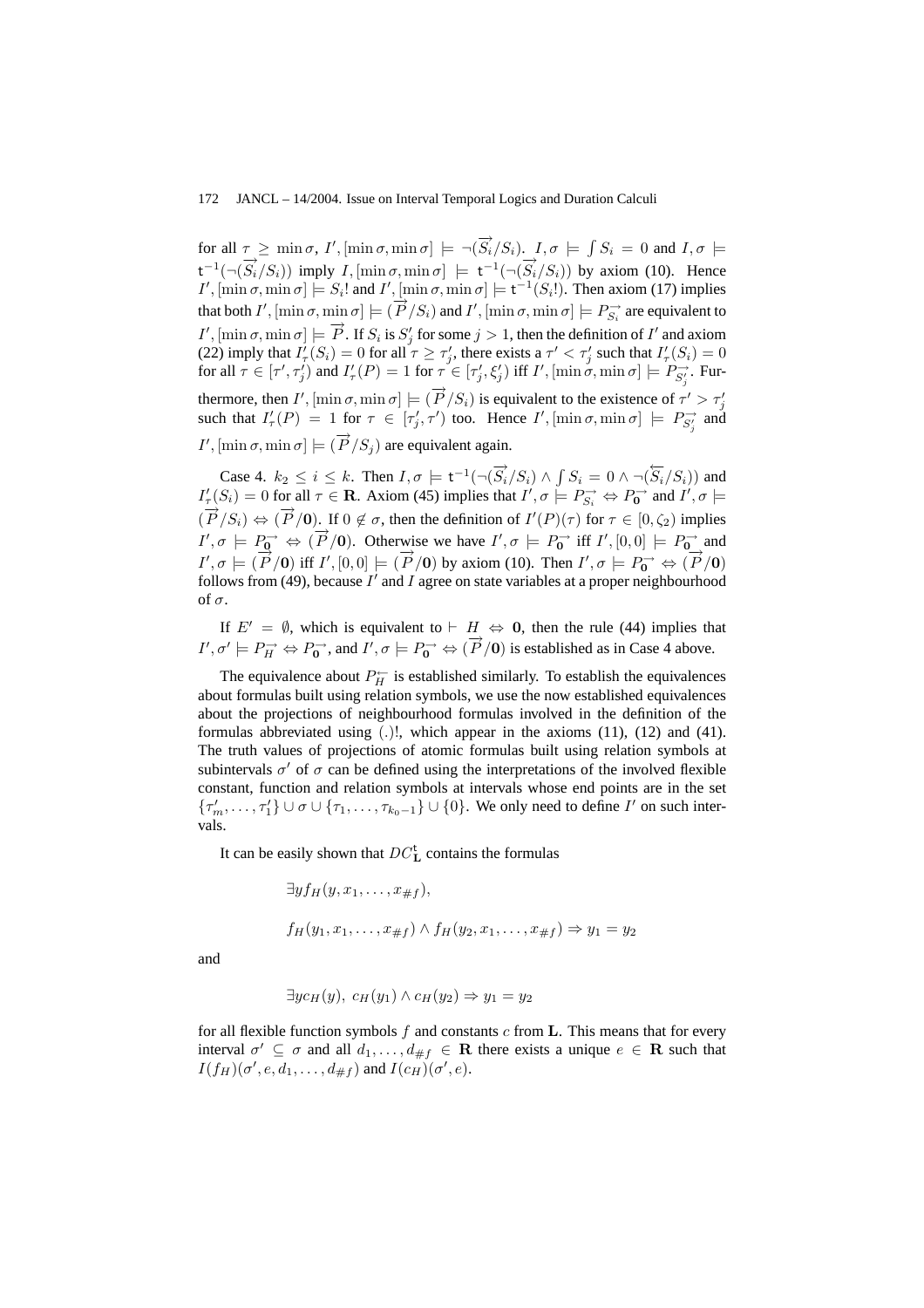Let H be a state expression. If  $\nvdash S_i \Rightarrow H$  for all  $i = 1, \ldots, k$ , then  $\vdash H \Leftrightarrow 0$ . Then, to establish the equivalences about  $c_H$ ,  $f_H$  and  $R_H$  from the lemma, we use that (49) holds together with the equalities

$$
I'(c_H)(\sigma', e) = I'(c_H)([0, 0], e)
$$
  

$$
I'(f_H)(\sigma', e, d_1, \dots, d_{\#f}) = I'(f_H)([0, 0], e, d_1, \dots, d_{\#f})
$$

and

$$
I'(R_H)(\sigma', d_1, \ldots, d_{\#R}) = I'(R_H)([0,0], d_1, \ldots, d_{\#R}),
$$

respectively, which follow from axiom (10), for the case  $0 \in \sigma$ . We use (49) to define I' at [0, 0], in case  $0 \notin \sigma$ . For the rest of the proof we assume that i is the least number such that  $\vdash S_i \Rightarrow H$  and  $h = \lambda \tau I'_\tau(H)$ .

Let  $i < k_0$ . If  $\tau \in \sigma$ , then  $\gamma_h(\delta_h(\tau)) \in {\tau \in \sigma : h(\tau) = 1} \cup {\tau_i}$ , where  $\gamma_h$  and  $\delta_h$  are as in the definition of (./.). We need to define I' on flexible non-logical symbols at intervals whose endpoints are in this set.  $I'$  and  $I$  coincide at intervals whose both endpoints are in  $\sigma$ . Given  $\tau \in \sigma$  such that  $h(\tau) = 1$ , we put  $I'(c)([\tau, \tau_i]) = e$  where e is the unique element of **R** such that  $I(c_H)([\tau, \max \sigma], e)$  for all flexible constants c, and we put  $I'(f)([\tau, \tau_i], d_1, \ldots, d_{\#f}) = e$  where e is the unique element of **R** such that  $I(f_H)([\tau, \max \sigma], e, d_1, \ldots, d_{\#f})$  for all flexible function symbols f and  $d_1,\ldots,d_{\#f}\in \mathbf{R}$ . We put

$$
I'(R)([\tau, \tau_i], d_1, \ldots, d_{\#R}) = I(R_H)([\tau, \max \sigma], d_1, \ldots, d_{\#R})
$$

for all flexible relation symbols R and  $d_1, \ldots, d_{\#R} \in \mathbb{R}$ . We put

$$
I'(c)([\tau_i, \tau_i]) = e \text{ iff } I(c_H)([\max \sigma, \max \sigma], e),
$$
  

$$
I'(f)([\tau_i, \tau_i], d_1, \dots, d_{\#f}) = e \text{ iff } I(f_H)([\max \sigma, \max \sigma], e, d_1, \dots, d_{\#f}),
$$

and

$$
I'(R)([\tau_i,\tau_i],d_1,\ldots,d_{\#R})=I(R_H)([\max \sigma,\max \sigma],d_1,\ldots,d_{\#R}).
$$

In case  $k_0 \leq i \leq k_1$ , projections onto H at subintervals of  $\sigma$  depend only on the interpretation I of flexible non-logical symbols at subintervals of  $\sigma$  and cause no need to provide values for  $I'$ , because  $I'$  is the same as  $I$  at such intervals.

Let  $k_1 \leq i < k_2$ . Then there exists a unique  $j \in \{1, ..., m\}$  such that  $S_i = S'_j$ . Since  $S_{k_1}, \ldots, S_{k_2} - 1$  is a subsequence of  $S'_1, \ldots, S'_m, \gamma_h(\delta_h(\tau)) = \tau_j$  for all  $\tau \in \sigma$ . We put

$$
I'(c)([\tau_j, \tau_j]) = e \text{ iff } I(c_H)(\sigma, e),
$$
  

$$
I'(f)([\tau_j, \tau_j], d_1, \dots, d_{\#f}) = e \text{ iff } I(f_H)(\sigma, e, d_1, \dots, d_{\#f})
$$

and

$$
I'(R)([\tau_j,\tau_j],d_1,\ldots,d_{\#R})=I(R_H)(\sigma,d_1,\ldots,d_{\#R})
$$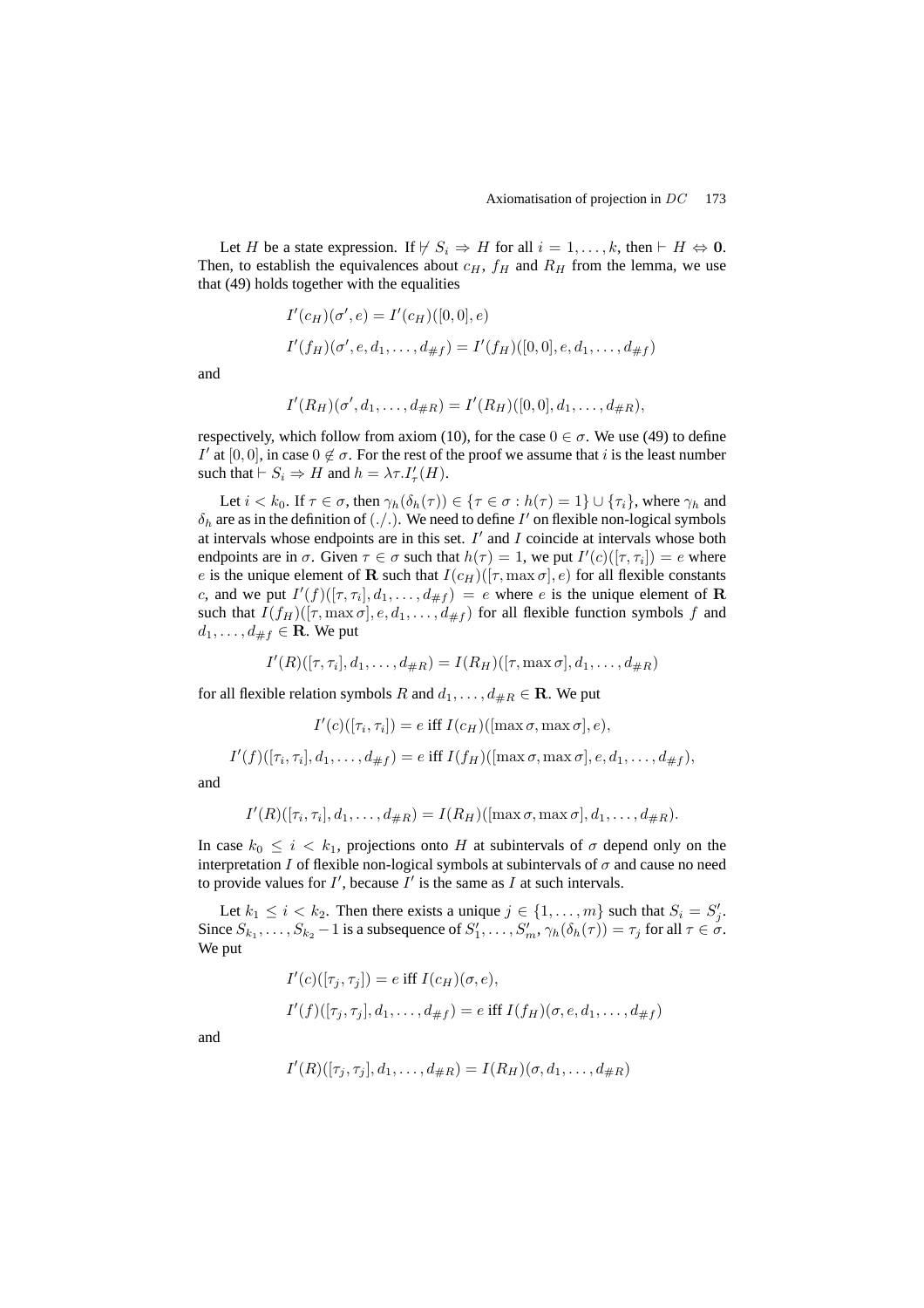for all flexible constants  $c$ , function symbols  $f$  and relation symbols  $R$ , respectively.

The case  $i \geq k_2$  is similar to the case  $\vdash H \Leftrightarrow \mathbf{0}$ 

The correctness of the above clauses follows from axiom (41) and (34) and (35) from Lemma 11. A direct check using these theorems and axiom together with axiom (10) shows that  $I'$  now satisfies the equivalences about the symbols  $c_H$ ,  $f_H$  and  $R_H$ from the lemma.

THEOREM 15 (RELATIVE COMPLETENESS OF  $DC$  with  $(./-)$  and neighbour-HOOD FORMULAS). — Let  $\varphi$  be a valid formula in **L**. Then  $\varphi$  can be derived from *formulas valid in* DC *with neighbourhood formulas by means of the axioms (10)-(13), (16)-(22), (41)-(43), (46)-(47) and the rule (44).*

PROOF. — We may assume that **L** has only the flexible symbols occurring in  $\varphi$  in its vocabulary. Then Proposition 7 implies that there exists a formula  $\psi$  such that  $\varphi \Leftrightarrow \psi$ is derivable using the axioms and rule mentioned above and  $(./.)$  occurs in  $\psi$  only in subformulas of the forms occurring on the right sides of the equivalences from Lemma 14. Assume that  $\varphi$  is not derivable in the above way for the sake of contradiction. Then neither is  $\psi$ . Hence  $\neg \psi$  is consistent with the set of formulas  $DC_{\mathbf{L}}^{(\cdot)}$ , and therefore  $t^{-1}(-\psi)$  is consistent with the set  $DC_{\text{L}}^t$ . Since  $DC_{\text{L}}^t$  contains all the valid formulas in L', then there exists an interpretation  $I_0$  of L' and an interval  $\sigma_0 \in I$  such that  $I_0,\sigma_0 \models$  $t^{-1}(-\psi)$  and  $I_0, \sigma_0 \models \chi$  for all  $\chi \in DC_{\mathbf{L}}^{\mathsf{t}}$ . Now Lemma 14 implies that there exist interpretations I and I' of L' and an interval  $\sigma \in I$  such that  $I, \sigma \models \chi$  iff  $I_0, \sigma_0 \models \chi$ for all  $\chi \in L'$ , I' coincides with I at subintervals of  $\sigma$  and the I'-interpretations of the extending non-logical symbols of  $L'$  are the same as those of their corresponding projection formulas at subintervals of σ. In particular,  $I', \sigma \models t^{-1}(\neg \psi)$ . An induction on the construction of  $\psi$  shows that  $I', \sigma \models t^{-1}(\psi) \Leftrightarrow \psi$ . Hence,  $I', \sigma \models \neg \psi$  and, consequently,  $I', \sigma \models \neg \varphi$ , which is a contradiction. This means that  $\varphi$  can be derived from formulas valid in the extension of DC by neighbourhood formulas using only our axioms and rule.

#### **4. The scope of relative completeness**

In this section we discuss the part neighbourhood formulas have in our relative completeness result and how it applies to extensions of DC by other operators.

As pointed out in Subsection 2.3 and proved in Appendix A, the axioms (1)-(4) and their left-neighbourhood mirror images are complete for neighbourhood formulas relative to DC with no extending construct whatsoever. It is important to note that, given a finite set of neighbourhood formulas, it takes finitely many instances of (1)-(4) to achieve this axiomatisation. The detailed proof in Appendix A shows how the relevant instances can be determined from the given neighbourhood formulas. Let  $\mathcal{N}_{\varphi}$  be the conjunction of the instances of (1)-(4) which are relevant to neighbourhood subformulas of some formula  $\varphi$ . Then the deduction theorem for DC (cf. e.g. [HAN 92, HAN 97, ZHO 04]) implies that the validity of  $\varphi$  in DC with neighbour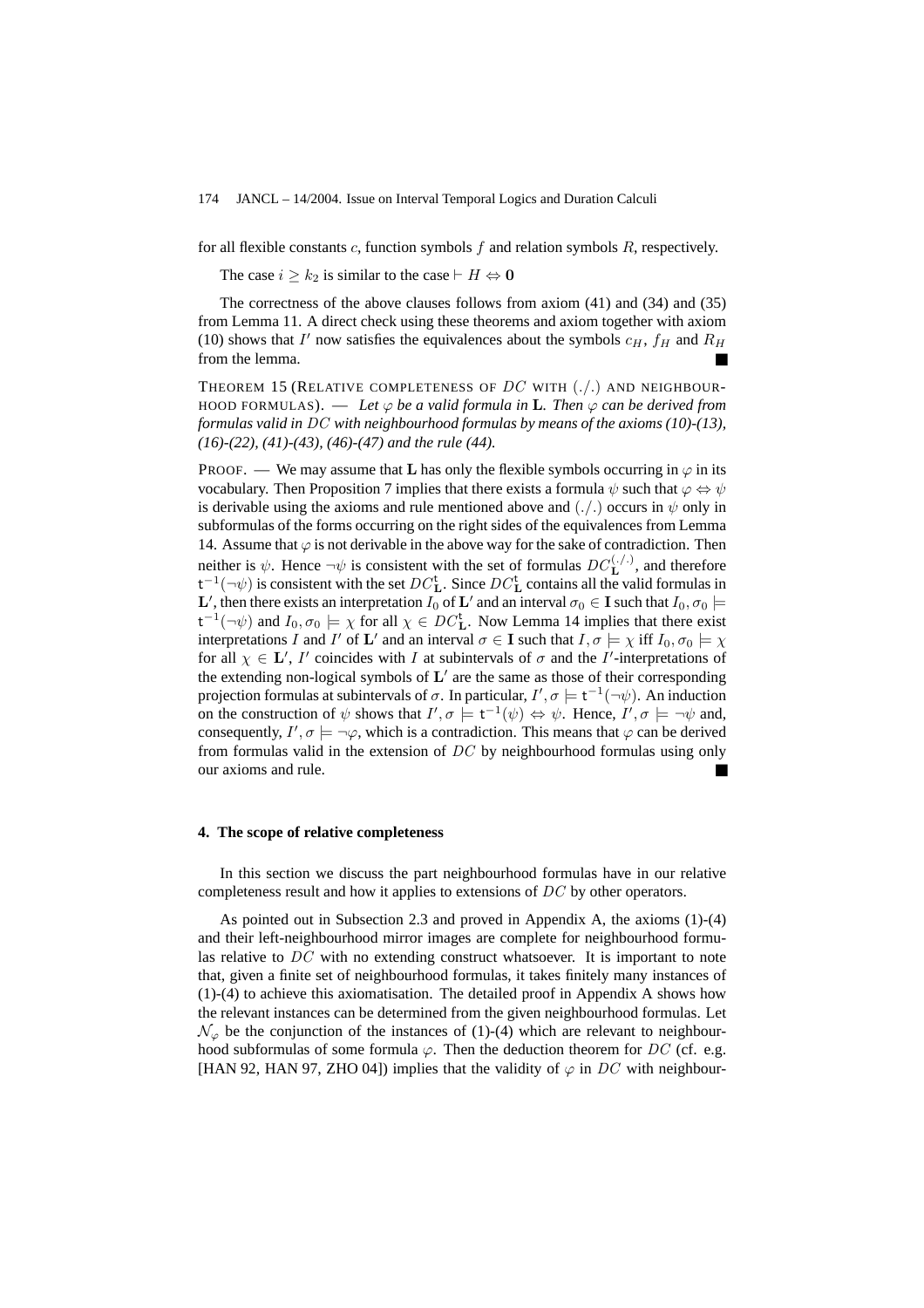hood formulas is equivalent to the validity of  $\square \mathcal{N}_{\varphi} \Rightarrow \varphi$  in DC without extending constructs, if the neighbourhood formulas in this implication be regarded as propositional temporal letters. Hence our completeness result can be stated relative to DC with no extending constructs and we can assume that our axiomatisation applies to projection onto state as the only extending operator in DC as well.

Finally, let us note that the relative completeness propagates straightforwardly to the extension  $DC^*$  of  $DC$  by the unary modality known as *iteration* and denoted by (.)\* [DAN 96, DAN 99b]. Iteration is defined in  $DC$  and, more generally, in  $ITL$  as follows

$$
I, \sigma \models \varphi^* \text{ iff } \text{ either } \min \sigma = \max \sigma, \text{ or there exist an } n < \omega \text{ and } \sigma_1, \dots, \sigma_n \in \mathbf{I} \text{ such that } \sigma_1; \dots; \sigma_n = \sigma \text{ and } I, \sigma_i \models \varphi, i = 1, \dots, n.
$$

To extend our relative completeness result to  $DC^*$ , it is sufficient to extend the list of axioms (5)-(9) used to drive  $(./.)$  down to atomic formulas by one for formulas built using  $(.)^*$ :

$$
(\varphi^*/H) \Leftrightarrow (\varphi/H)^* \vee \int H = 0.
$$
 (51)

Proposition 9 can be extended to  $DC^*$  too. An axiom which generalises (51) was shown in [GUE 02] to apply to a subset of the extension of DC by least-fixed-point operator  $\mu$  [PAN 95]. In the general it is more straightforward to take projection formulas out of the scope of  $\mu$  by using a definitional extension for projection formulas. This means to prove, e.g.,

 $\Box(\forall x_1 \ldots \forall x_{\#R}(R_H(x_1,\ldots,x_{\#R}) \Leftrightarrow (R(x_1,\ldots,x_{\#R})/H))) \Rightarrow \varphi,$ 

where  $R_H$  is some fresh flexible relation symbol, if the original formula to prove is

 $[\lambda x_1, \ldots, x_n. (R(x_1, \ldots, x_n)/H)/R_H]\varphi.$ 

#### **5. Concluding remarks**

Obviously the definition of projection can have different variants for  $DC$  with more than state expressions only. In this article we stick to the variant from our earlier work [GUE 02]. We believe that some alternative variants could be handled with the use of neighbourhood formulas in similar ways. The particular variant of the operator needed should be determined by the needs of the considered applications. It is worth noting that our technique involves axioms which allow detailed treatment of projection at the level of atomic formulas. This means that one can axiomatise different variants for the different flexible non-logical symbols in the same vocabulary, if an application requires that. An important element of choice in the definition is to consider  $DC$  interpretations which are defined on the entire  $R$  only. Alternatively, one can define DC on time domains of the forms of all the possible kinds of intervals  $\Sigma_{\lambda \tau, I_{\tau}(H)}$ , which includes **R** itself, and semibounded and bounded intervals. Then one can refer to an appropriate model with  $\Sigma_{\lambda \tau, I_{\tau}(H)}$  as the time domain when defining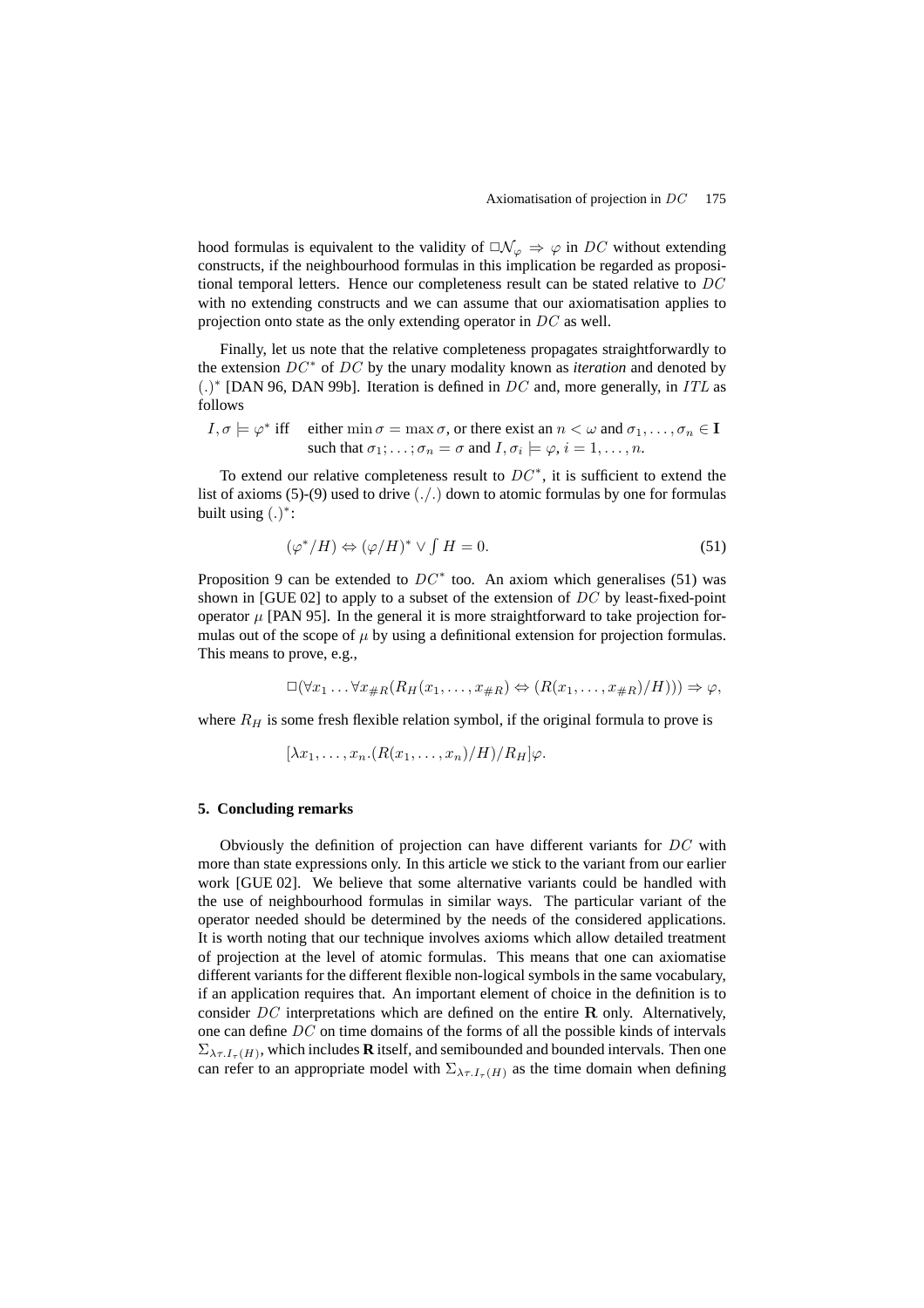projection onto state H. This may cause the use of  $(\overline{S}/H)$  and  $(\overrightarrow{S}/H)$  in a possible axiomatisation to change or vanish.

### Acknowledgements

D. Guelev's work on this article was done mostly during a research visit at UNU/IIST in October-November 2002. It was partially supported through Contract No. I-1102/2001 by the Ministry of Education and Science of the Republic of Bulgaria. The authors are grateful to the anonymous referees for their helpful comments.

## **6. References**

- [BOW 03] BOWMAN H., THOMPSON S., "A Decision Procedure and Complete Axiomatisation of Finite Interval Temporal Logic with Projection", *Journal of Logic and Computation*, vol. 13, num. 2, 2003, p. 195-295.
- [CAU ] CAU A., MOSZKOWSKI B., ZEDAN H., "Interval Temporal Logic", URL: http://www.cms.dmu.ac.uk/˜cau/itlhomepage/itlhomepage.html.
- [DAN 96] DANG VAN H., WANG J., "Prefix and Projection onto State in Duration Calculus", CHANDRU V., VINAY V., Eds., *Foundations of Software Technology and Theoretical Computer Science*, LNCS, Springer, 1996, p. 156-167.
- [DAN 99a] DANG VAN H., "Projections: A Technique for Verifying Real-Time Programs in Duration Calculus", report num. 178, November 1999, UNU/IIST, P.O. Box 3058, Macau.
- [DAN 99b] DANG VAN H., GUELEV D. P., "Completeness and Decidability of a Fragment of Duration Calculus with Iteration", THIAGARAJAN P., YAP R., Eds., *Advances in Computing Science - ASIAN'99*, vol. 1742, Springer, 1999.
- [DUT 95] DUTERTRE B., "On First Order Interval Temporal Logic", *Proceedings of LICS'95*, IEEE Computer Society Press, 1995, p. 36-43.
- [GUE 98] GUELEV D. P., "A Calculus of Durations on Abstract Domains: Completeness and Extensions", Technical Report num. 139, May 1998, UNU/IIST, P.O.Box 3058, Macau, Available from http://www.iist.unu.edu/newrh/III/1/page.html.
- [GUE 02] GUELEV D. P., DANG VAN H., "Prefix and Projection onto State in Duration Calculus", *ENTCS*, vol. 65, num. 6, 2002, Elsevier Science.
- [GUE 03a] GUELEV D. P., "Logical Interpolation and Projection onto State in the Duration Calculus", *Workshop on Interval Temporal Logics and Duration Calculi, ESSLLI 2003*, Vienna, August 2003, The full version is in this issue of the *Journal of Applied Nonclassical Logics*.
- [GUE 03b] GUELEV D. P., DANG VAN H., "Projection onto State in DC: Relative Completeness", *Third Workshop on Automatic Verification of Critical Systems (AVoCS'03)*, University of Southampton, United Kingdom, April 2-3 2003, p. 64-73.
- [GUE 03c] GUELEV D. P., RYAN M. D., SCHOBBENS P. Y., "Feature Integration as Substitution", *Feature Interactions in Telecommunications and Software Systems VII*, IOS Press, 2003, p. 275-291.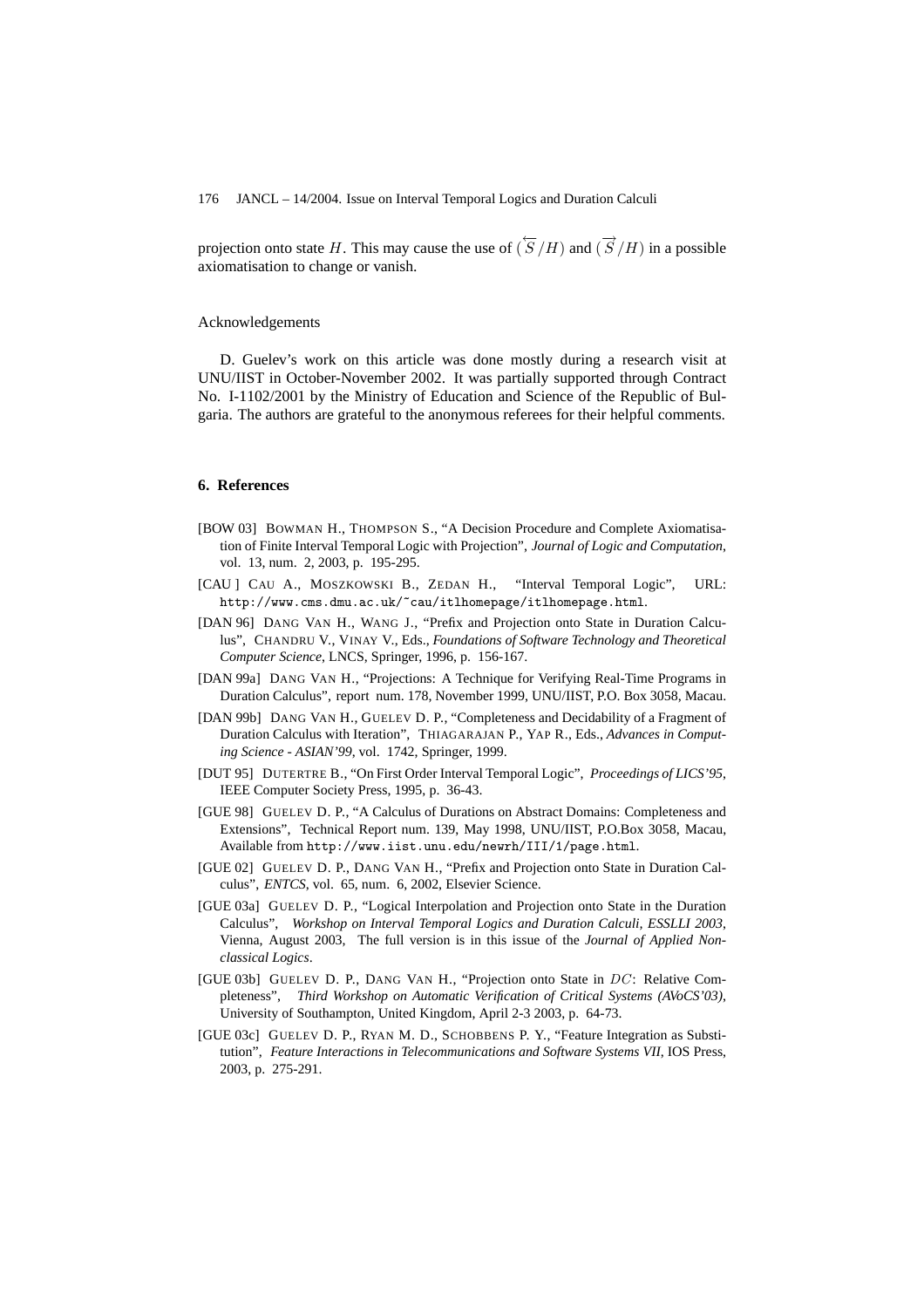- [GUE 04a] GUELEV D. P., "A Complete Proof System for First Order Interval Temporal Logic with Projection", *Journal of Logic and Computation*, vol. 14, num. 2, 2004, p. 215-249.
- [GUE 04b] GUELEV D. P., "Sharpening the Incompleteness of the Duration Calculus", submitted for publication, 2004.
- [HAL 83] HALPERN J., MANNA Z., MOSZKOWSKI B., "A Hardware Semantics Based on Temporal Intervals", *Proceedings of ICALP'83*, vol. 154 of *LNCS*, Springer, 1983, p. 278- 291.
- [HAN 92] HANSEN M. R., ZHOU C., "Semantics and Completeness of Duration Calculus", DE BAKKER J., HUIZING C., DE ROEVER W., ROZENBERG G., Eds., *Real-Time Systems: Theory in Practice*, num. 600 LNCS, Springer, 1992, p. 209–226.
- [HAN 96] HANSEN M. R., ZHOU C., "Chopping a Point", *BCS-FACS 7th refinement workshop*, Electronics Workshops in Computing, Springer, 1996.
- [HAN 97] HANSEN M. R., ZHOU C., "Duration Calculus: Logical Foundations", *Formal Aspects of Computing*, vol. 9, 1997, p. 283–330, BCS.
- [HE 99a] HE J., "A Behavioral Model for Co-design", *The World Congress of Formal Methods FM'99*, vol. 1709 of *LNCS*, Toulouse, France, September 1999, Springer, p. 1420- 1439.
- [HE 99b] HE J., "Integrating Variants of DC", Research Report num. 172, August 1999, UNU/IIST, P.O.Box 3058, Macau.
- [MOS 85] MOSZKOWSKI B., "Temporal Logic For Multilevel Reasoning About Hardware", *IEEE Computer*, vol. 18, num. 2, 1985, p. 10-19.
- [MOS 86] MOSZKOWSKI B., *Executing Temporal Logic Programs*, Cambridge University Press, 1986.
- [MOS 95] MOSZKOWSKI B., "Compositional Reasoning about Projected and Infinite Time", *ICECCS'95*, IEEE Computer Society Press, 1995, p. 238-245.
- [PAN 95] PANDYA P. K., "Some extensions to Mean-Value Calculus: Expressiveness and Decidability", *Proceedings of CSL'95*, vol. 1092 of *LNCS*, 1995, p. 434-451.
- [ZHA 00] ZHAN N., "Completeness of Higher-order Duration Calculus", *Proceedings of CSL 2000*, vol. 1862, Springer, 2000, p. 442-456.
- [ZHO 91] ZHOU C., HOARE C., RAVN A. P., "A Calculus of Durations", *Information Processing Letters*, vol. 40, num. 5, 1991, p. 269–276.
- [ZHO 94] ZHOU C., LI X., "*A Mean Value Calculus of Durations*", p. 431-451, Prentice Hall, 1994.
- [ZHO 98] ZHOU C., HANSEN M. R., "An Adequate First Order Interval Logic", *COM-POS'97*, vol. 1536 of *LNCS*, Springer, 1998, p. 584-608.
- [ZHO 00] ZHOU C., GUELEV D. P., ZHAN N., "*A Higher-order Duration Calculus*", p. 407- 416, Palgrave, 2000.
- [ZHO 04] ZHOU C., HANSEN M. R., *Duration Calculus. A Formal Approach to Real-Time Systems*, Springer, 2004.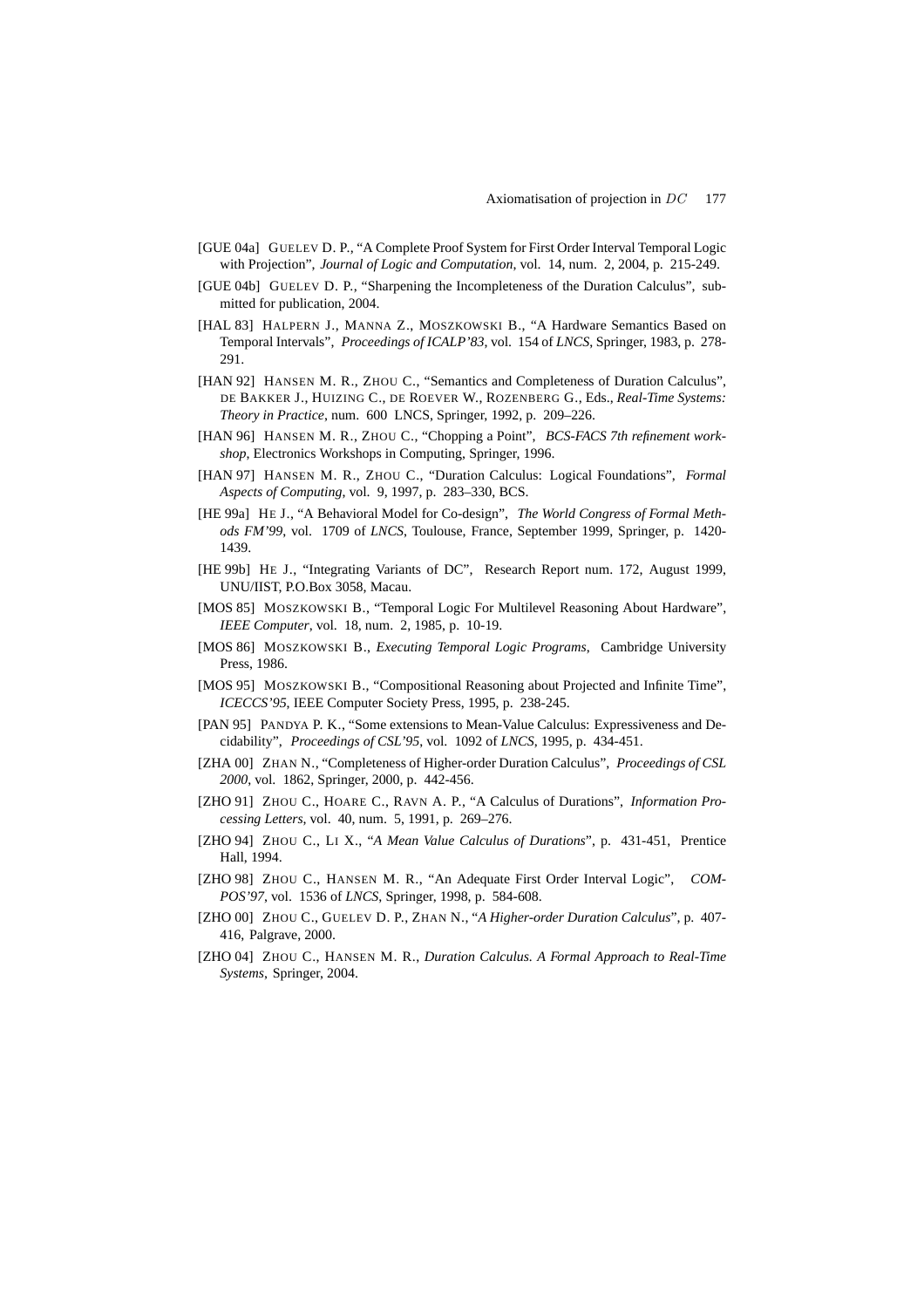#### **A. Appendix: Proof of Theorem 6**

 $p$ 

PROOF.  $\overline{\phantom{a}}$  Let S be a state expression. Let

$$
\mathsf{a}(S) \rightleftharpoons [\perp/\mathbf{0}][\overrightarrow{P}/P : P \in SV(S)]S.
$$

The formula  $a(S)$  is isomorphic to S. A simple induction on the construction of S shows that

$$
\overrightarrow{S} \Leftrightarrow \mathsf{a}(S) \tag{52}
$$

is derivable using axioms (1) and (2). Hence every formula  $\varphi$  in DC with rightneighbourhood formulas has an equivalent one  $\psi$  which contains only state variables in its right-neighbourhood subformulas. The equivalence can be derived using (52). Given a  $\psi$  of this form we put

$$
\mathsf{t}(\psi) \rightleftharpoons [R_P/\overrightarrow{P} : P \in SV(\psi)]\psi,
$$

where  $R_P$  is a fresh propositional temporal letter for each  $P \in SV(\psi)$ . Let  $\mathcal{N}_{\psi}$ denote the conjunction

$$
\bigwedge_{\substack{\in S V(\psi)}} (\overrightarrow{P} \Rightarrow (\top; \overrightarrow{P})) \land (\overrightarrow{\neg P} \Rightarrow (\top; \overrightarrow{\neg P})) \land \neg (\overrightarrow{P}; [\neg P]) \land \neg (\overrightarrow{\neg P}; [P])
$$

of the instances of axioms (3) and (4) for  $P \in SV(\psi)$ . Let us prove that if  $\psi$  is valid, then  $t(\Box \mathcal{N}_{\psi} \Rightarrow \psi)$ , which contains no right-neighboudhood formulas, is valid too. Assume it is not, for the sake of contradiction. Then there is an interpretation  $I$  and an interval  $\sigma \in I$  such that

$$
I, \sigma \models \Box \mathsf{t}(\mathcal{N}_{\psi}) \land \neg \mathsf{t}(\psi).
$$

Let the interpretation J coincide with I on all non-logical symbols in  $\psi$ , except possibly the state variables  $P \in SV(P)$ . Let

$$
J(P)(\tau) = \begin{cases} I(P)(\tau), & \text{if } \tau < \max \sigma, \\ 1, & \text{if } \tau \ge \max \sigma \text{ and } I, \sigma \models R_P \\ 0, & \text{if } \tau \ge \max \sigma \text{ and } I, \sigma \not\models R_P \end{cases}
$$

Then  $J, \sigma \models \Box \mathsf{t}(\mathcal{N}_{\psi}) \land \neg \mathsf{t}(\psi)$  and  $J, \sigma' \models R_P \Leftrightarrow \overrightarrow{P}$  for intervals  $\sigma' \subseteq \sigma$ . To realise that, consider the cases:

Case 1. max  $\sigma' = \max \sigma$ . Then  $J, \sigma' \models R_P$  iff  $J, \sigma \models R_P$ , because the ttranslations of the instances  $\overrightarrow{P}$   $\Rightarrow$   $(\overrightarrow{+}, \overrightarrow{P})$  and  $\overrightarrow{-P}$   $\Rightarrow$   $(\overrightarrow{+}, \overrightarrow{-P})$  of axiom (4) for P and  $\neg P$  are conjunctive members of  $\mathcal{N}_{\psi}$ , which I satisfies, and I coincides with J at *σ*. Hence, by the definition of  $J(P)(τ)$  for  $τ ≥ max σ$ , we have  $J, σ' |= R_P ⇔ \overrightarrow{P}$ .

Case 2. max  $\sigma' < \max \sigma$ . Then  $J, \sigma' \models R_P \text{ iff } I, [\max \sigma', \max \sigma] \models [P]$ , because the t-translations of the instances  $\neg(\overrightarrow{P}; \lceil \neg P \rceil)$  and  $\neg(\overrightarrow{P}; \lceil P \rceil)$  of axiom (3)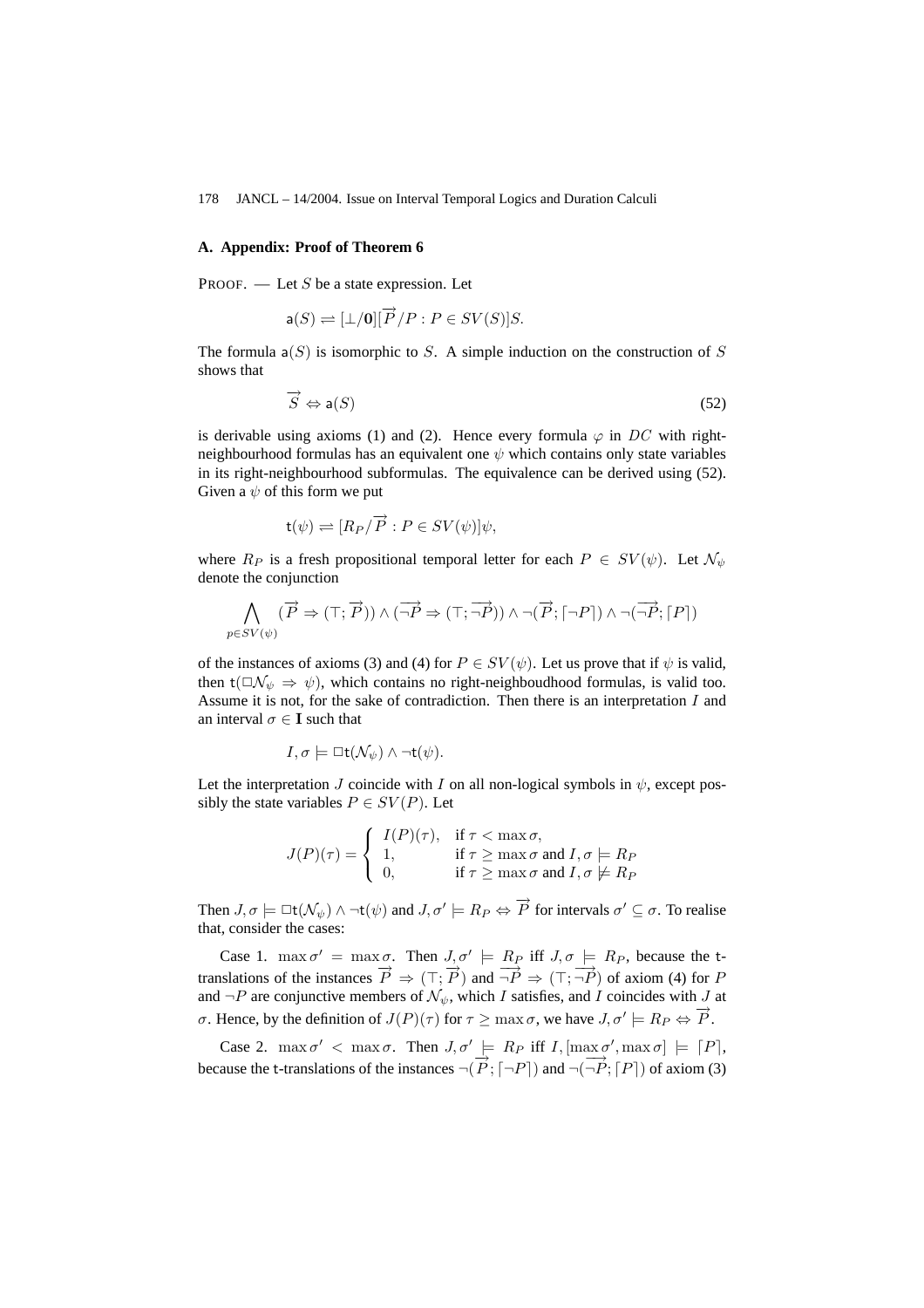for P and  $\neg P$  are conjunctive members of  $\mathcal{N}_{\psi}$ , which I satisfies, and I coincides with *J* at subintervals of  $\sigma$ . Hence  $J, \sigma' \models R_P \Leftrightarrow \overrightarrow{P}$  again.

Now  $J, \sigma \models \neg \psi$  follows from  $J, \sigma \models \Box(R_P \Leftrightarrow \overrightarrow{P})$  for  $P \in SV(P)$  and  $J, \sigma \models \Box$  $\neg$ t $(\psi)$  by substitution of equivalents, which contradicts the validity of  $\psi$ . Hence, if  $\psi$ is valid, then  $\Box \mathcal{N}_{\psi} \Rightarrow \psi$  is valid in DC, provided that right-neighbourhood formulas are treated as propositional temporal letters and to derive  $\psi$  itself from this implication only the instances of (3) and (4) which appear in  $\mathcal{N}_{\psi}$  are needed.

## **B. Appendix: Proofs of Lemmata 10 and 11**

PROOF (LEMMA 10). — (25) follows from the definitions of  $\prec_l$  and  $\prec_r$  by rule (44). (29) follows from the definitions of  $\leq_r$  and  $\leq$  immediately. (26) is simply axiom (21). The first two deductions below and their mirror images prove (27) and (28). The last deduction proves (30). Let  $H_{1,2} \rightleftharpoons H_1 \vee H_2$  for the sake of brevity.

(27):

1 
$$
\neg(\overline{H_1 \wedge H_2}/H_{1,2})
$$
  
\n2  $\neg(\overline{H_1 \wedge H_2}/H_{1,2}) \Rightarrow \neg(\overline{H_1}/H_{1,2}) \vee \neg(\overline{H_2}/H_{1,2})$  axioms (1)-(3), (5)  
\n3  $\neg(H_1 \preceq_L H_2 \wedge H_2 \preceq_L H_1)$   
\n(28):  
\n1  $(\overline{H_1}/H_1) \Rightarrow (\overline{H_{1,2}}/H_{1,2})$   
\n2  $(\overline{H_{1,2}}/H_{1,2}) \Leftrightarrow (\overline{H_1}/H_{1,2}) \vee (\overline{H_1}/H_{1,2})$  axioms (1)-(3), (5) and (6)  
\n3  $\neg(H_1 \preceq_L H_2 \wedge H_2 \preceq_L H_1)$   
\n(28):  
\n3  $\neg(H_1 \preceq_L H_2 \wedge H_2 \preceq_L H_1)$   
\n4: (28):  
\n5: (29):  
\n6: (30) and (19)  
\n7: (44) and (44)

3 
$$
(\overleftarrow{H_1}/H_1) \Rightarrow H_1 \preceq_l H_2 \vee H_2 \preceq_l H_1
$$
 1, 2, def. of  $\preceq_l$ 

(30):

1 
$$
\int H_{1,2} = 0 \Rightarrow ((\overleftarrow{H_1}/H_{1,2}) \Rightarrow (\top; \ell = 0 \land (\overleftarrow{H_1}/H_{1,2})))
$$
 axiom (10), *DC*  
\n2  $\int H_{1,2} = 0 \land \neg(\overrightarrow{H_{1,2}}/H_{1,2}) \Rightarrow$   
\n $((\top; \ell = 0 \land (\overleftarrow{H_1}/H_{1,2})) \Rightarrow H_1 \leq H_2$ def. of  $\leq$ 

3 
$$
\int H_{1,2} = 0 \land \neg(\overline{H_{1,2}}/H_{1,2}) \Rightarrow (H_1 \preceq_l H_2 \Rightarrow H_1 \leq H_2)
$$
 1, 2, def. of  $\preceq_l$ 

PROOF (LEMMA 11). — Using axiom (10), one can easily derive (31). (31) implies (32) and (38) implies (39) in basic DC. Let  $H_{i,j} \rightleftharpoons H_i \vee H_j$  for the sake of brevity in the deductions for (33)-(38) and (40) below. In these deductions we frequently use that

$$
(\overrightarrow{H_{i,j}}/H_{i,j}) \Leftrightarrow (\overrightarrow{H_i}/H_{i,j}) \vee (\overrightarrow{H_j}/H_{i,j})
$$
\n(53)

■

and its mirror image can be derived from axioms  $(1)-(3)$ ,  $(5)$  and  $(6)$  by rule  $(44)$ .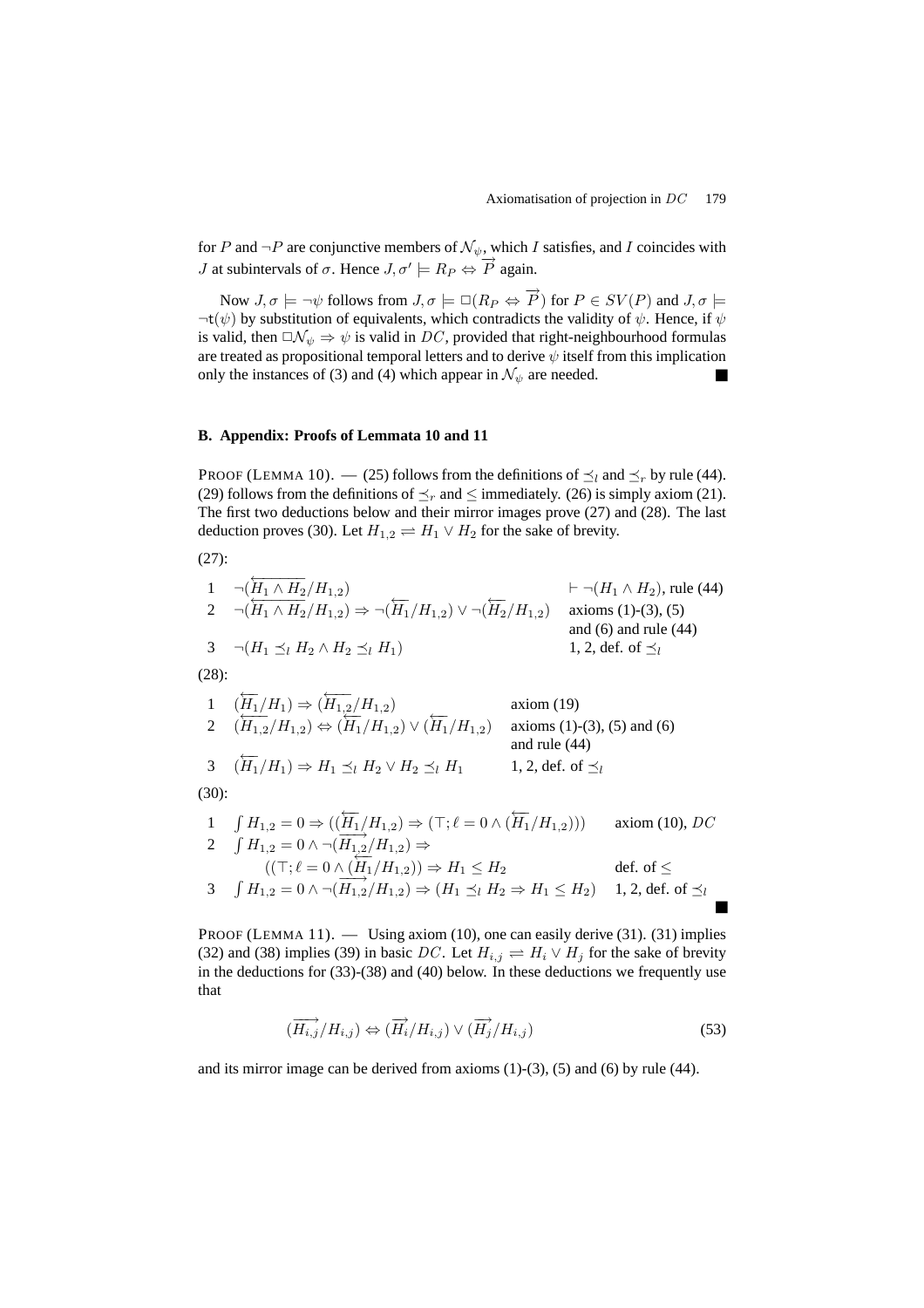33):  
\n1 
$$
(\overrightarrow{H_1}/H_{1,2}) \wedge (\overrightarrow{H_2}/H_{2,3}) \Rightarrow (\overrightarrow{H_1}/H_{1,3})
$$
 axiom (21)  
\n2  $(\overrightarrow{H_1}/H_1) \Rightarrow (\overrightarrow{H_1,3}/H_{1,3})$  axiom (19)  
\n3  $(\overrightarrow{H_{1,3}}/H_{1,3}) \Rightarrow (\overrightarrow{H_1}/H_{1,3}) \vee (\overrightarrow{H_3}/H_{1,3})$  (53)  
\n4  $\neg(\overrightarrow{H_2,3}/H_{2,3}) \Rightarrow \neg(\overrightarrow{H_3}/H_3)$  axiom (19)  
\n5  $\neg(\overrightarrow{H_3}/H_3) \Rightarrow \neg(\overrightarrow{H_3}/H_3)$  axiom (18)  
\n6  $(\overrightarrow{H_1}/H_{1,2}) \wedge \neg(\overrightarrow{H_2,3}/H_{2,3}) \Rightarrow (\overrightarrow{H_1}/H_{1,3})$  2-5  
\n7  $H_1 \leq H_2 \wedge \neg(\overrightarrow{H_1,2}/H_{1,2}) \Rightarrow \neg(\overrightarrow{H_2}/H_{2,3})$  (37), axioms (18), (19)  
\n8  $\neg(\overrightarrow{H_1}/H_{1,2}) \wedge \neg(\overrightarrow{H_2}/H_{1,2}) \Rightarrow \neg(\overrightarrow{H_2}/H_{1,2})$  (53)  
\n9  $\neg(\overrightarrow{H_1}/H_{1,2}) \wedge H_1 \leq H_2 \Rightarrow \neg(\overrightarrow{H_2}/H_{1,2})$  (53) and def. of  $\le$   
\n10  $\neg(\overrightarrow{H_1}/H_{1,2}) \wedge H_1 \leq H_2 \Rightarrow \neg(\overrightarrow{H_2}/H_{1,2})$  (53) and def. of  $\le$   
\n11  $H_1 \leq H_2 \wedge \neg(\overrightarrow{H_1}/H_{1,2}) \Rightarrow (\overrightarrow{H_1}/H_{1,2})$  (53) and def. of  $\le$   
\n10  $\neg(\overrightarrow{H_1}/H_{1,2}) \wedge (\overrightarrow{H_2}/H_{2,3}) \Rightarrow (\overrightarrow{H_1}/H_{1,3})$  axiom (21)  
\n11  $(\overrightarrow{H_1}/H_{1,2}) \w$ 

(34):  
\n1 
$$
(\vec{S}/S \vee H_{1,2}) \wedge (\overrightarrow{H_{1,2}}/S \vee H_{1,2}) \Rightarrow
$$
  
\n $\sqrt[2]{(\vec{S} \wedge H_i/S \vee H_{1,2})}$  axioms (1)-(3),  
\n(5) and (6)  
\n3  $(\vec{S} \wedge H_i/S \vee H_{1,2}) \Rightarrow (\vec{S} \wedge H_i/S \vee H_i)$   
\n4  $(\vec{S}/S \vee H_{1,2}) \wedge$   
\n $(\vec{S}/S \vee H_{1,2}) \wedge$   
\n $\sqrt[2]{(\vec{S}/S \vee H_i) \wedge (\vec{H_i}/S \vee H_i)}$   $i = 1, 2$ ,  
\naxioms (1)-(3), (5), (6)  
\n4  $(\vec{S}/S \vee H_{1,2}) \wedge$   
\n $\sqrt[2]{(\vec{S}/S \vee H_i) \wedge (\vec{H_i}/S \vee H_i)}$  1-3  
\n5  $(\vec{S}/S \vee H_{1,2}) \vee (\vec{H_{1,2}}/S \vee H_{1,2}) \Rightarrow$   
\n $(\vec{S} \vee H_{1,2}) \vee (\vec{H_{1,2}}/S \vee H_{1,2}) \Rightarrow$   
\n $(\vec{S} \vee H_{1,2}) \vee (\vec{H_{1,2}}/S \vee H_{1,2}) \Rightarrow$   
\naxioms (1)-(3),(5), (6)

 $\overline{3}$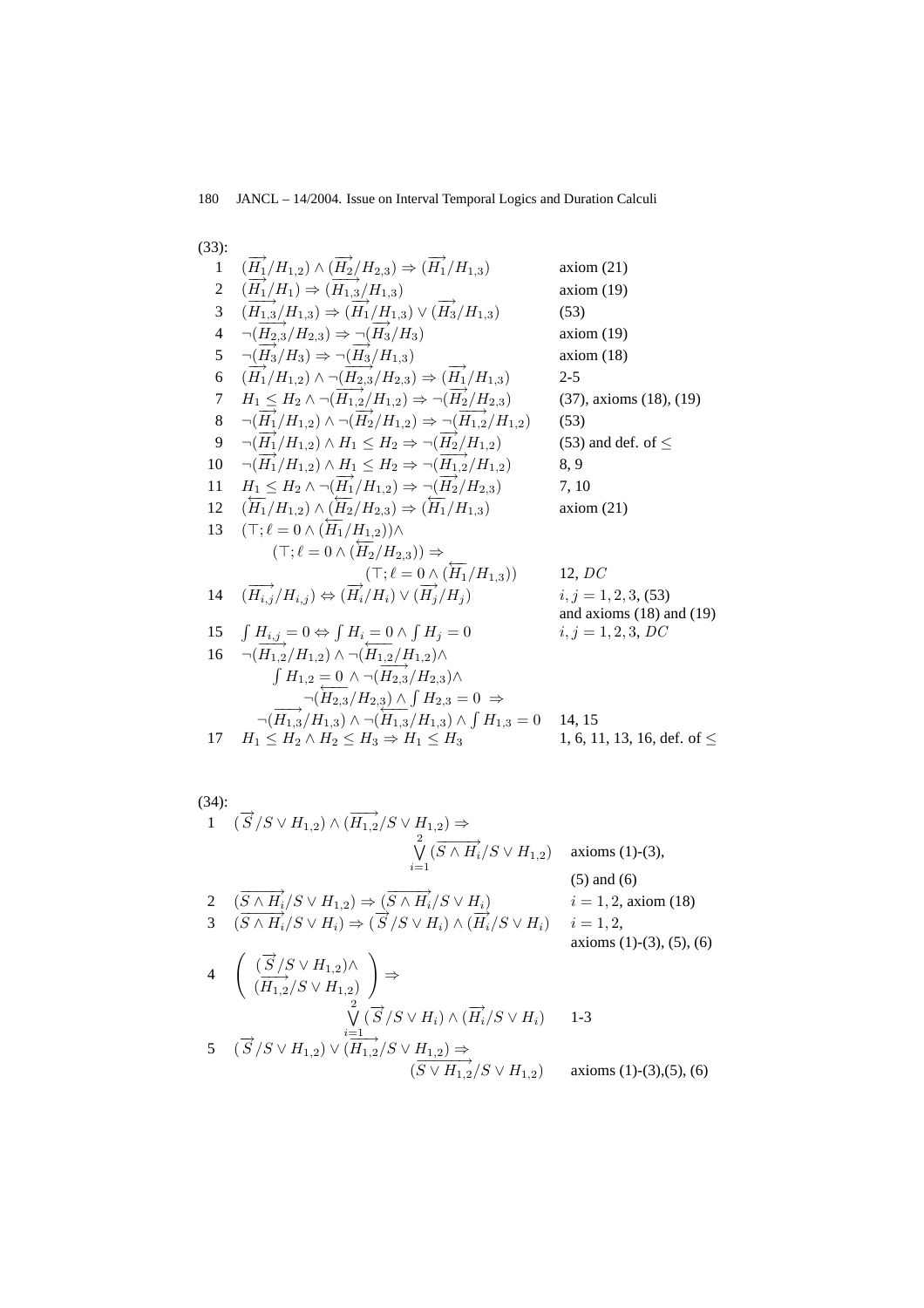6 ( ←−S /S <sup>∨</sup> <sup>H</sup>1,2) <sup>∧</sup> ( ←−− H1,2/S ∨ H1,2) ⇒ W 2 i=1 ( ←−S /S <sup>∨</sup> <sup>H</sup>i) <sup>∧</sup> ( ←− Hi/S ∨ Hi) like 4 7 (⊤; ℓ = 0 ∧ ( ←−S /S <sup>∨</sup> <sup>H</sup>1,2))<sup>∧</sup> (⊤; ℓ = 0 ∧ ( ←−− <sup>H</sup>1,2/S <sup>∨</sup> <sup>H</sup>1,2)) ! ⇒ W 2 i=1 (⊤; ℓ = 0 ∧ ( ←−S /S <sup>∨</sup> <sup>H</sup>i))<sup>∧</sup> (⊤; ℓ = 0 ∧ ( ←− <sup>H</sup>i/S <sup>∨</sup> <sup>H</sup>i)) ! 6, DC 8 ¬( −−−−−→ <sup>S</sup> <sup>∨</sup> <sup>H</sup>1,2/S <sup>∨</sup> <sup>H</sup>1,2)<sup>∧</sup> ¬( ←−−−−− <sup>S</sup> <sup>∨</sup> <sup>H</sup>1,2/S <sup>∨</sup> <sup>H</sup>1,2)<sup>∧</sup> R (S ∨ H1,2) = 0 ⇒ V 2 i=1 ¬( −−−−→ <sup>S</sup> <sup>∨</sup> <sup>H</sup>i/S <sup>∨</sup> <sup>H</sup>i)<sup>∧</sup> ¬( ←−−−− <sup>S</sup> <sup>∨</sup> <sup>H</sup>i/S <sup>∨</sup> <sup>H</sup>i)<sup>∧</sup> R (S ∨ Hi) = 0 axiom (19), DC 9 S ≡ H<sup>1</sup>,<sup>2</sup> ⇒ S ≡ H<sup>1</sup> ∨ S ≡ H<sup>2</sup> 4-6, 8, def. of ≤

(35):

1 
$$
(\overrightarrow{H_1}/H_{1,2}) \Rightarrow (\overrightarrow{H_{1,2}}/H_{1,2})
$$
 rule (44)  
\n2  $H_1 \le H_2 \land \neg(\overrightarrow{H_1}/H_{1,2}) \Rightarrow \neg(\overrightarrow{H_{1,2}}/H_{1,2})$  det. of  $\le$   
\n3  $(\overleftarrow{H_1}/H_{1,2}) \Rightarrow (\overleftarrow{H_{1,2}}/H_{1,2})$  rule (44)  
\n4  $(T; \ell = 0 \land (\overleftarrow{H_1}/H_{1,2})) \Rightarrow (T; \ell = 0 \land (\overleftarrow{H_{1,2}}/H_{1,2}))$  3, *DC*  
\n5  $H_1 \le H_2 \Rightarrow H_{1,2} \equiv H_1$  1, 2, 4, def. of  $\le$ 

(36):

1 
$$
\neg(H_i \le H_j) \Rightarrow
$$
  
\n
$$
\left( \frac{(\overrightarrow{H_1,2}/H_{1,2}) \vee (\overrightarrow{T_1,\ell} = 0 \wedge (\overrightarrow{H_i}/H_{1,2}))) \wedge}{(\overrightarrow{H_1,2}/H_{1,2}) \vee (\overrightarrow{H_1,2}/H_{1,2}) \vee (\overrightarrow{H_1,2}/H_{1,2}) \vee (\overrightarrow{H_1,2}/H_{1,2}) \vee (\overrightarrow{H_1,2}/H_{1,2}) \vee (\overrightarrow{H_1,2}/H_{1,2}) \vee (\overrightarrow{H_1,2}/H_{1,2}) \right)
$$
\n2  $(\neg H_1/H_{1,2}) \wedge (\neg H_2/H_{1,2}) \Rightarrow \neg(H_{1,2}/H_{1,2})$  (53) and rule (44)  
\n3  $\bigwedge_{i=1}^{2} (\top; \ell = 0 \wedge (\neg H_i/H_{1,2})) \Rightarrow$   
\n $(\top; \ell = 0 \wedge \neg(\overleftarrow{H_1,2}/H_{1,2}))$  (53) and rule (44), DC  
\n4  $(\top; [H_{1,2}]; \int H_{1,2} = 0) \vee \int H_{1,2} = 0$  DC  
\n5  $(\top; [H_{1,2}]; \int H_{1,2} = 0) \Rightarrow$   
\n $(\top; [H_{1,2}]; \int H_{1,2} = 0 \wedge \overleftarrow{H_{1,2}}) \Rightarrow$   
\n $(\top; [H_{1,2}]; \int H_{1,2} = 0 \wedge \overleftarrow{H_{1,2}}) \Rightarrow$   
\n $(\top; [H_{1,2}]; \int H_{1,2} = 0 \wedge (\overleftarrow{H_{1,2}}/H_{1,2}) \right)$  axiom (16), DC  
\n7  $(\top; \int H_{1,2} = 0 \wedge (\overleftarrow{H_{1,2}}/H_{1,2}) \Rightarrow$   
\n $(\top; \ell = 0 \wedge (\overleftarrow{H_{1,2}}/H_{1,2}) \Rightarrow$  axiom (10), DC